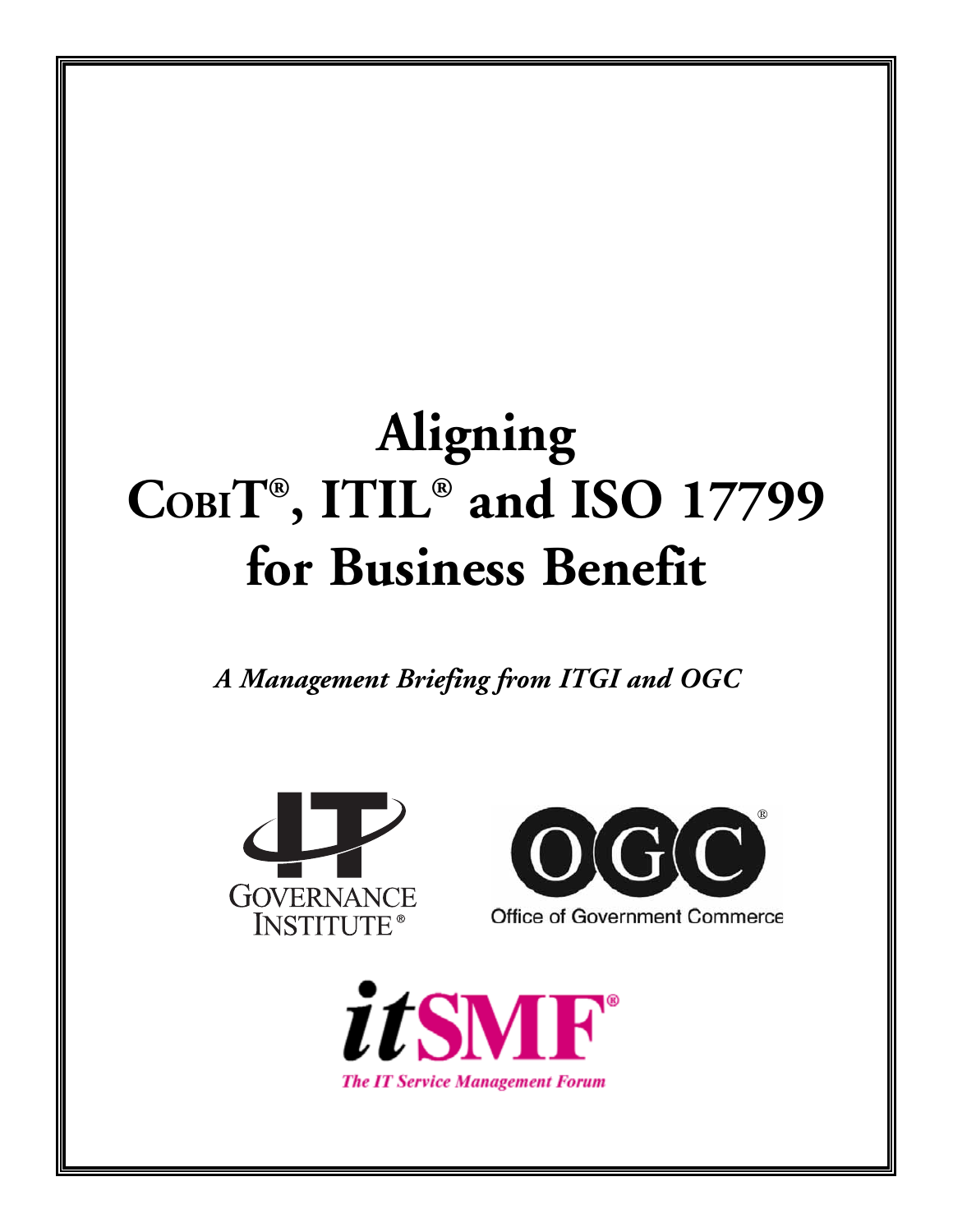#### **The IT Governance Institute®**

The IT Governance Institute (ITGI) (*www.itgi.org*) was established in 1998 to advance international thinking and standards in directing and controlling an enterprise's information technology. Effective IT governance helps ensure that IT supports business goals, optimises business investment in IT, and appropriately manages IT-related risks and opportunities. The IT Governance Institute offers original research, electronic resources and case studies to assist enterprise leaders and boards of directors in their IT governance responsibilities.

#### **The Office of Government Commerce**

The mission of the Office of Government Commerce (OGC) (*www.ogc.gov.uk*) is to work with the public sector as a catalyst to achieve efficiency, value for money in commercial activities and improved success in the delivery of programmes and projects. OGC supports the achievement of its targets through concentrating its efforts in a wide ranging programme supporting three significant activities in public sector organisations—improving: efficiency, programme and project management, and procurement.

#### **Disclaimer**

The IT Governance Institute and the Office of Government Commerce (the "Owners") have designed and created this publication, titled *Aligning COBIT ®, ITIL® and ISO 17799 for Business Benefit* (the "Work"), primarily as an educational resource for chief information officers, senior management and IT management. The Owners make no claim that use of any of the Work will assure a successful outcome. The Work should not be considered inclusive of all proper information, procedures and tests or exclusive of other information, procedures and tests that are reasonably directed to obtaining the same results. In determining the propriety of any specific information, procedure or test, the chief information officers, senior management and IT management should apply their own professional judgement to the specific circumstances presented by the particular systems or information technology environment.

#### **Disclosure**

© 2005 IT Governance Institute and the Office of Government Commerce. All rights reserved. No part of this publication may be used, copied, reproduced, modified, distributed, displayed, stored in a retrieval system or transmitted in any form other than PDF by any means (electronic, mechanical, photocopying, recording or otherwise) without the prior written authorisation of the IT Governance Institute and the Office of Government Commerce. Reproduction of selections of this publication, for internal and noncommercial or academic use only, is permitted and must include full attribution of the material's source. No other right or permission is granted with respect to this work.

This report includes COBIT® 3rd Edition, which is used by permission of the IT Governance Institute. ©1996, 1998, 2000 IT Governance Institute. All rights reserved.

This report includes ITIL® Version 2 material, which is used by permission of the Office of Government Commerce (representing Her Majesty's Stationary Office) © Crown Copyright. All rights reserved.

Information Systems Audit and Control Association, ISACA and the IT Governance Institute are registered trademarks of the Information Systems Audit and Control Association. ITGI is a trademark of the Information Systems Audit and Control Association. COBIT is a registered trademark of the Information Systems Audit and Control Association and the IT Governance Institute.

The OGC logo® is a Registered Trade Mark of the Office of Government Commerce. ITIL® is a Registered Trade Mark and a Registered Community Trade Mark of the Office of Government Commerce and is registered in the US Patent and Trademark Office. IT Infrastructure Library® is a Registered Trade Mark of the Office of Government Commerce.

The itSMF logo is a registered trademark of the IT Service Management Forum.

| IT Governance Institute         | Office of Government Commerce            |
|---------------------------------|------------------------------------------|
| 3701 Algonquin Road, Suite 1010 | Rosebery Court, St Andrews Business Park |
| Rolling Meadows, IL 60008 USA   | Norwich, Norfolk NR7 0HS, UK             |
| Phone: +1.847.590.7491          | Phone: +44.845.000.4999                  |
| Fax: $+1.847.253.1443$          | Fax: +44.160.370.4817                    |
| E-mail: <i>info@itgi.org</i>    | E-mail: ServiceDesk@ogc.gsi.gov.uk       |
| Web site: www.itgi.org          | Web site: www.ogc.gov.uk                 |

*Aligning COBIT, ITIL and ISO 17799 for Business Benefit*  Published simultaneously on the web sites of the joint owners in England and the United States of America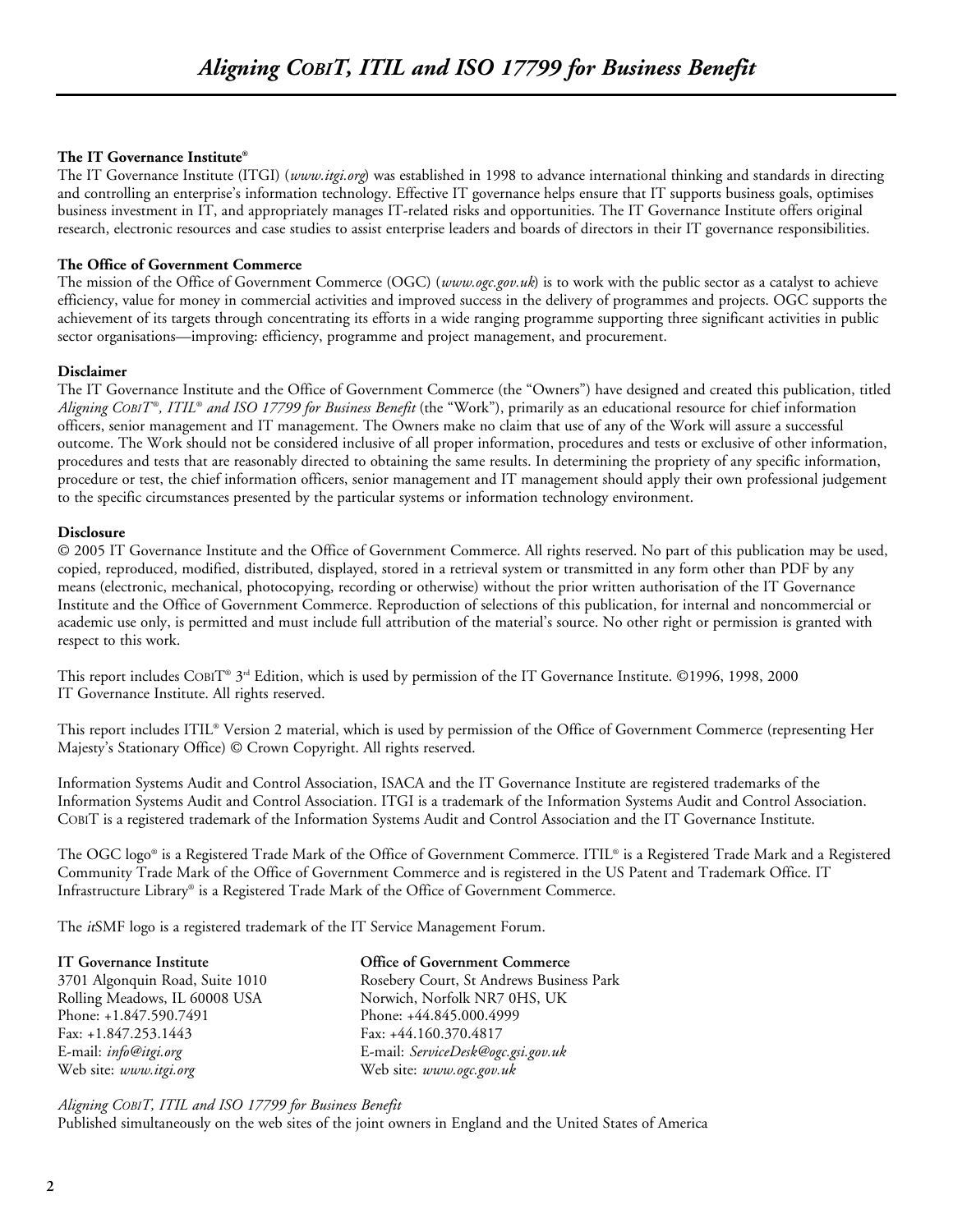# **Acknowledgements**

#### **The Publishers wish to recognise: The Development Team**

**ITGI:** Erik Guldentops, CISA, CISM, Belgium Gary Hardy, South Africa Jimmy Heschl, CISA, CISM, KPMG, Austria Robert Stroud, Computer Associates, USA

### **OGC:**

Tony Betts, ITIL Refresh Project Manager, Head of OGC Best Practice, Office of Government Commerce,UK Jim Clinch, ITIL Refresh Chief Editor, Office of Government Commerce, UK David S. Hinley, OGC-SACS Consultant, David S. Hinley Associates, UK

### **itSMF:**

Gary Hodgkiss, CITP, *it*SMF US Publications Committee, Capgemini plc, UK Sharon Taylor, Chair, Executive Publications Committee, *it*SMF International, Canada

### **The IT Governance Institute wishes to recognise:**

#### **The ITGI Board of Trustees**

Everett C. Johnson, CPA, Deloitte & Touche LLP (retired), USA, International President Abdul Hamid Bin Abdullah, CISA, CPA, Auditor General's Office, Singapore, Vice President William C. Boni, CISM, Motorola, USA, Vice President Jean-Louis Leignel, MAGE Conseil, France, Vice President Lucio Augusto Molina Focazzio, CISA, Colombia, Vice President Howard Nicholson, CISA, City of Salisbury, Australia, Vice President Bent Poulsen, CISA, CISM, VP Securities Services, Denmark, Vice President Frank Yam, CISA, CIA, CCP, CFE, CFSA, FFA, FHKCS, Focus Strategic Group, Hong Kong, Vice President Marios Damianides, CISA, CISM, CA, CPA, Ernst & Young LLP, USA, Past International President Robert S. Roussey, CPA, University of Southern California, USA, Past International President Emil D'Angelo, CISA, CISM, Bank of Tokyo-Mitsubishi, USA, Trustee Ronald Saull, CSP, The Great-West Life Assurance Co., Canada, Trustee Erik Guldentops, CISM, CISA, Belgium, Advisor to the ITGI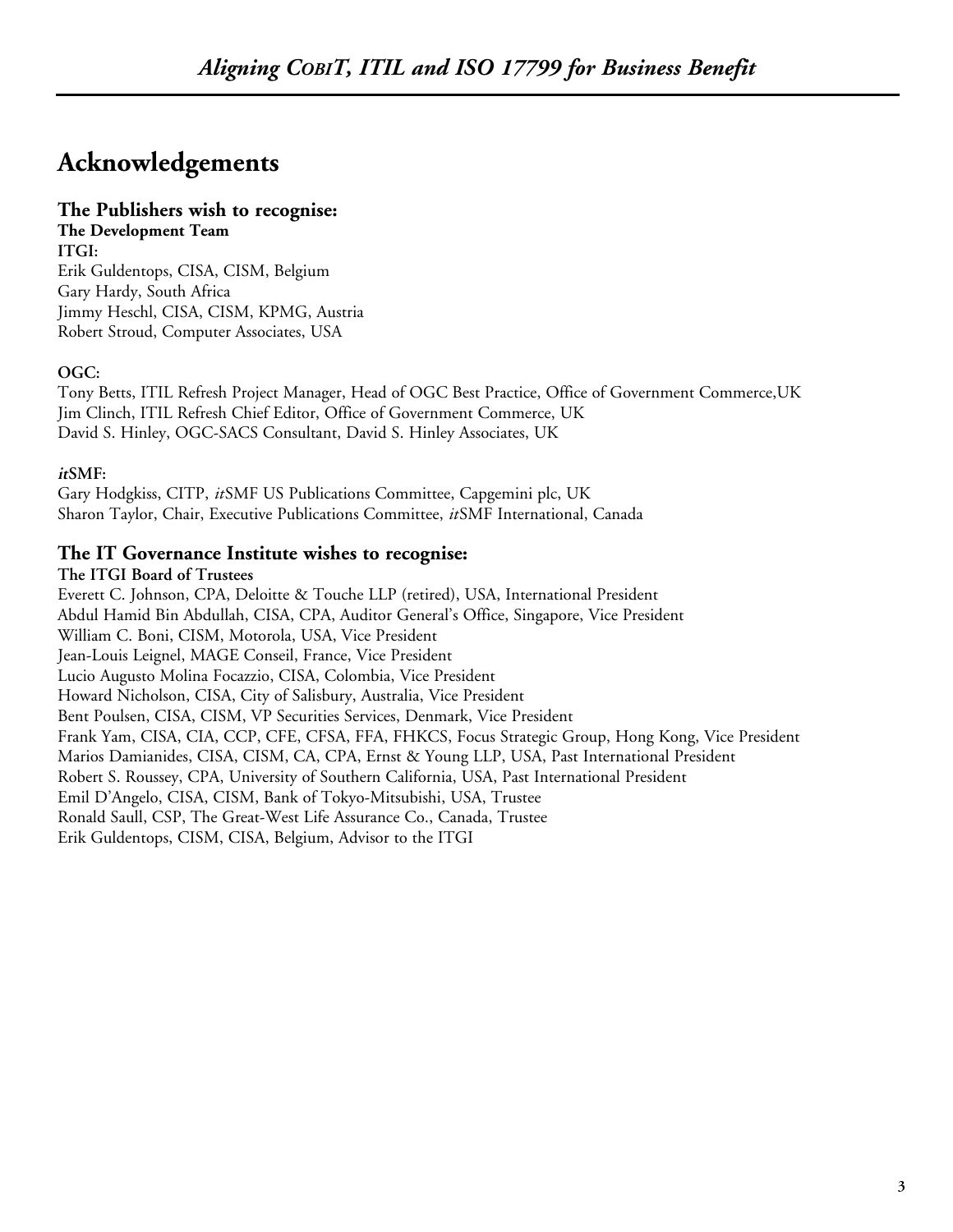# **Table of Contents**

| 2. |                                                                                  |  |
|----|----------------------------------------------------------------------------------|--|
|    |                                                                                  |  |
| 4. | Best Practices and Standards Help Enable Effective Governance of IT Activities 9 |  |
| 5. |                                                                                  |  |
| 6. |                                                                                  |  |
|    |                                                                                  |  |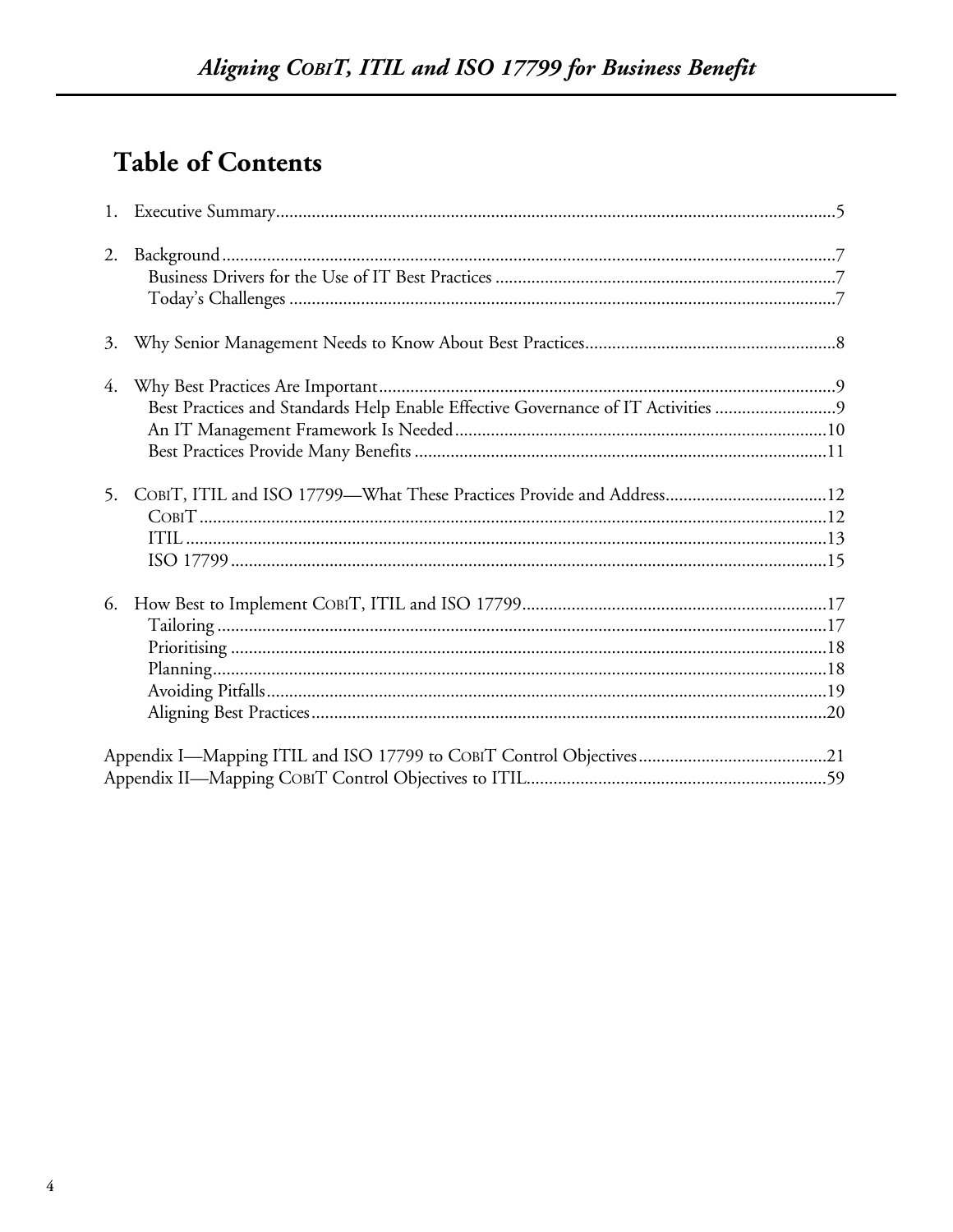# **1. Executive Summary**

This management briefing is the result of a joint study initiated by the UK government's Office of Government Commerce and the IT Governance Institute in response to the growing significance of best practices to the IT industry and the need for senior business and IT managers to better understand the value of IT best practices and how to implement them.

The growing adoption of IT best practices has been driven by a requirement for the IT industry to better manage the quality and reliability of IT in business and respond to a growing number of regulatory and contractual requirements.

There is a danger, however, that implementation of these potentially helpful best practices will be costly and unfocused if they are treated as purely technical guidance. To be most effective, best practices should be applied within the business context, focusing on where their use would provide the most benefit to the organisation. Top management, business management, auditors, compliance officers and IT managers should work together to make sure IT best practices lead to cost-effective and well-controlled IT delivery.

IT best practices are important because:

- Management of IT is critical to the success of enterprise strategy.
- They help enable effective governance of IT activities.
- A management framework is needed so everyone knows what to do (policy, internal controls and defined practices).
- They provide many benefits, including efficiency gains, less reliance on experts, fewer errors, increased trust from business partners and respect from regulators.

The briefing applies generally to all IT best practices but focuses on three specific practices and standards that are becoming widely adopted around the world:

- ITIL—Published by the UK government to provide best practices for IT service management
- COBIT—Published by ITGI and positioned as a high-level governance and control framework
- ISO/IEC 17799: 2000—Published by the International Organisation for Standardisation (ISO) and International Electrotechnical Commission (IEC) and derived from the UK government's BS 7799 to provide a framework of a standard for information security management

Descriptions of each of these can be found in the main body of the briefing.

Implementation of best practices should be consistent with the enterprise's risk management and control framework, appropriate for the organisation, and integrated with other methods and practices that are being used. Standards and best practices are not a panacea, and their effectiveness depends on how they have been actually implemented and kept up to date. They are most useful when applied as a set of principles and as a starting point for tailoring specific procedures. To avoid practices becoming 'shelfware', management and staff must understand what to do, how to do it and why it is important.

Implementation should be tailored, prioritised and planned to achieve effective use. This briefing describes some pitfalls that should be avoided.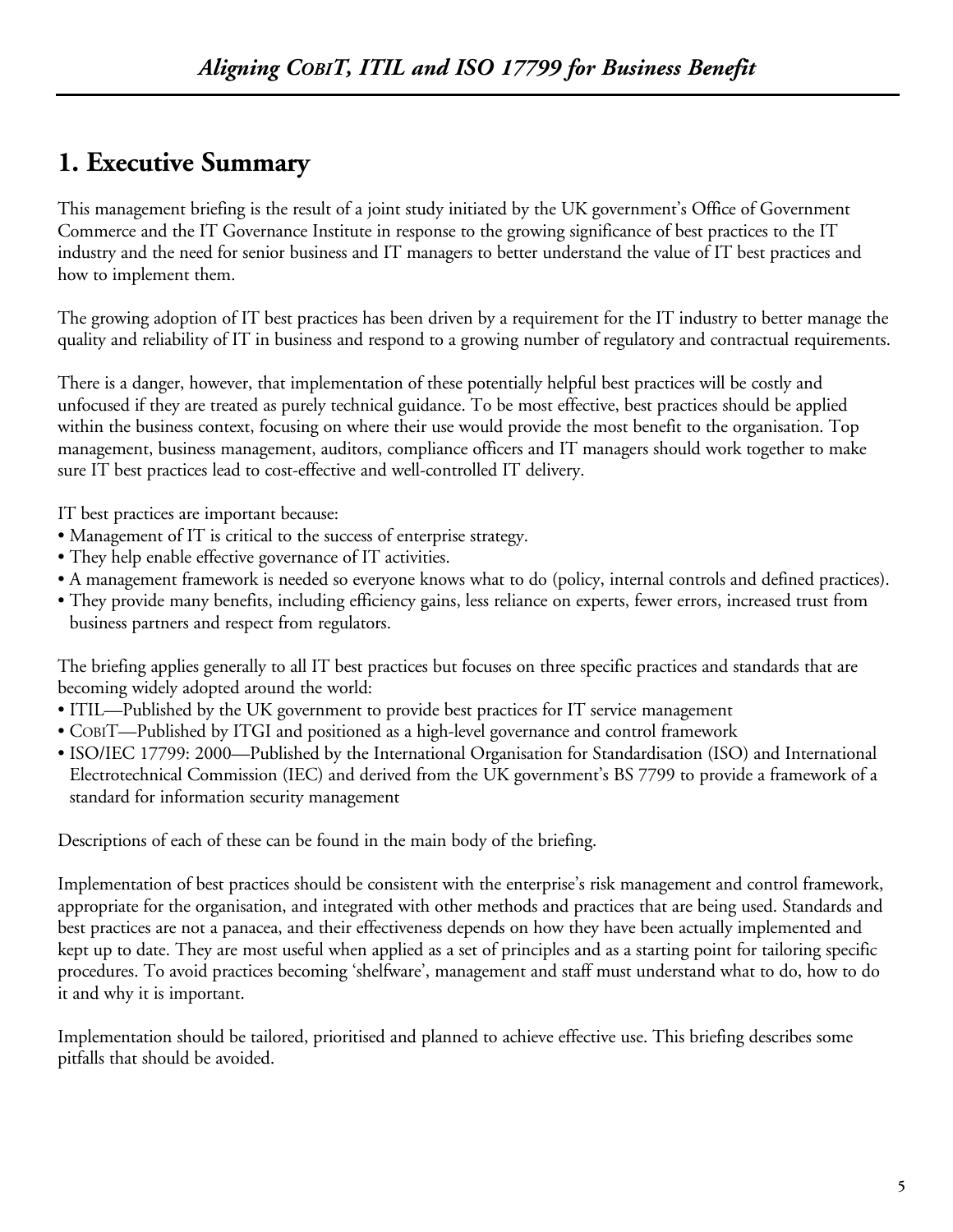To achieve alignment of best practice to business requirements, formal processes in support of good IT governance should be used. The OGC provides management guidance in its Successful Delivery Toolkit (*www.ogc.gov.uk/sdtoolkit/)* and ITGI provides the *IT Governance Implementation Guide*.

COBIT can be used at the highest level of IT governance, providing an overall control framework based on an IT process model that is intended by ITGI to generically suit every organisation. There is also a need for detailed, standardised practitioner processes. Specific practices and standards, such as ITIL and ISO 17799, cover specific areas and can be mapped to the COBIT framework, thus providing a hierarchy of guidance materials. To better understand how ITIL and ISO 17799 map onto COBIT, refer to the appendix, where each of the 34 IT processes and high-level control objectives has been mapped to specific sections.

ITGI and OGC plan, as part of future updates to their best practices, to further align the terminology and content of their practices with other practices to facilitate easier integration.

#### **OGC**

OGC is a UK government organisation responsible for procurement and efficiency improvements in the UK public sector. OGC has produced world-class best practice guidance, including PRINCE (project management), MSP (Managing Successful Programmes) and ITIL (IT service management). ITIL is used throughout the world and is aligned with the ISO/IEC 20000 international standard in service management.

*www.ogc.gov.uk*

#### **ITGI**

ITGI is a not-for-profit research organisation affiliated with the Information Systems Audit and Control Association® (ISACA®), a global not-forprofit professional membership organisation focused on IT governance, assurance and security, with more than 47,000 members in more than 140 countries. ITGI undertakes research and publishes COBIT, an open standard and framework of controls and best practice for IT governance.

*www.itgi.org*

#### *it***SMF**

The IT Service Management Forum (*it*SMF) is the only internationally recognised and independent organisation dedicated to IT service management. It is a not-for-profit organisation, wholly owned and principally operated by its membership.

*it*SMF is a major influence on, and contributor to, industry 'best practice' and standards worldwide, working in partnership with a wide range of governmental and standards bodies worldwide.

*www.itsmf.com*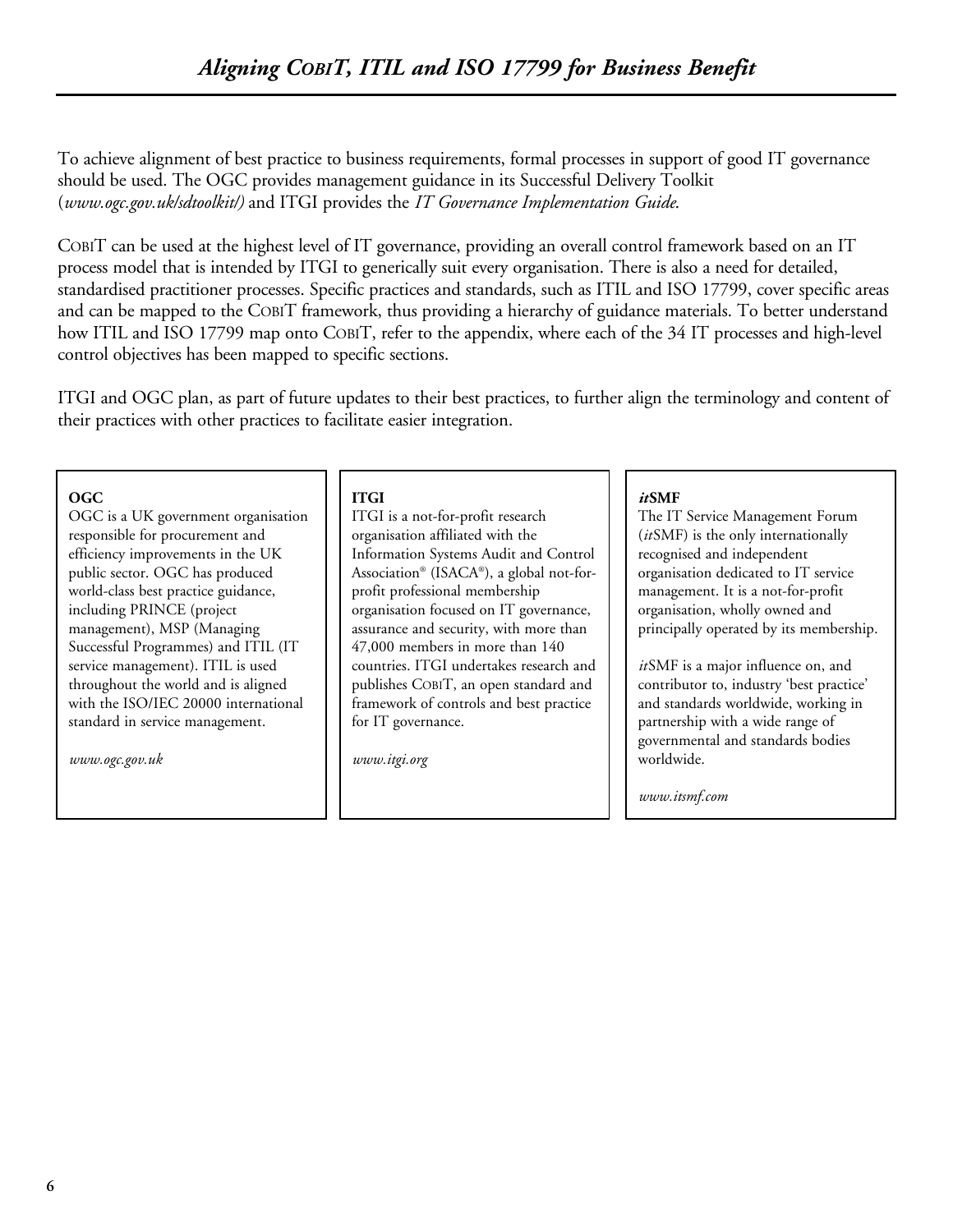# **2. Background**

This briefing is the result of a joint study initiated by OGC and ITGI, in recognition of the growing significance of best practices to the IT industry. *it*SMF also supported the study.

The intention is to explain to business users and senior management the value of IT best practices and how harmonisation, implementation and integration of best practices may be made easier.

## **Business Drivers for the Use of IT Best Practices**

IT best practices have become significant due to a number of factors:

- Business managers and boards demanding better returns from IT investments, i.e., that IT delivers what the business needs to enhance stakeholder value
- Concern over the generally increasing level of IT expenditure
- The need to meet regulatory requirements for IT controls in areas such as privacy and financial reporting (e.g., the US Sarbanes-Oxley Act) and in specific sectors such as finance, pharmaceutical and healthcare
- The selection of service providers and the management of service outsourcing and acquisition
- Increasingly complex IT-related risks, such as network security
- IT governance initiatives that include adoption of control frameworks and best practices to help monitor and improve critical IT activities to increase business value and reduce business risk
- The need to optimise costs by following, where possible, standardised—rather than specially developed—approaches
- The growing maturity and consequent acceptance of well-regarded frameworks, such as ITIL, COBIT, ISO 17799, ISO 9002, Capability Maturity Model (CMM®), Project in Controlled Environments (PRINCE), Managing Successful Programmes (MSP), Management of Risk (M\_o\_R®) and Project Management Body of Knowledge (PMBOK®)
- The need for organisations to assess how they are performing against generally accepted standards and against their peers (benchmarking)
- Statements by analysts recommending the adoption of best practices, for example: *Strong framework tools are essential for ensuring IT resources are aligned with an enterprise's business objectives, and that services and information meet quality, fiduciary and security needs…. COBIT and ITIL are not mutually exclusive and can be combined to provide a powerful IT governance, control and best-practice framework in IT service management. Enterprises that want to put their ITIL program into the context of a wider control and governance framework should use COBIT*. 1

## **Today's Challenges**

The growth in the use of standards and best practices creates new challenges and demands for implementation guidance:

- Creating awareness of the business purpose and the benefits of these practices
- Supporting decision making on which practices to use and how to integrate with internal policies and procedures
- Tailoring to suit specific organisations' requirements

<sup>&</sup>lt;sup>1</sup> This Gartner research note was issued in June 2002, and is considered by many to still be very relevant.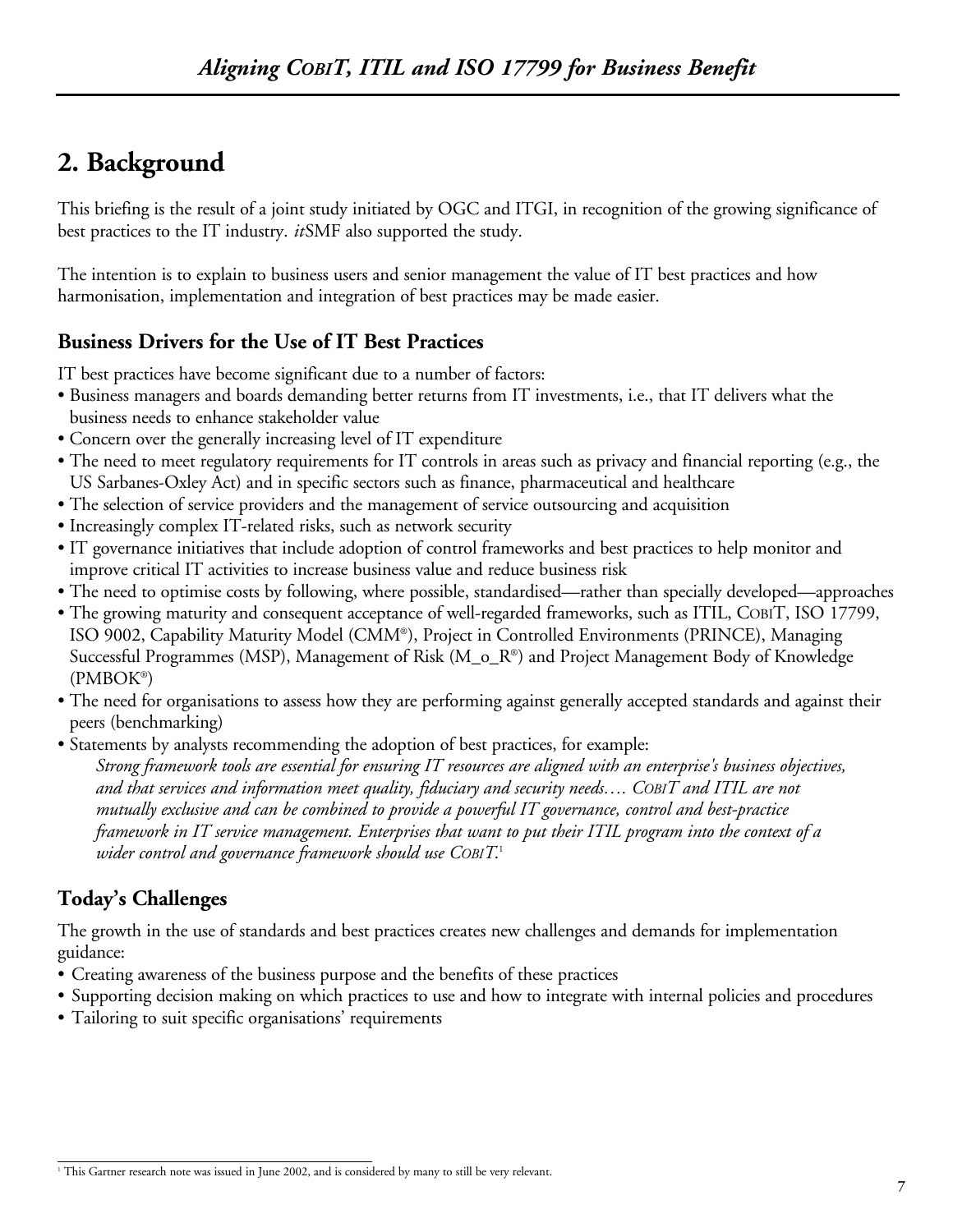# **3. Why Senior Management Needs to Know About Best Practices**

Due to their technical nature, IT standards and best practices are mostly known to the experts—IT professionals, managers and advisors—who may adopt and use them with good intent but potentially without a business focus or the customer's involvement and support.

Even in organisations where practices such as COBIT and ITIL have been implemented, some business managers understand little about their real purpose and are unable to influence their use.

To realise the full value of best practices, the customers of IT services need be involved, as the effective use of IT should be a collaborative experience between the customer and internal and external service providers, with the customer setting the requirements. Other interested stakeholders, such as the board, senior executives, auditors and regulators, also have a vested interest in either receiving or providing assurance that the IT investment is properly protected and delivering value.

**Figure 1** summarises who has an interest in how IT standards and best practices can help address IT management issues.

| Figure 1-Stakeholders in IT Management Issues                                                                      |                             |                               |                    |                      |  |  |
|--------------------------------------------------------------------------------------------------------------------|-----------------------------|-------------------------------|--------------------|----------------------|--|--|
|                                                                                                                    | Who Has a Primary Interest? |                               |                    |                      |  |  |
| <b>Top Management Issues Addressed by</b><br><b>Standards and Best Practices</b><br>(Based on the CobiT Framework) | Board/<br>Executive         | <b>Business</b><br>Management | IT<br>Management   | Audit/<br>Compliance |  |  |
| <b>Plan and Organise</b>                                                                                           |                             |                               |                    |                      |  |  |
| Are IT and the business strategy in alignment?                                                                     | V                           | $\mathbf{v}$                  | V                  |                      |  |  |
| Is the enterprise achieving optimum use of its resources?                                                          | V                           | ✓                             | V                  | ✓                    |  |  |
| Does everyone in the organisation understand the IT objectives?                                                    | V                           | ✓                             | ✓                  | ✓                    |  |  |
| Are IT risks understood and managed?                                                                               |                             | ✔                             | ✓                  | V                    |  |  |
| Is the quality of IT systems appropriate for business needs?                                                       |                             | ✔                             | V                  |                      |  |  |
| <b>Acquire and Implement</b>                                                                                       |                             |                               |                    |                      |  |  |
| Are new projects likely to deliver solutions that meet business needs?                                             |                             | V                             | ✓                  |                      |  |  |
| Are new projects likely to deliver on time and within budget?                                                      |                             | ✔                             | $\boldsymbol{\nu}$ |                      |  |  |
| Will the new systems work properly when implemented?                                                               |                             | V                             | ✓                  |                      |  |  |
| Will changes be made without upsetting the current business operation?                                             |                             | ✓                             | V                  |                      |  |  |
| <b>Deliver and Support</b>                                                                                         |                             |                               |                    |                      |  |  |
| Are IT services being delivered in line with business requirements and priorities?                                 |                             | V                             | V                  |                      |  |  |
| Are IT costs optimised?                                                                                            | ✓                           | ✓                             | ✓                  |                      |  |  |
| Is the workforce able to use the IT systems productively and safely?                                               |                             | ✓                             | ✓                  |                      |  |  |
| Are adequate confidentiality, integrity and availability in place?                                                 |                             | V                             | V                  | ✔                    |  |  |
| <b>Monitor</b>                                                                                                     |                             |                               |                    |                      |  |  |
| Can IT's performance be measured, and can problems be detected before it is too late?                              | V                           | ✓                             | ✓                  |                      |  |  |
| Is independent assurance needed to ensure that critical areas are operating as intended?                           | V                           |                               |                    |                      |  |  |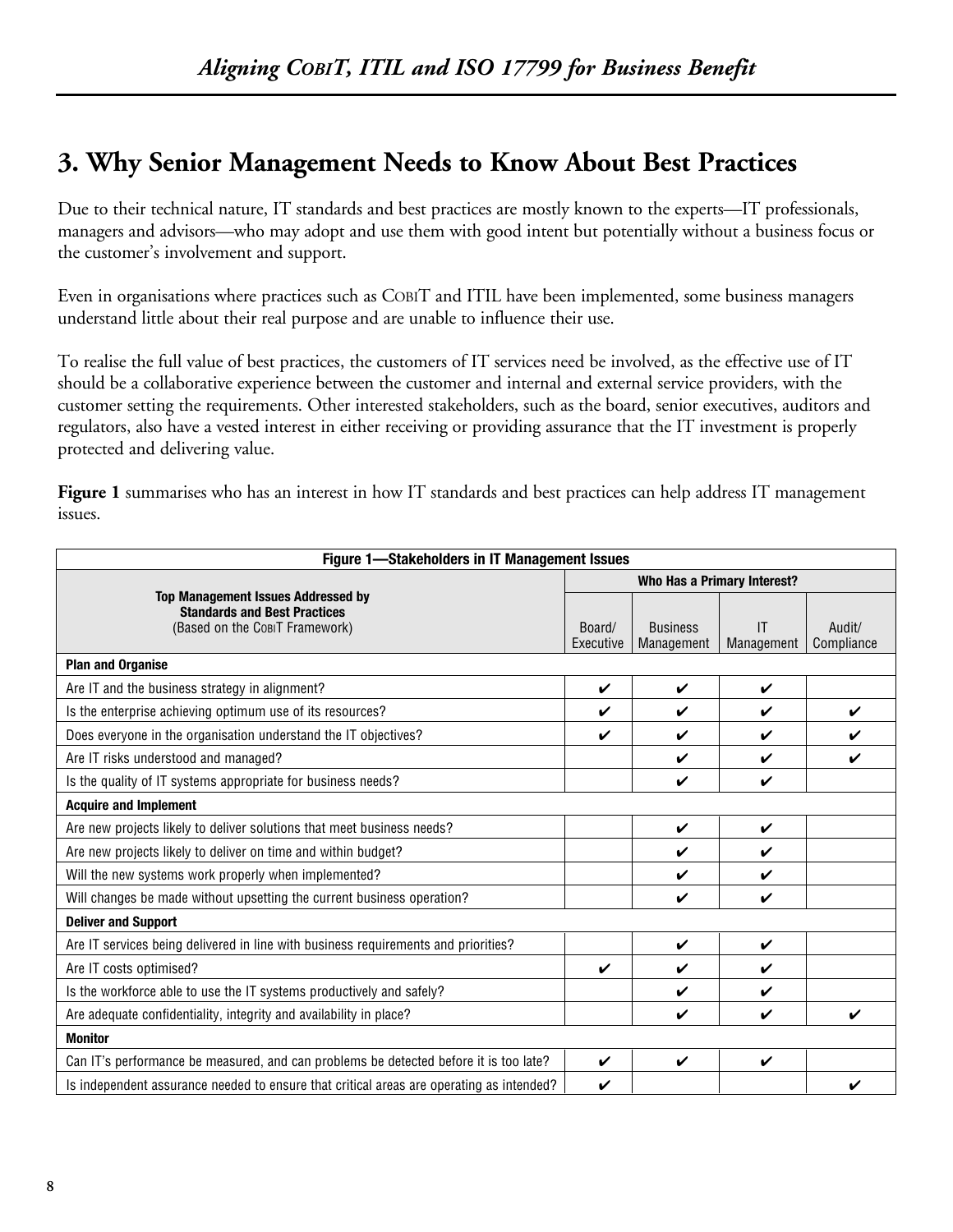# **4. Why Best Practices Are Important**

The effective use of IT is critical to the success of enterprise strategy, as illustrated by the following quote: *The use of IT has the potential to be the major driver of economic wealth in the 21st century. While IT is already critical to enterprise success, provides opportunities to obtain a competitive advantage and offers a means for increasing productivity, it will do all this even more so in the future.*

*IT also carries risks. It is clear that in these days of doing business on a global scale around the clock, system and network downtime has become far too costly for any enterprise to afford. In some industries, IT is a necessary competitive resource to differentiate and provide a competitive advantage, while in many others it determines survival, not just prosperity.*<sup>2</sup>

## **Best Practices and Standards Help Enable Effective Governance of IT Activities**

Increasingly, the use of standards and best practices, such as ITIL, COBIT and ISO 17799, is being driven by business requirements for improved performance, value transparency and increased control over IT activities.

The UK government recognised very early on the significance of IT best practices to government and, for many years, has developed best practices to guide the use of IT in government departments. These practices have now become *de facto* standards around the world in private and public sectors. ITIL was developed more than 15 years ago to document best practice for IT service management, with that best practice being determined through the involvement of industry experts, consultants and practitioners. BS 15000, which is aligned with ITIL, was recently created as a new service management standard. The IT Security Code of Practice, developed initially with support from industry, became BS 7799 and then became ISO 17799, the first international security management standard. PRINCE, and now PRINCE2, was created by CCTA (now OCG) to provide a best practice for project management.

ISACA recognised in the early 1990s that auditors, who had their own checklists for assessing IT controls and effectiveness, were talking a different language to business managers and IT practitioners. In response to this communication gap, COBIT was created as an IT control framework for business managers, IT managers and auditors based on a generic set of IT processes meaningful to IT people and, increasingly, business managers. The best practices in COBIT are a common approach to good IT control—implemented by business and IT managers, and assessed on the same basis by auditors. Over the years, COBIT has been developed as an open standard and is now increasingly being adopted globally as the control model for implementing and demonstrating effective IT governance. In 1998, ISACA created an affiliated body, the IT Governance Institute, to better communicate IT governance-related messages to business managers and, in particular, the boardroom.

Today, as every organisation tries to deliver value from IT while managing an increasingly complex range of ITrelated risks, the effective use of best practices can help to avoid re-inventing wheels, optimise the use of scarce IT resources and reduce the occurrence of major IT risks, such as:

- Project failures
- Wasted investments
- Security breaches
- System crashes
- Failures by service providers to understand and meet customer requirements

OGC is at the forefront in delivering and disseminating best practice material to address these and other current challenges.

<sup>2</sup> ITGI, *Board Briefing on IT Governance, 2nd Edition*, 2003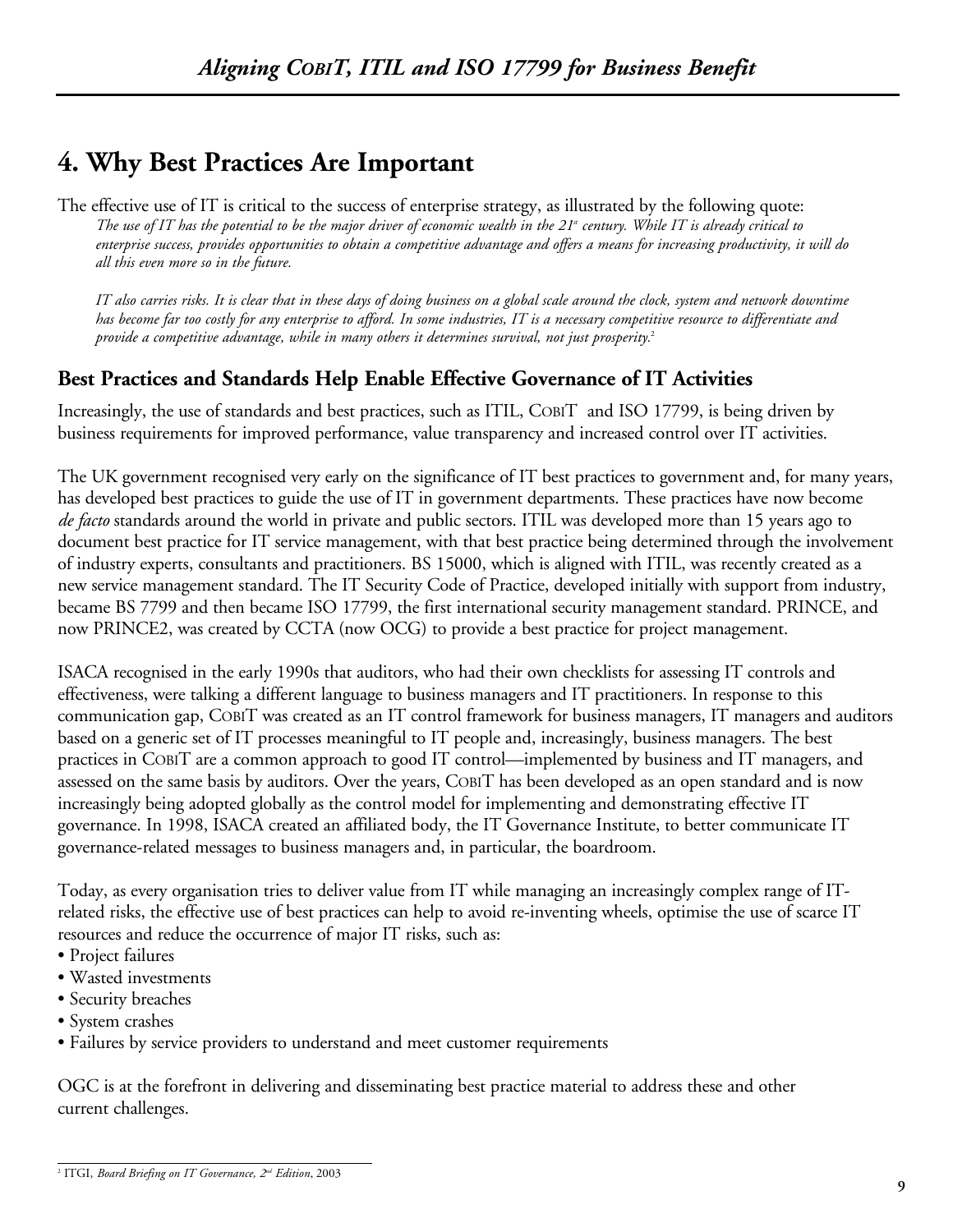## **An IT Management Framework Is Needed**

Organisations wishing to adopt IT best practices need an effective management framework that provides an overall consistent approach and is likely to ensure successful outcomes when using IT to support the enterprise's strategy.

The OGC Successful Delivery Toolkit is a repository of best management and IT practices, which is free for end users to use and adapt. Commercial exploitation requires a license (see *www.ogc.gov.uk/sdtoolkit/copyright/index.html* ). It describes proven best practice for procurement, programmes, projects, risk management and service management. The toolkit brings together policy and best practice in a single point of reference, helping to identify the critical questions about capability and project delivery and giving practical advice on ways to improve. Additional information is available at *www.ogc.gov.uk/sdtoolkit*/.

ITGI has published the *IT Governance Implementation Guide* for using COBIT for IT governance, a rapid implementation version titled COBIT® *Quickstart* TM and COBIT® *Security Baseline* TM for implementing IT security with cross-references to ISO 17799. ITGI also provides training in how to use the COBIT materials and an online version of COBIT to help users tailor the COBIT material for use in their own environments.

However, users need more guidance on how to integrate the leading global frameworks and other practices and standards. In response to this need, ongoing research has been undertaken into the mapping of COBIT to a wide range of other practices. In 2004, ITGI initiated a harmonisation initiative as part of its planned update of the COBIT materials.

COBIT is based on established frameworks, such as the Software Engineering Institute's Capability Maturity Model, ISO 9000, ITIL and ISO 17799. However, COBIT does not include process steps and tasks because, although it is oriented toward IT processes, it is a control and management framework rather than a process framework. COBIT focuses on what an enterprise needs to do, not how it needs to do it, and the target audience is senior business management, senior IT management and auditors.

ITIL is based on defining best practice processes for IT service management and support, rather than on defining a broad-based control framework. It focuses on the method and defines a more comprehensive set of processes.

Due to its high level and broad coverage and because it is based on many existing practices, COBIT is often referred to as the 'integrator', bringing disparate practices under one umbrella and, just as important, helping to link these various IT practices to business requirements.

Now that these standards and best practices are increasingly being used in real-world situations, experiences are maturing and organisations are moving from *ad hoc* and chaotic approaches to IT, to defined and managed processes.

As IT governance—the concept and the actual practice—gains momentum and acceptance, IT best practices will increasingly be aligned to business and governance requirements rather than technical requirements. IT governance addresses these main areas of IT activity:

- Strategic alignment, with a focus on aligning with the business and collaborative solutions
- Value delivery, concentrating on optimising costs and proving the value of IT
- Risk management, addressing the safeguarding of IT assets (including project investments), disaster recovery and continuity of operations
- Resource management, optimising knowledge and IT infrastructure
- Performance measurement, tracking project delivery and monitoring IT services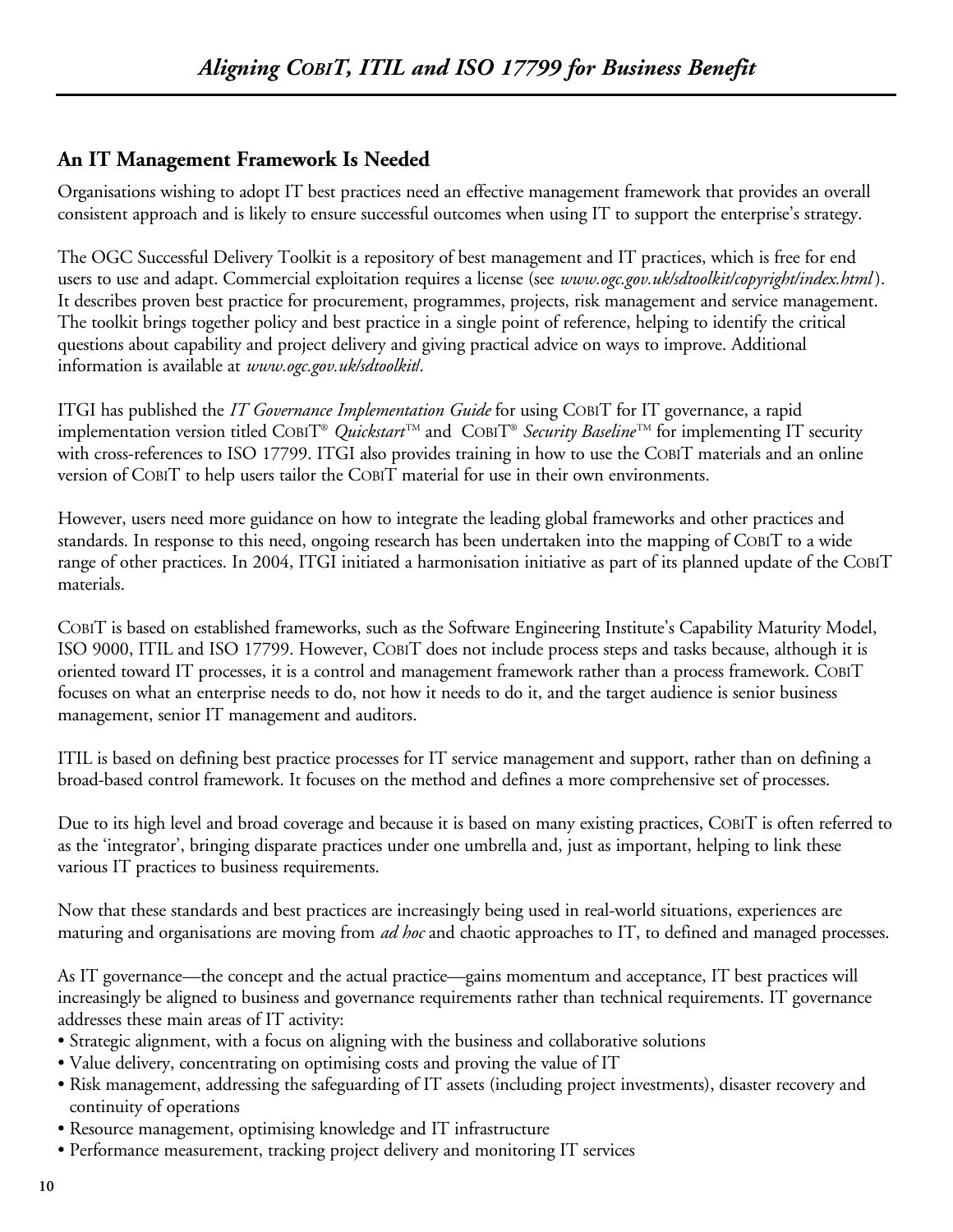A key aspect of any IT governance initiative is the need to define decision rights and accountability. Achieving this both in theory (the organisation is clearly defined) and in practice (everyone knows what to do and how) requires the right culture, policy frameworks, internal controls and defined practices.

## **Best Practices Provide Many Benefits**

The effective adoption of best practices can provide many benefits, especially in the area of advanced technology. These include:

- Avoiding re-inventing wheels
- Reducing dependency on technology experts
- Increasing the potential to utilise less-experienced staff if properly trained
- Making it easier to leverage external assistance
- Overcoming vertical silos and nonconforming behaviour
- Reducing risks and errors
- Improving quality
- Improving the ability to manage and monitor
- Increasing standardisation leading to cost reduction
- Improving trust and confidence from management and partners
- Creating respect from regulators and other external reviewers
- Safeguarding and proving value

Adherence to best practice also helps strengthen supplier/customer relations, make contractual obligations easier to monitor and enforce, and improve the market position of those service providers seen to be compliant with accepted standards, such as BS 15000.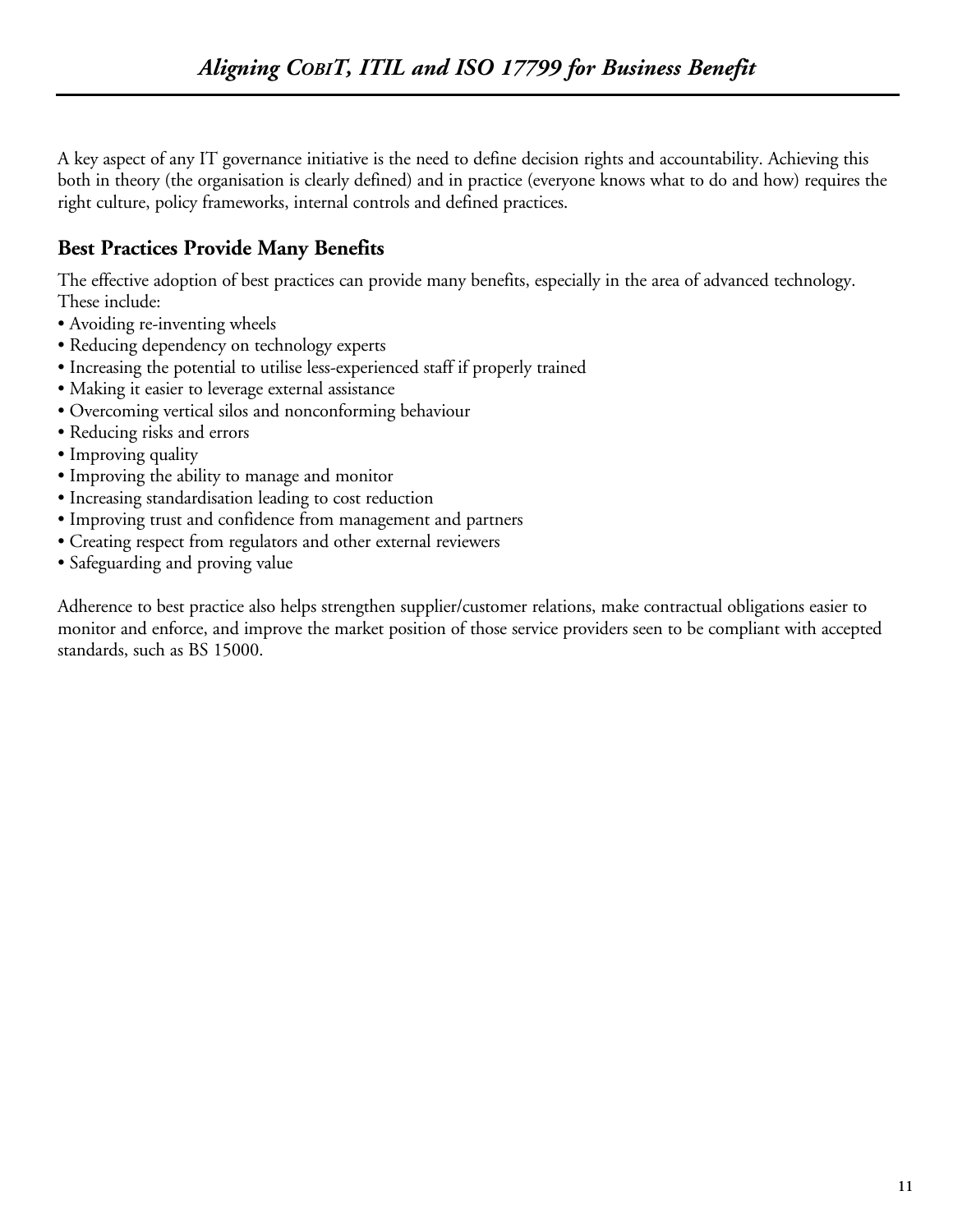# **5. COBIT, ITIL and ISO 17799—What These Practices Provide and Address**

## **COBIT**

Business orientation is the main theme of COBIT. It is designed to be employed not only by users and auditors, but also, and more important, as comprehensive guidance for management and business process owners. Increasingly, business practice involves the full empowerment of business process owners so they have total responsibility for all aspects of the business process. In particular, this includes providing adequate controls.

The COBIT framework provides a tool for the business process owner that facilitates the discharge of this responsibility. The framework starts from a simple and pragmatic premise: To provide the information that the organisation needs to achieve its objectives, IT resources need to be managed by a set of naturally grouped processes.

The framework continues with a set of 34 high-level control objectives, one for each of the IT processes, grouped into four domains: Plan and Organise, Acquire and Implement, Deliver and Support, and Monitor. This structure covers all aspects of information and the technology that supports it. By addressing these 34 high-level control objectives, the business process owner can ensure that an adequate control system is provided for the IT environment.

IT governance guidance is also provided in the COBIT framework. IT governance provides the structure that links IT processes, IT resources and information to enterprise strategies and objectives. IT governance integrates optimal ways of planning and organising, acquiring and implementing, delivering and supporting, and monitoring and evaluating IT performance. IT governance enables the enterprise to take full advantage of its information, thereby maximising benefits, capitalising on opportunities and gaining competitive advantage.

In addition, corresponding to each of the 34 high-level control objectives is an audit guideline to enable the review of IT processes against COBIT's 318 recommended detailed control objectives to provide management assurance and/or advice for improvement.

The management guidelines further enhance and enable enterprise management to deal more effectively with the needs and requirements of IT governance. The guidelines are action-oriented and generic, and they provide management direction for getting the enterprise's information and related processes under control, monitoring achievement of organisational goals, monitoring performance within each IT process, and benchmarking organisational achievement.

Specifically, COBIT provides maturity models for control over IT processes, so management can map where the organisation is today, where it stands in relation to the best in class in its industry and to international standards, and where the organisation wants to be. Critical success factors (CSFs) define the most important management-oriented implementation guidelines to achieve control over and within its IT processes. Key goal indicators (KGIs) define measures that tell management—after the fact—whether an IT process has achieved its business requirements. Key performance indicators (KPIs) are lead indicators that define measures of how well the IT process is performing in enabling the goal to be reached.

<sup>3</sup> ITGI, COBIT® *Framework*, 2000, *www.itgi.org*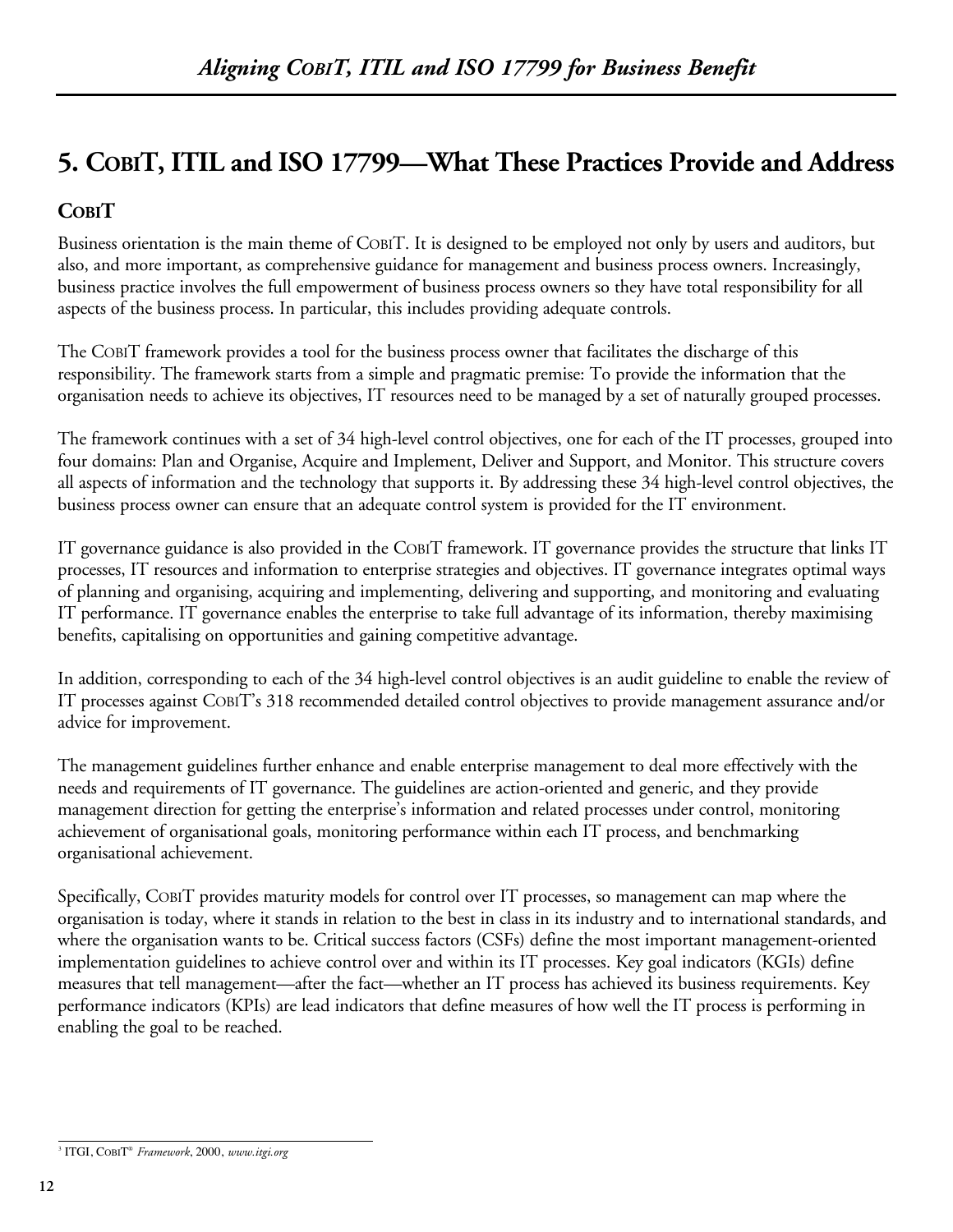COBIT's management guidelines are generic and action-oriented for the purpose of answering the following types of management questions: How far should we go and is the cost justified by the benefit? What are the indicators of good performance? What are the critical success factors? What are the risks of not achieving our objectives? What do others do? How do we measure and compare?<sup>3</sup>

References in this publication are to COBIT 3<sup>rd</sup> Edition. Readers should note that COBIT 4.0 will be released in the fourth quarter of 2005 (*www.isaca.org/cobit*). COBIT 4.0 is an enhancement of COBIT 3<sup>rd</sup> Edition and in no way invalidates any implementation or execution activities based on COBIT  $3^{rd}$  Edition.

## **ITIL**

Organisations are increasingly dependent upon IT to satisfy their corporate aims and meet their business needs. This growing dependency necessitates quality IT services at a level matched to business needs and user requirements as they emerge.

IT service management is concerned with delivering and supporting IT services that are appropriate to the business requirements of the organisation. ITIL provides a comprehensive, consistent and coherent set of best practices for IT service management and related processes, promoting a quality approach for achieving business effectiveness and efficiency in the use of IS.

ITIL service management processes are intended to underpin, but not dictate, the business processes of an organisation. The generic processes described in ITIL promote best practice and may be used as a basis for achieving the British Standard for IT Service Management (BS 15000), which is currently being considered for fast-tracking to become an international standard—ISO/IEC 20000.

The core operational processes of IT service management are described within the two ITIL publications: *Service Support* and *Service Delivery*.

The processes of service support described in ITIL are:

- Incident management
- Problem management
- Configuration management
- Change management
- Release management
- Service desk function

The processes of service delivery described in ITIL are:

- Capacity management
- Availability management
- Financial management for IT services
- Service level management
- IT service continuity management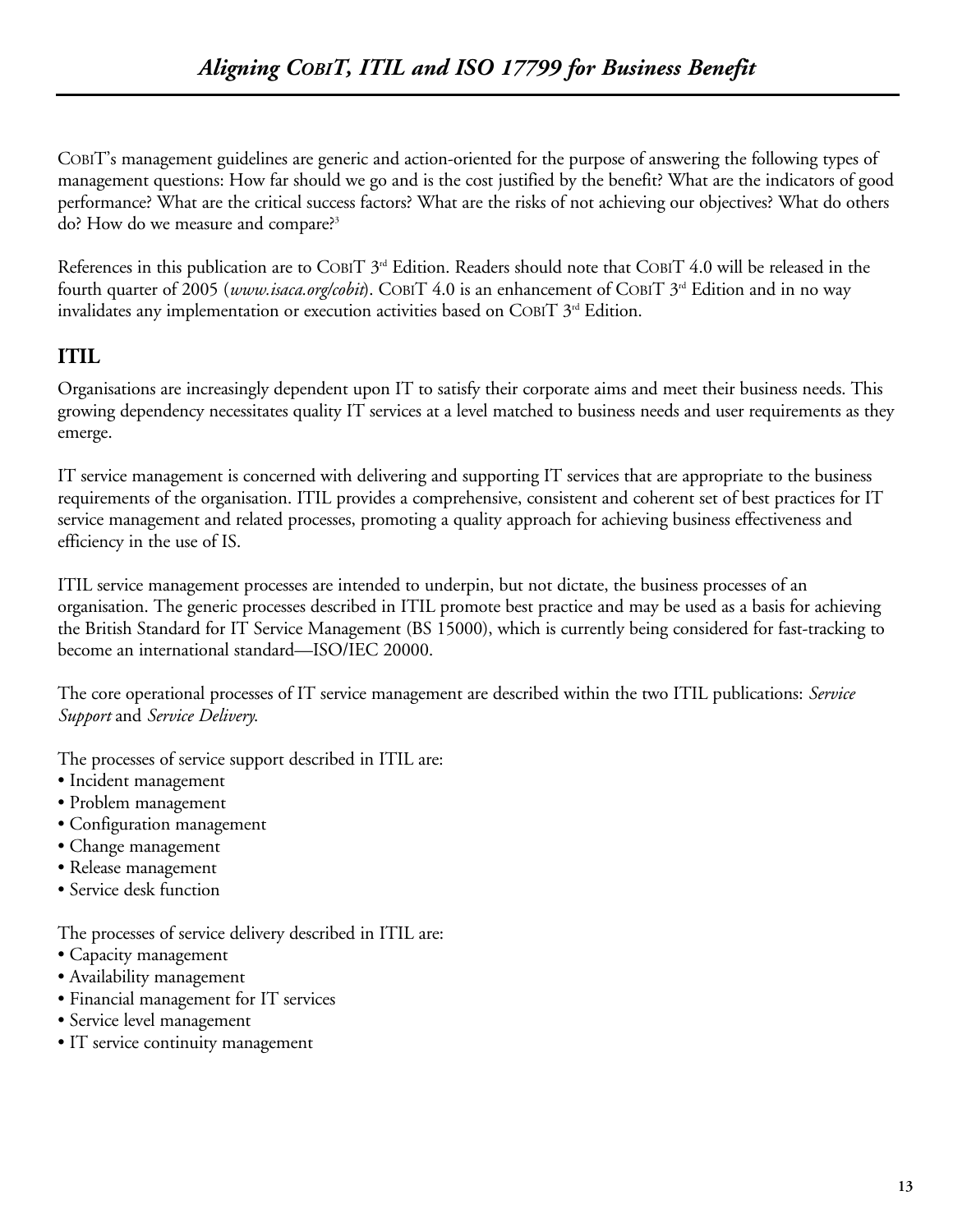The latest ITIL publications are much broader in scope than IT service management and cover the major activities necessary to define and develop effective IT processes, including:

- The development of new systems
- Design and planning of the information and communication technologies (ICT) infrastructure
- Operation and maintenance of existing systems
- Adjustment of service delivery to the constantly evolving requirements of the core business

Two principal concepts characterise the basic thinking of ITIL:

- Holistic service management—IT service managers:
- Assure the consideration of functional and non-functional requirements
- Ensure that services are appropriately tested before live operational use
- Assess the possible risks and impact on existing infrastructure caused by new or modified systems
- Define future service requirements
- Customer orientation—IT services are provided at a level of quality that allows permanent reliance on them. To assure this quality, responsibility is assigned to individuals who:
- Consult the users and help them use the services in an optimal manner
- Collect and forward opinions and recommendations of users
- Resolve incidents
- Monitor the performance of the services delivered
- Manage change

The book *Planning to Implement Service Management* discusses the key issues of planning and implementing IT service management. It also explains the steps required for implementation and improvement of IT service delivery.

*ICT Infrastructure Management* covers all aspects of ICT infrastructure from the identification of business requirements through the tendering process, to the testing, installation, deployment, and ongoing support and maintenance of the ICT components and IT services. The major processes involved in the management of all areas and aspects of technology are embraced by:

- Design and planning processes
- Deployment processes
- Operations processes
- Technical support processes

*Applications Management* discusses software development using a life cycle approach and expands on the issues of business change with emphasis on clear requirements definition and implementation of solutions to meet business needs.

*ITIL Security Management* details the process of planning and managing a defined level of security on information and ICT services, including all aspects associated with the reaction to security incidents.

Readers should note that the content of the IT Infrastructure Library is currently being refreshed, but that activity does not invalidate the guidance in this paper, although all references are to the current publications. (See the News section of *www.itil.co.uk* for further information.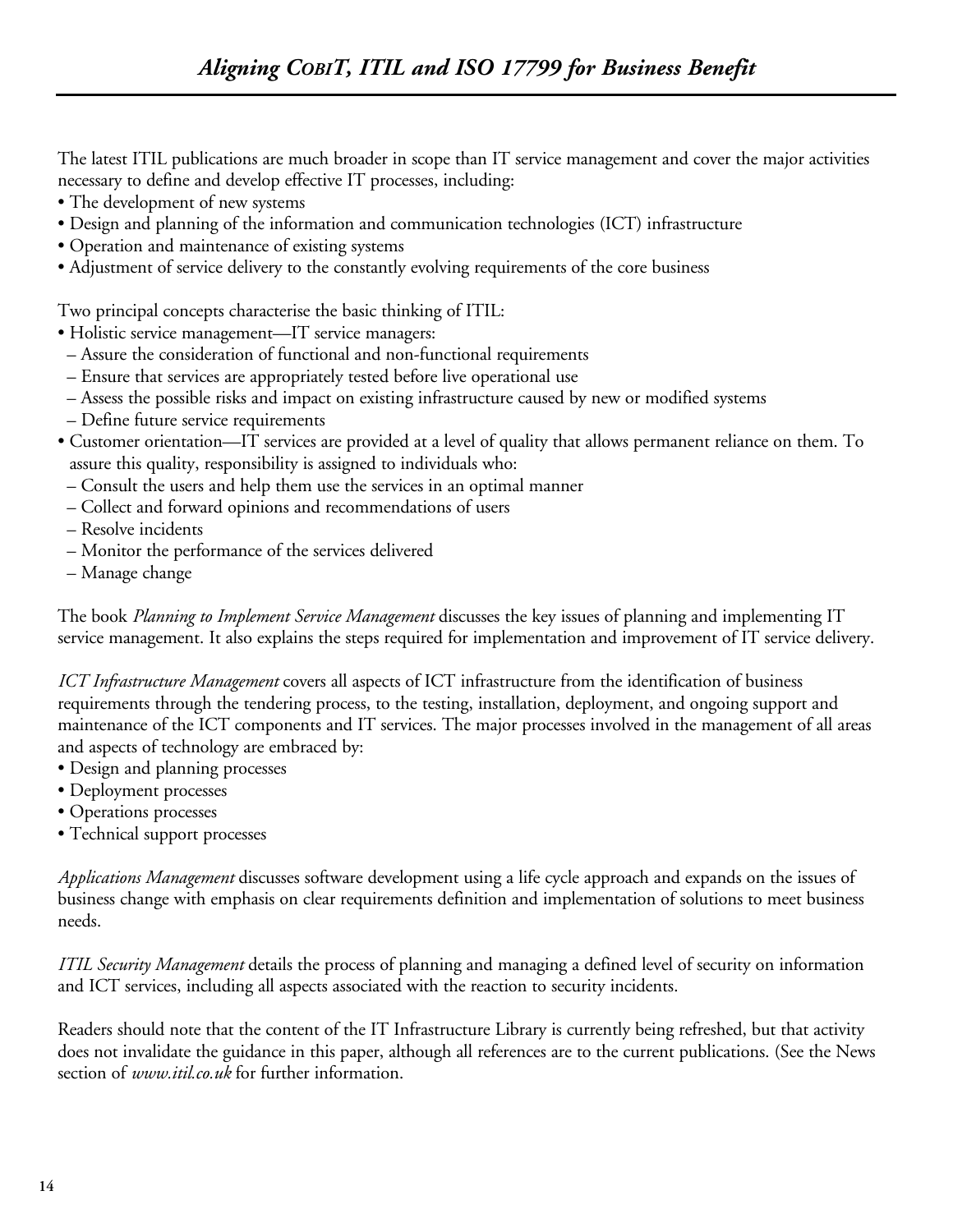## **ISO 17799**

Essential parts of ISO 17799 Information Technology—Code of Practice for Information Security Management were developed and published by the British Standards Institution, including BS 7799-1:1999 and parts of BS 7799-2:1999.

The original standard was issued in two parts:

- BS 7799 Part 1: Information Technology—Code of Practice for Information Security Management
- BS 7799 Part 2: Information Security Management Systems—Specification with Guidance for Use

The ISO and IEC, which have established a joint technical committee, the ISO/IEC JTC 1, published the international standard.

ISO/IEC 17799:2000 provides information to responsible parties for implementing information security within an organisation. It can be seen as a basis for developing security standards and management practices within an organisation to improve reliability on information security in inter-organisational relationships.

The standard was published in 2000 in its first edition, which was updated in June 2005. It can be classified as current best practice in the subject area of information security management systems. The original BS 7799 was revised and reissued in September 2002.

The guiding principles are the initial point when implementing information security. They rely on either legal requirements or generally accepted best practices.

Measures based on legal requirements include:

- Protection and nondisclosure of personal data
- Protection of internal information
- Protection of intellectual property rights

Best practices mentioned are:

- Information security policy
- Assignment of responsibility for information security
- Problem escalation
- Business continuity management

When implementing a system for information security management several critical success factors are to be considered:

- The security policy, its objectives and activities reflect the business objectives.
- The implementation considers cultural aspects of the organisation.
- Open support from and engagement of senior management are required.
- Thorough knowledge of security requirements, risk assessment and risk management is required.
- Effective marketing of security targets all personnel, including members of management.
- The security policy and security measures are communicated to contracted third parties.
- Users are trained in an adequate manner.
- A comprehensive and balanced system for performance measurement is available, which supports continuous improvement by giving feedback.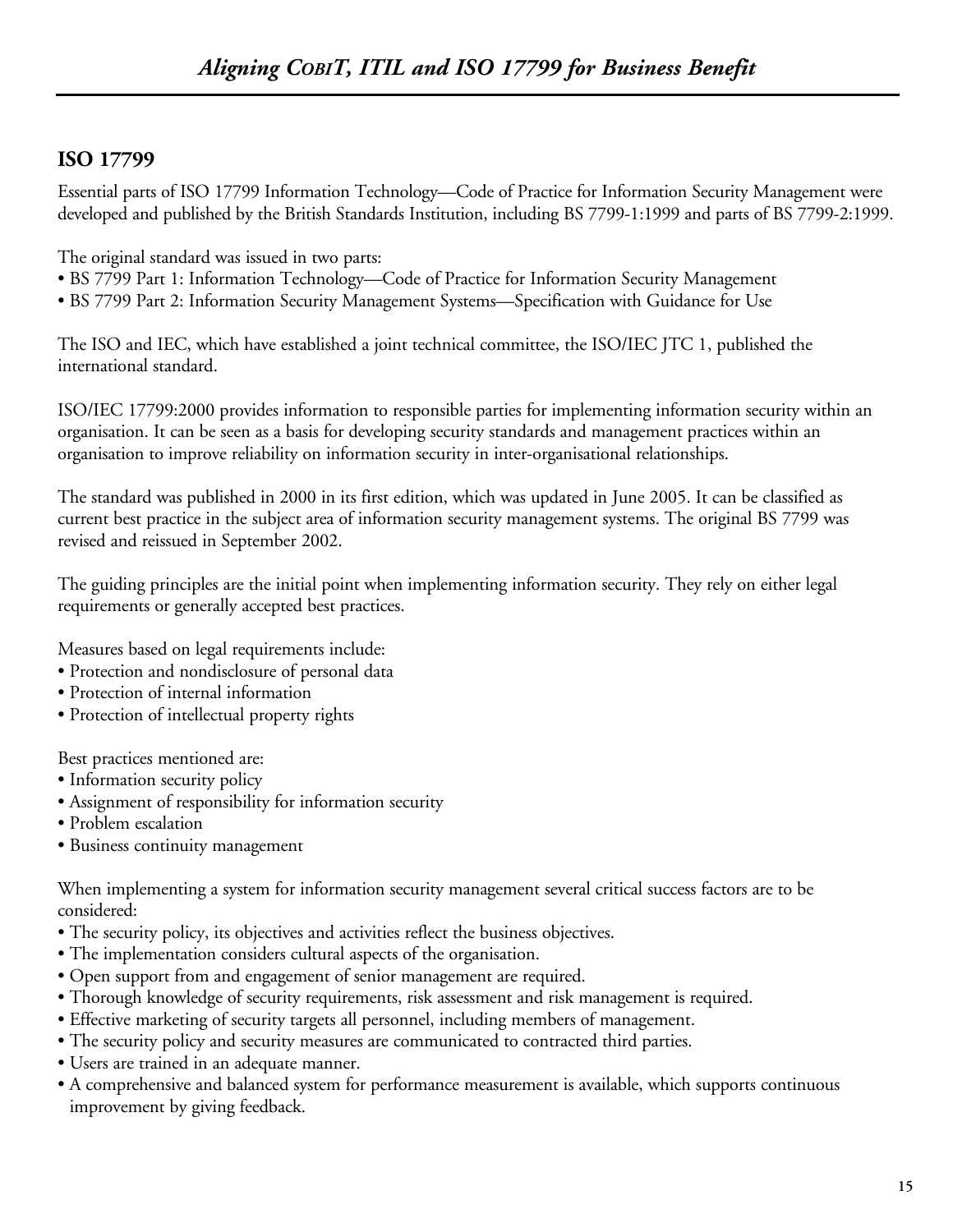After presenting introductory information (scope, terms and definitions), a framework for the development of an organisation-specific information security management system (ISMS) is presented.

Such a system should consist of at least the following parts:

- Security policy
- Organisational security
- Asset classification and control
- Personnel security
- Physical and environmental security
- Communications and operations management
- Access control
- Systems development and maintenance
- Business continuity management
- Compliance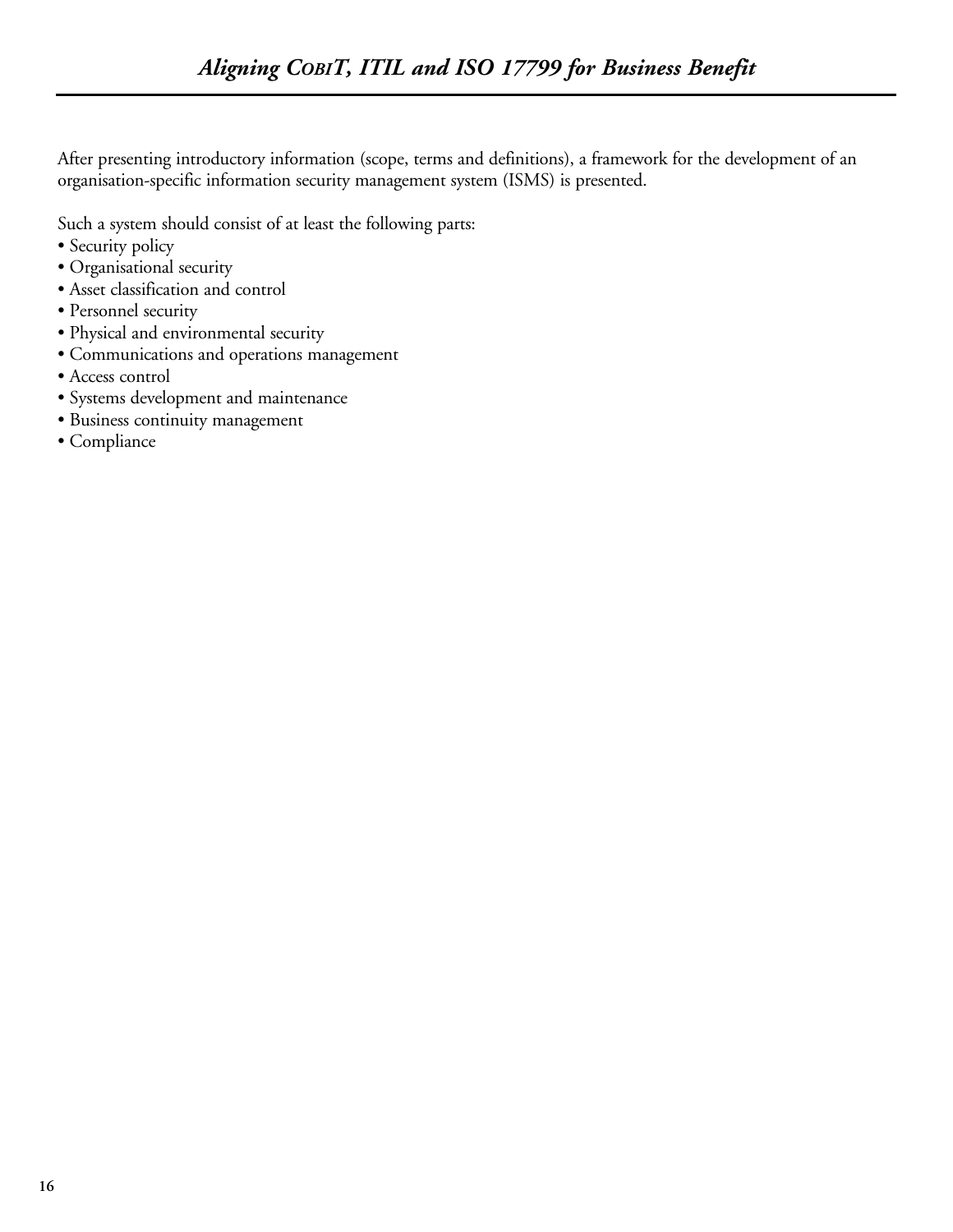# **6. How Best to Implement COBIT, ITIL and ISO 17799**

There is no doubt that effective management policies and procedures help ensure that IT is managed as a routine part of everyday activities. Adoption of standards and best practices will help enable quick implementation of good procedures and avoid lengthy delays re-inventing wheels and agreeing on approaches.

However, the best practices adopted have to be consistent with the risk management and control framework, appropriate for the organisation, and integrated with other methods and practices that are being used. Standards and best practices are not a panacea, and their effectiveness depends on how they have been actually implemented and kept up to date. They are most useful when applied as a set of principles and as a starting point for tailoring specific procedures.

To avoid practices becoming shelfware, change enablement is required so management and staff understand what to do, how to do it and why it is important.

For best practices to be effective, the use of a common language and a standardised approach oriented toward real business requirements is best, as it ensures everyone follows the same set of objectives, issues and priorities.

## **Tailoring**

Every organisation needs to tailor the use of standards and practices, such as those examined in this document, to suit its individual requirements. All three can play a very useful part—COBIT and ISO 17799 helping to define *what* should be done and ITIL providing the *how* for service management aspects. Typical uses for the standards and practices are:

- To support governance by:
- Providing a management policy and control framework
- Enabling process ownership, clear responsibility and accountability for IT activities
- Aligning IT objectives with business objectives, setting priorities and allocating resources
- Ensuring return on investments and optimising costs
- Making sure significant risks have been identified and are transparent to management, responsibility for risk management has been assigned and embedded in the organisation, and assurance has been provided to management that effective controls are in place
- Ensuring resources have been efficiently organised and sufficient capability (technical infrastructure, process and skills) exists to execute the IT strategy
- Making sure critical IT activities can be monitored and measured, so problems can be identified and corrective action can be taken
- To define requirements in service and project definitions, internally and with service providers, for example:
- Setting clear, business-related IT objectives and metrics
- Defining services and projects in end-user terms
- Creating service level agreements and contracts that can be monitored by customers
- Making sure customer requirements have been properly cascaded down into technical IT operational requirements
- Considering services and project portfolios collectively so that relative priorities can be set and resources can be allocated on an equitable and achievable basis
- To verify provider capability or demonstrate competence to the market by:
- Independent third-party assessments and audits
- Contractual commitments
- Attestations and certifications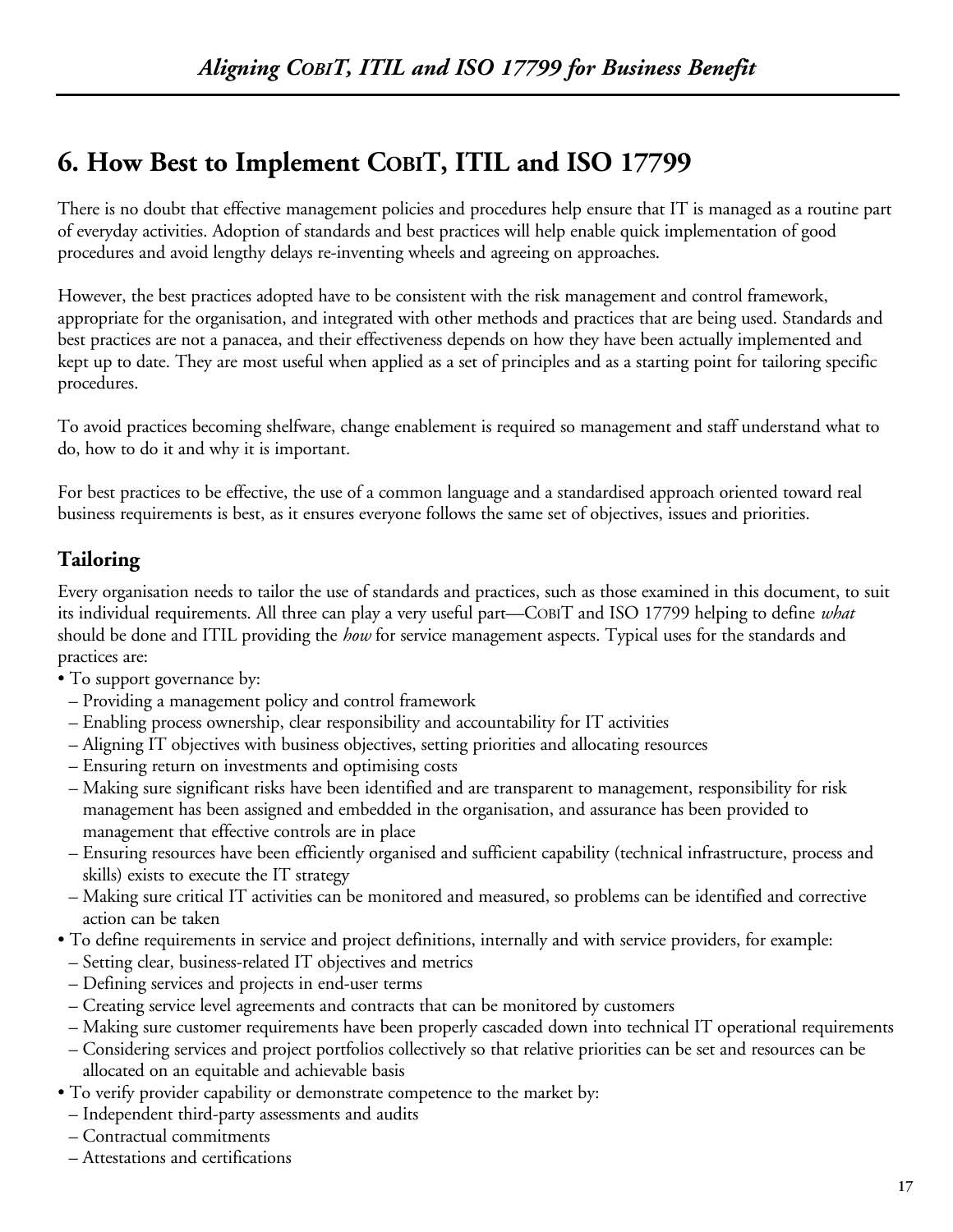- To facilitate continuous improvement by:
	- Maturity assessments
	- Gap analyses
	- Benchmarking
	- Improvement planning
	- Avoidance of re-inventing already proven good approaches
- As a framework for audit/assessment and an external view through:
	- Objective and mutually understood criteria
	- Benchmarking to justify weaknesses and gaps in control
	- Increasing the depth and value of recommendations by following generally accepted preferred approaches

## **Prioritising**

To avoid costly and unfocused implementations of standards and best practices, organisations need to prioritise where and how to use standards and practices. The organisation needs an effective action plan that suits its particular circumstances and needs. First, it is important for the board to take ownership of IT governance and set the direction management should follow. Making sure that the board operates with IT governance in mind does this best. The board should:

- Make sure IT is on the board agenda
- Challenge management's activities with regard to IT to make sure IT issues are uncovered
- Guide management by helping align IT initiatives with real business needs and ensure that it appreciates the potential impact on the business of IT-related risks
- Insist that IT performance be measured and reported to the board
- Establish an IT steering group or IT governing council with responsibility for communicating IT issues between the board and management
- Insist that there be a management framework for IT governance based on a common approach (e.g., COBIT) and a best practice framework for IT service management based on a global *de facto* standard (e.g., ITIL).

## **Planning**

With this mandate and direction in place, management then can initiate and put into action an implementation approach. To help management decide where to begin and to ensure that the implementation process delivers positive results where they are needed most, the following steps are suggested:

- 1. Set up an organisational framework (ideally as part of an overall IT governance initiative) with clear responsibilities and objectives and participation from all interested parties that will take implementation forward and own it as an initiative.
- 2. Align IT strategy with business goals. In which current business objectives does IT have a significant contribution? Obtain a good understanding of the business environment, risk appetite and business strategy as they relate to IT. COBIT's management guidelines (specifically the KGIs) and the COBIT framework's information criteria help define IT objectives. Used in conjunction with ITIL, services and service level agreements (SLAs) can be defined in end-user terms.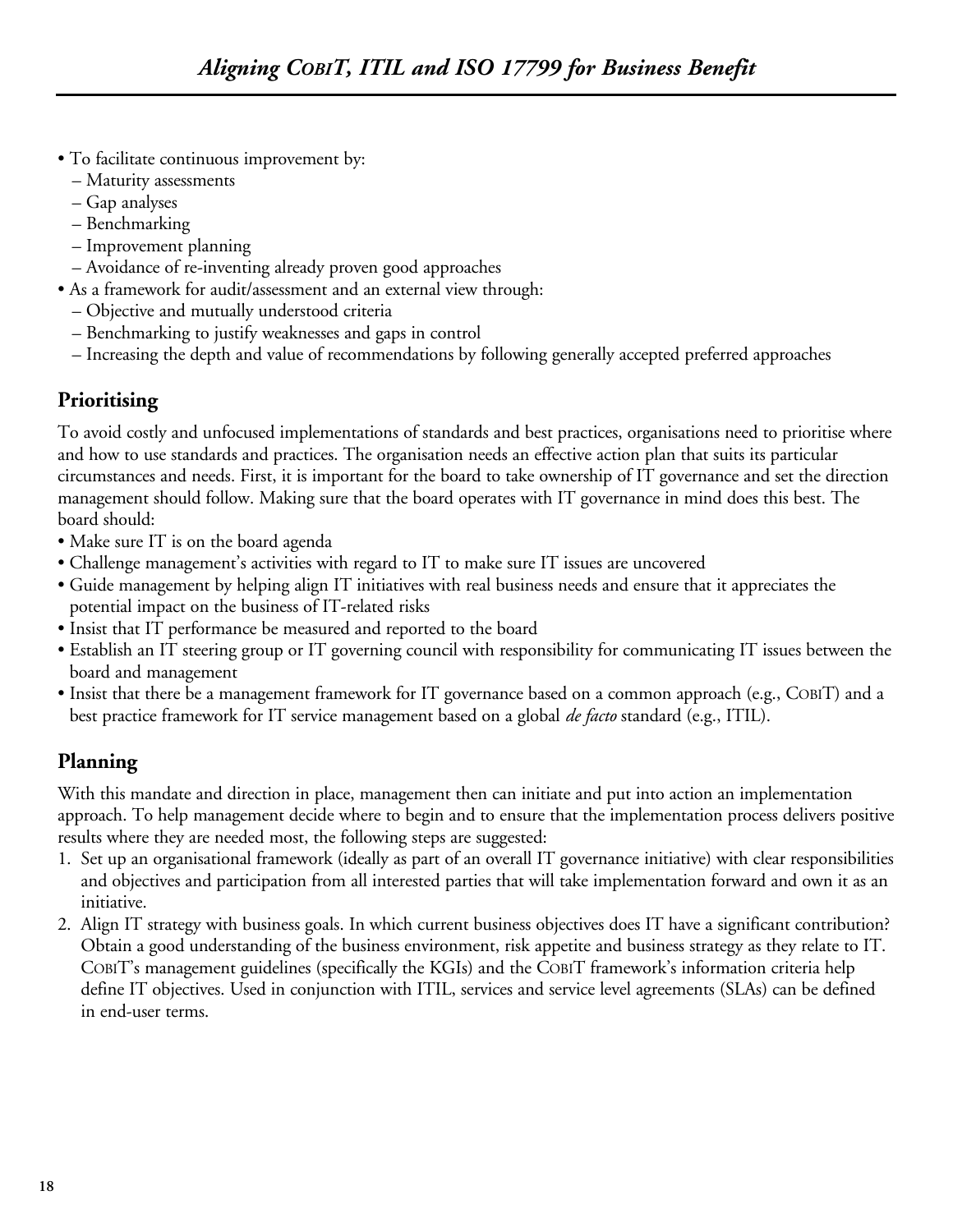- 3. Understand and define the risks. Given the business objectives, what are the risks relating to IT's ability to deliver against these objectives? Consider:
	- Previous history and patterns of performance
	- Current IT organisational factors
	- Complexity and size/scope of the existing or planned IT environment
	- Inherent vulnerability of the current and planned IT environment
	- Nature of the IT initiatives being considered, e.g., new systems projects, outsourcing considerations, architectural changes, etc.

COBIT's process for risk management (PO9) and the application of the COBIT control framework and information criteria help ensure that risks are identified and owned. Instituting ITIL clarifies operational risks and ISO 17799 clarifies security risks.

- 4. Define target areas and identify the process areas in IT that are critical to managing these risk areas. The COBIT process framework can be used as the basis, underpinned by ITIL's definition of key service delivery processes and ISO 17799's security objectives. OGC's publication *Management of Risk: Guidance to Practioners*, can also be of assistance here in assessing and managing risks at any of the four main levels, i.e., strategic, programme, project or operational.
- 5. Analyse current capability and identify gaps. Perform a maturity capability assessment to find out where improvements are needed most. The COBIT management guidelines provide a basis supported in more detail by ITIL and ISO 17799 best practices.
- 6. Develop improvement strategies, and decide which are the highest priority projects that will help improve the management and governance of these significant areas. This decision should be based on the potential benefit, ease of implementation, and with a focus on important IT processes and core competencies. Specific improvement projects as part of a continuous improvement initiative should be outlined.

The COBIT CSFs, control objectives and control practices can be supported by more detailed ITIL and ISO 17799 guidance.

- 7. Measure results, establish a scorecard mechanism for measuring current performance and monitor the results of new improvements considering, as a minimum, the following key considerations:
	- Will the organisational structures support strategy implementation?
	- Are responsibilities for risk management embedded in the organisation?
	- Do infrastructures exist that will facilitate and support the creation and sharing of vital business information?
	- Have strategies and goals been communicated effectively to everyone who needs to know within the organisation?

COBIT's management guidelines (specifically the KPIs, aligned to previously defined KGIs) can form the basis of a scorecard.

8. Repeat steps 2 through 7 on a regular basis.

## **Avoiding Pitfalls**

There are also some obvious, but pragmatic, rules that management ought to follow:

- Treat the implementation initiative as a project activity with a series of phases rather than a 'one-off' step.
- Remember that implementation involves cultural change as well as new processes. Therefore, a key success factor is the enablement and motivation of these changes.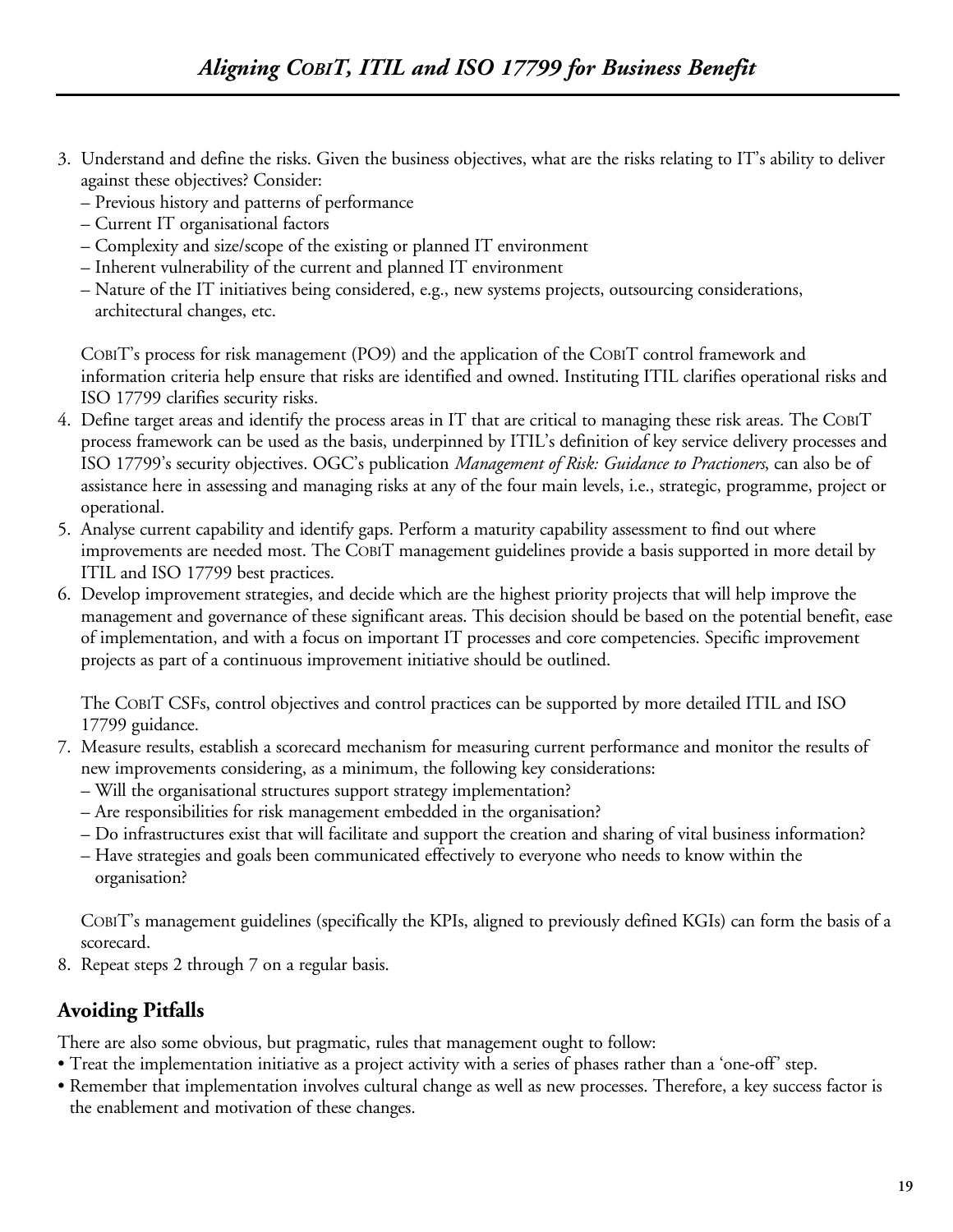- Make sure there is a clear understanding of the objectives.
- Manage expectations. In most enterprises, achieving successful oversight of IT takes time and is a continuous improvement process.
- Focus first on where it is easiest to make changes and deliver improvements and build from there one step at a time.
- Obtain top management buy-in and ownership. This needs to be based on the principles of best managing the IT investment.
- Avoid the initiative becoming perceived as a purely bureaucratic exercise.
- Avoid the unfocused checklist approach.

## **Aligning Best Practices**

IT best practices need to be aligned to business requirements and integrated with one another and with internal procedures. COBIT can be used at the highest level, providing an overall control framework based on an IT process model that should generically suit every organisation. Specific practices and standards such as ITIL and ISO 17799 cover discrete areas and can be mapped to the COBIT framework, thus providing an hierarchy of guidance materials.

To better understand mapping between ITIL and ISO 17799 and COBIT, refer to the appendix, where each of the COBIT 34 IT processes and high-level control objectives has been mapped to specific sections of ITIL and ISO 17799. These mappings are based on subjective judgement and are intended only to be a guide. As part of future updates to ITIL and COBIT, OGC and ITGI plan to further align the terminology and content of their practices with other practices to facilitate easier integration.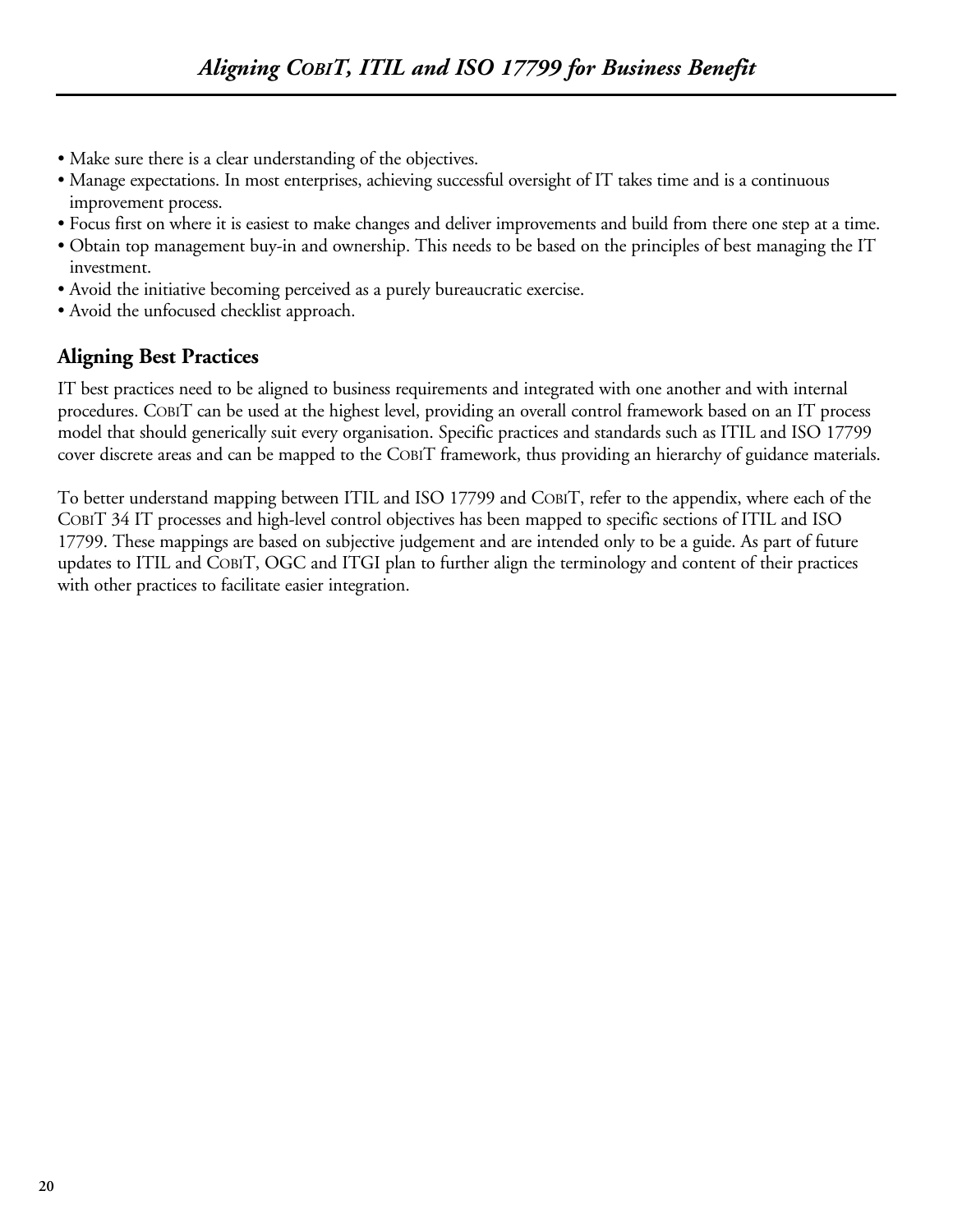# **Appendix I—Mapping ITIL and ISO 17799 to COBIT Control Objectives**

Note that for the purposes of this mapping:

- Text shown in **bold** indicates where ITIL or ISO 17799 is considered to provide the best supporting detail for a COBIT control objective.
- Regular text indicates where it is considered that ITIL or ISO 17799 provides supporting detail for a COBIT control objective, but it is not necessarily the primary reference.

This mapping is not intended to be definitive or prescriptive; it is only a guide. Links are shown only at the high level, pointing to the relevant section in the other documents.

ISACA and ITGI are carrying out detailed research into the mapping between COBIT and other standards and best practices. More information can be found at *www.isaca.org/research.*

| <b>СовіТ Domain: Plan and Organise</b> |                                                                                                                                                                                                                                                                                                                                                                                                                                                                   |                                                                                                                       |                                                                                                                                                                                                                      |     |                                        |  |
|----------------------------------------|-------------------------------------------------------------------------------------------------------------------------------------------------------------------------------------------------------------------------------------------------------------------------------------------------------------------------------------------------------------------------------------------------------------------------------------------------------------------|-----------------------------------------------------------------------------------------------------------------------|----------------------------------------------------------------------------------------------------------------------------------------------------------------------------------------------------------------------|-----|----------------------------------------|--|
|                                        |                                                                                                                                                                                                                                                                                                                                                                                                                                                                   | P01 Define a Strategic IT Plan                                                                                        |                                                                                                                                                                                                                      |     |                                        |  |
|                                        | Defining a strategic IT plan satisfies the business requirement of striking an optimum balance of information technology opportunities and IT business<br>requirements as well as ensuring its further accomplishment. It is enabled by a strategic planning process undertaken at regular intervals giving rise to<br>long-term plans; the long-term plans should periodically be translated into operational plans setting clear and concrete short-term goals. |                                                                                                                       |                                                                                                                                                                                                                      |     |                                        |  |
|                                        | <b>COBIT Control Objective</b>                                                                                                                                                                                                                                                                                                                                                                                                                                    | <b>Key Areas</b>                                                                                                      | <b>ITIL Supporting Information</b>                                                                                                                                                                                   |     | ISO 17799 Supporting Information       |  |
| P01.1                                  | IT as part of the organisation's<br>long- and short-range plan                                                                                                                                                                                                                                                                                                                                                                                                    | Mission; goals; strengths,<br>weaknesses, opportunities and<br>threats (SWOT); IT alignment<br>with business strategy | The Business Perspective,<br>4. Business/IS Alignment<br>ICT Infrastructure Management,<br>Design and Planning, 2.5 The<br>process and deliverables of<br>strategic planning                                         | 4.1 | Information security<br>infrastructure |  |
| P01.2                                  | IT long-range plan                                                                                                                                                                                                                                                                                                                                                                                                                                                | IT support of mission/goal<br>achievement, stakeholder input                                                          | The Business Perspective,<br>Business/IS Alignment, 4.3 The<br>management governance framework<br>ICT Infrastructure Management,<br>Annex 2B, The Contents of ICT<br>Policies, Strategies, Architectures<br>and Plan | 4.1 | Information security<br>infrastructure |  |
| P01.3                                  | IT long-range planning-<br>approach and structure                                                                                                                                                                                                                                                                                                                                                                                                                 | Structured approach, business<br>model, risk assessment, benefits<br>identification, performance<br>indicators        | The Business Perspective,<br>Business/IS Alignment,<br>4.5 Establishing the IS direction<br>ICT Infrastructure Management,<br>Design and Planning, 2.5 The process<br>and deliverables of strategic planning         |     |                                        |  |
| P01.4                                  | IT long-range plan changes                                                                                                                                                                                                                                                                                                                                                                                                                                        | Modifying plans to accommodate<br>business change                                                                     | The Business Perspective, Concepts,<br>2.9 Business change<br>The Business Perspective,<br>Managing the Provision of Service,<br>6.1.4 Change management                                                             |     |                                        |  |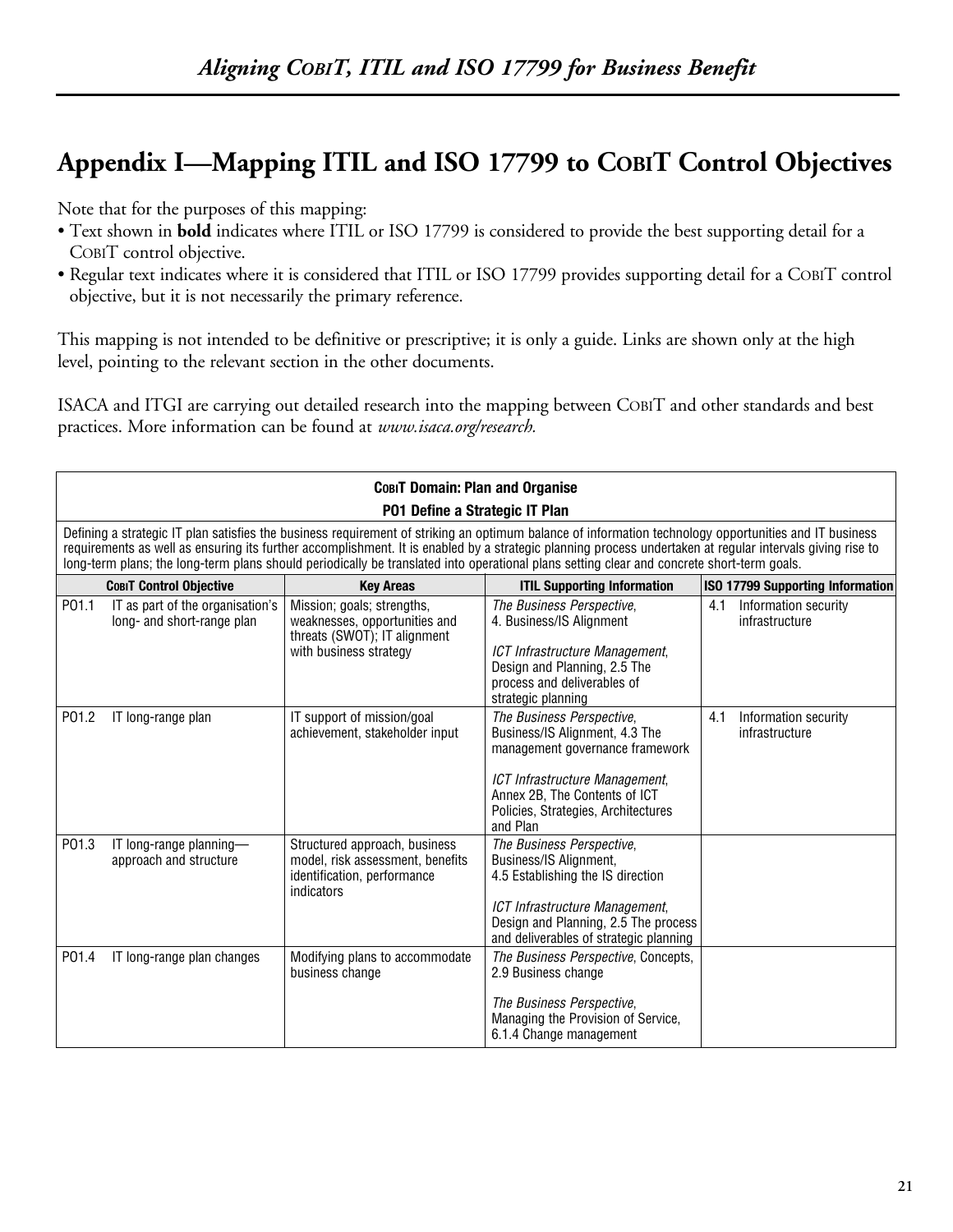|       | P01 Define a Strategic IT Plan (cont.)      |                                                                                                |                                                                                                                                 |                                               |  |
|-------|---------------------------------------------|------------------------------------------------------------------------------------------------|---------------------------------------------------------------------------------------------------------------------------------|-----------------------------------------------|--|
|       | <b>СовіТ Control Objective</b>              | <b>Key Areas</b>                                                                               | <b>ITIL Supporting Information</b>                                                                                              | ISO 17799 Supporting Information              |  |
| P01.5 | Short-range planning for<br>the IT function | Resource allocation, response to<br>change, feasibility studies                                | The Business Perspective,<br>Managing the Provision of Service,<br>6.2 New services<br>ICT Infrastructure Management,           | Information security<br>4.1<br>infrastructure |  |
|       |                                             |                                                                                                | Appendix C.1, General Planning<br>Procedures and Preparation                                                                    |                                               |  |
|       |                                             |                                                                                                | ICT Infrastructure Management,<br>Appendix L.2, Feasibility Study                                                               |                                               |  |
| P01.6 | Communication of IT plans                   | Communication/awareness of<br>business process owners                                          | ICT Infrastructure Management,<br>Annex 3C, Example of a<br><b>Communications Plan</b>                                          | 4.1<br>Information security<br>infrastructure |  |
| P01.7 | Monitoring and evaluating<br>of IT plans    | Feedback on quality and<br>usefulness                                                          | Applications Management,<br>The Applications Management<br>Lifecycle, 5.7 Optimise                                              |                                               |  |
|       |                                             |                                                                                                | ICT Infrastructure Management,<br>The Management Processes Involved,<br>2.4.5 Reviewing and evaluating<br>progress of the plan  |                                               |  |
|       |                                             |                                                                                                | Planning to Implement,<br>How Do We Keep the Momentum<br>Going, 7.4 Ongoing monitoring and<br>process reviews                   |                                               |  |
| P01.8 | Assessment of existing<br>systems           | Assessment of functionality,<br>stability, complexity and costs;<br>degree of business support | Service Delivery, Capacity<br>Management, 6.2.3 Resource<br>capacity management                                                 | Information security<br>4.1<br>infrastructure |  |
|       |                                             |                                                                                                | Service Support, Planning the<br><b>Implementation of Service</b><br>Manaagement, 11.3 Assessing<br>the current situation       |                                               |  |
|       |                                             |                                                                                                | ICT Infrastructure Management,<br>Design and Planning, 2.8 The<br>planning and implementation of<br>new technology and services |                                               |  |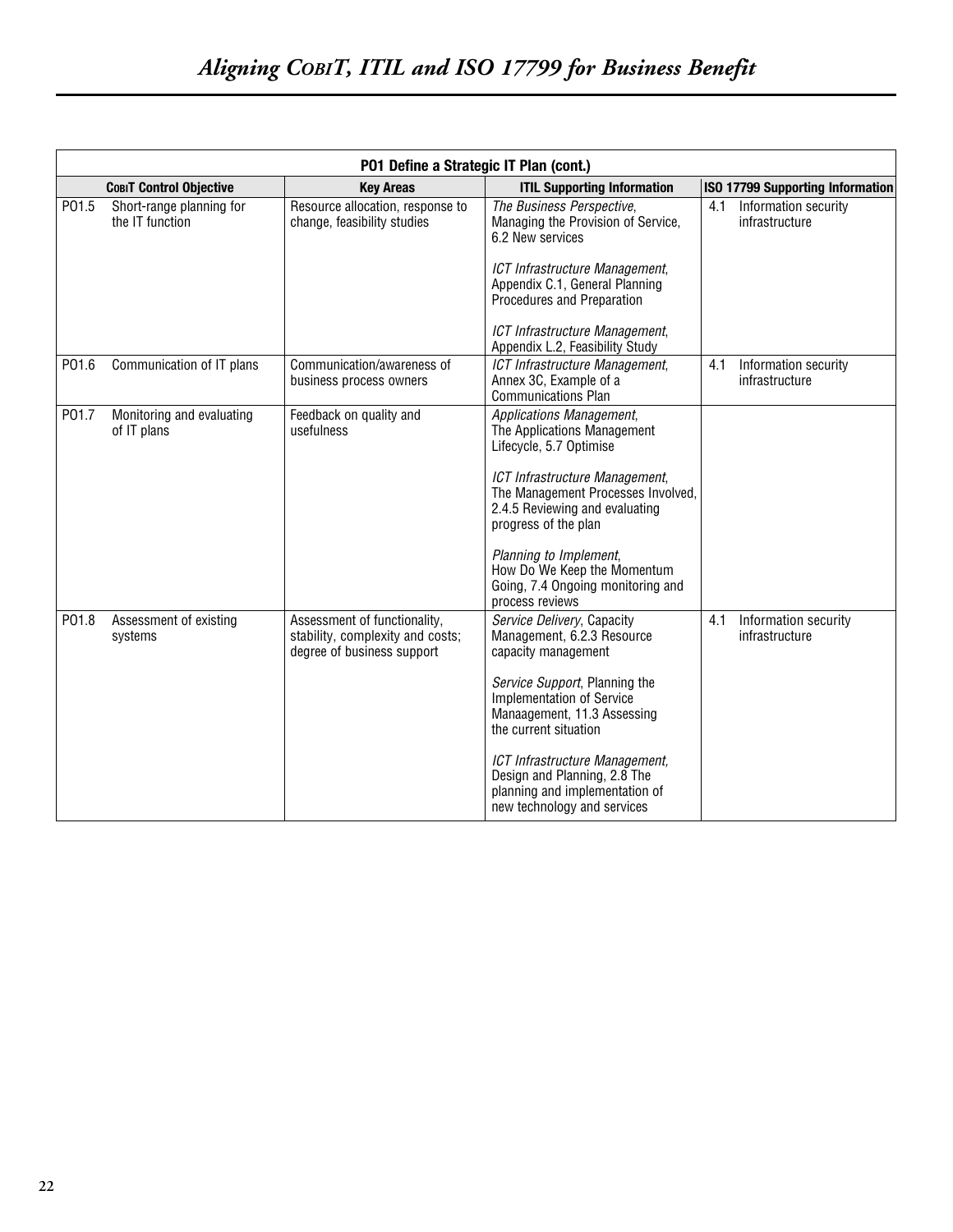|                   | COBIT Domain: Plan and Organise                    |                                                                                                                |                                                                                                                                                                                                                                                                                                          |                                                                                                                                                                                                                                                                      |  |
|-------------------|----------------------------------------------------|----------------------------------------------------------------------------------------------------------------|----------------------------------------------------------------------------------------------------------------------------------------------------------------------------------------------------------------------------------------------------------------------------------------------------------|----------------------------------------------------------------------------------------------------------------------------------------------------------------------------------------------------------------------------------------------------------------------|--|
|                   |                                                    | <b>P02 Define the Information Architecture</b>                                                                 | Defining the information architecture satisfies the business requirement of optimising the organisation of the information systems. It is enabled by<br>creating and maintaining a business information model and ensuring that appropriate systems are defined to optimise the use of this information. |                                                                                                                                                                                                                                                                      |  |
|                   | <b>COBIT Control Objective</b>                     | <b>Key Areas</b>                                                                                               | <b>ITIL Supporting Information</b>                                                                                                                                                                                                                                                                       | ISO 17799 Supporting Information                                                                                                                                                                                                                                     |  |
| P <sub>02.1</sub> | Information architecture model                     | Information needs analysis,<br>information architecture model<br>maintained, corporate data model<br>and Plans | ICT Infrastructure Management,<br>Annex 2B, The Contents of ICT<br>Policies, Strategies, Architectures                                                                                                                                                                                                   | 10.1 Security requirements<br>of systems                                                                                                                                                                                                                             |  |
| P02.2             | Corporate data dictionary<br>and data syntax rules | Corporate data dictionary                                                                                      |                                                                                                                                                                                                                                                                                                          |                                                                                                                                                                                                                                                                      |  |
| P02.3             | Data classification scheme                         | Information classes, ownership,<br>access rules                                                                |                                                                                                                                                                                                                                                                                                          | Information classification<br>5.2<br>4.1<br>Information security<br>infrastructure<br>Accountability for assets<br>5.1<br>8.6<br>Media handling and security<br>Exchanges of information<br>8.7<br>and software<br>Business requirement for<br>9.1<br>access control |  |
| P02.4             | Security levels                                    | Security levels for each<br>information class                                                                  | Applications Management,<br>The Application Management<br>Lifecycle, 5.2 Requirements                                                                                                                                                                                                                    | 5.2<br>Information classification<br>4.1<br>Information security<br>infrastructure<br>Accountability for assets<br>5.1<br>8.6<br>Media handling and security<br>9.1<br>Business requirement for<br>access control                                                    |  |

|                    | <b>СовіТ Domain: Plan and Organise</b><br>P03 Determine Technological Direction                                                                                                                                                                                                                                                                                                                                          |                                                                                                                 |                                                                                                                                                                                                                                  |                   |                                                                                             |  |
|--------------------|--------------------------------------------------------------------------------------------------------------------------------------------------------------------------------------------------------------------------------------------------------------------------------------------------------------------------------------------------------------------------------------------------------------------------|-----------------------------------------------------------------------------------------------------------------|----------------------------------------------------------------------------------------------------------------------------------------------------------------------------------------------------------------------------------|-------------------|---------------------------------------------------------------------------------------------|--|
|                    | Determining technological direction satisfies the business requirement of taking advantage of available and emerging technology to drive and make<br>possible the business strategy. It is enabled by the creation and maintenance of a technological infrastructure plan that sets and manages clear and<br>realistic expectations of what technology can offer in terms of products, services and delivery mechanisms. |                                                                                                                 |                                                                                                                                                                                                                                  |                   |                                                                                             |  |
|                    | <b>COBIT Control Objective</b>                                                                                                                                                                                                                                                                                                                                                                                           | <b>Key Areas</b>                                                                                                | <b>ITIL Supporting Information</b>                                                                                                                                                                                               |                   | <b>ISO 17799 Supporting Information</b>                                                     |  |
| P <sub>03.1</sub>  | Technological infrastructure<br>planning                                                                                                                                                                                                                                                                                                                                                                                 | Technological infrastructure plan,<br>systems architecture,<br>technological direction, migration<br>strategies | <b>Applications Management,</b><br>The Application Management<br>Lifecycle, 5.5 Deploy<br>ICT Infrastructure Management,<br>Design and Planning, 2.5 The<br>processes and deliverables of<br>strategic planning                  | 3.1<br>4.1<br>8.5 | Information security policy<br>Information security<br>infrastructure<br>Network management |  |
| P03.2              | Monitor future trends and<br>regulations                                                                                                                                                                                                                                                                                                                                                                                 | Technological infrastructure<br>plan maintenance                                                                | ICT Infrastructure Management,<br>Technical Support, 5.4 The technical<br>support processes                                                                                                                                      | 4.1               | Information security<br>infrastructure                                                      |  |
| P03.3              | Technological infrastructure<br>contingency                                                                                                                                                                                                                                                                                                                                                                              | Systematic assessment,<br>redundancy, resilience and<br>evolutionary capability                                 | <b>Service Delivery, Capacity</b><br>Management, 6.3 Activities in<br>capacity management<br>Service Delivery, Availability<br><b>Management, 8.5 Availability</b><br>planning<br>ICT Infrastructure Management,<br>3 Deployment | 5.2<br>11.1       | Information classification<br>Aspects of business<br>continuity management                  |  |
| P <sub>0</sub> 3.4 | Hardware and software<br>acquisition plans                                                                                                                                                                                                                                                                                                                                                                               | Plan modification to accommodate<br>business change                                                             | <b>Software Asset Management,</b><br><b>Logistics Processes,</b><br>5.3.4 Procurement                                                                                                                                            | 4.1               | Information security<br>infrastructure                                                      |  |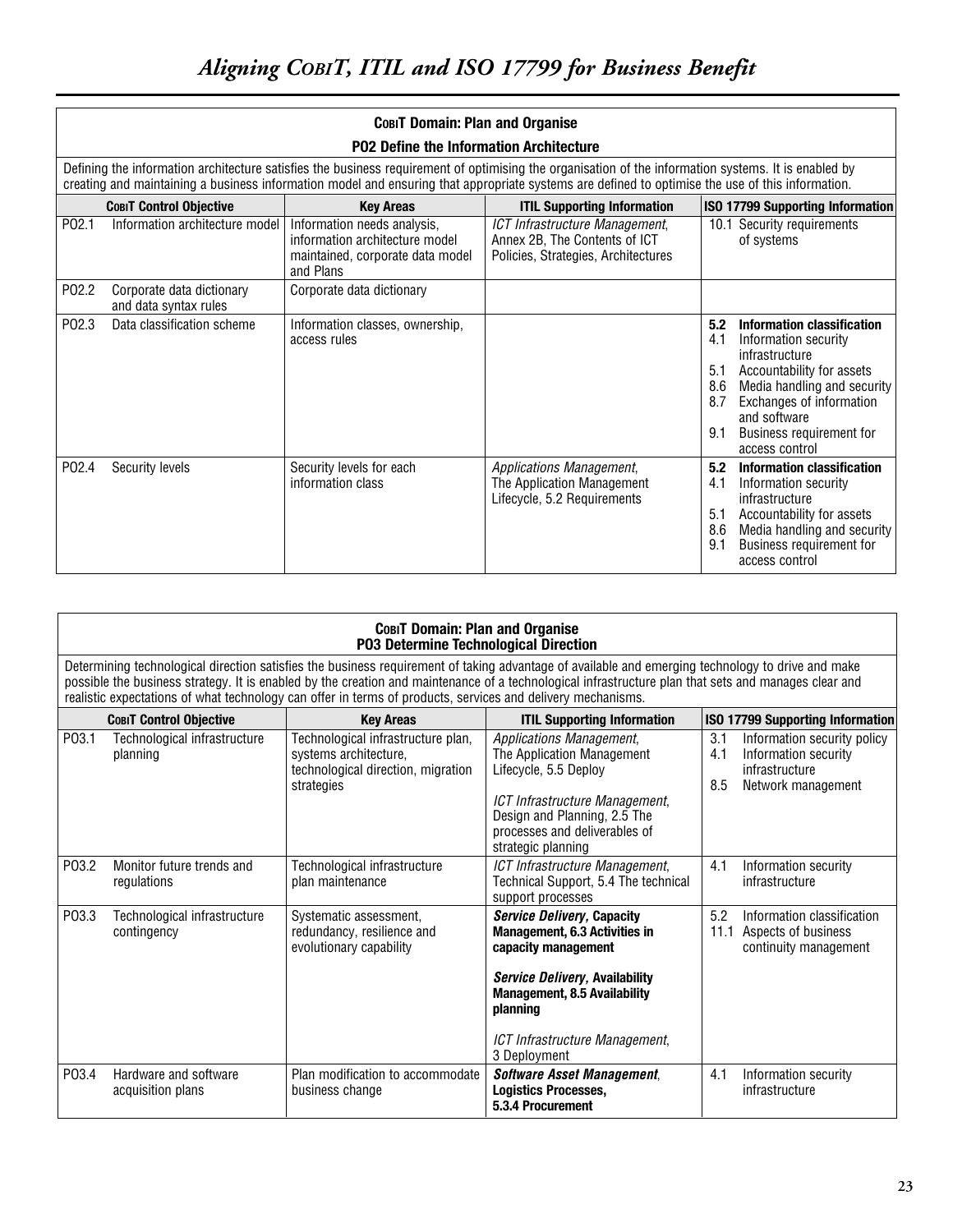## *Aligning COBIT, ITIL and ISO 17799 for Business Benefit*

|       | P03 Determine Technological Direction (cont.) |                                                                                               |                                                                                                   |                                                                                             |  |  |  |
|-------|-----------------------------------------------|-----------------------------------------------------------------------------------------------|---------------------------------------------------------------------------------------------------|---------------------------------------------------------------------------------------------|--|--|--|
|       | <b>COBIT Control Objective</b>                | <b>Key Areas</b>                                                                              | <b>ITIL Supporting Information</b>                                                                | <b>ISO 17799 Supporting Information</b>                                                     |  |  |  |
| P03.5 | Technology standards                          | Resource allocation, response to<br>change, feasibility studies<br>of new technology services | ICT Infrastructure Management,<br>Design and Planning, 2.8 The<br>planning and implementation     | System planning and<br>8.2<br>acceptance<br>Exchanges of information<br>8.7<br>and software |  |  |  |
|       |                                               |                                                                                               | ICT Infrastructure Management<br>Technical Support, 5.4 The technical<br>support processes        | 9.7<br>Monitoring system<br>access and use<br>9.8<br>Mobile computing<br>and teleworking    |  |  |  |
|       |                                               |                                                                                               | ICT Infrastructure Management,<br>Appendix L, The Contents of a<br>Feasibility Study/Gap Analysis |                                                                                             |  |  |  |

| COBIT Domain: Plan and Organise                  |  |
|--------------------------------------------------|--|
| P04 Define the IT Organisation and Relationships |  |

Defining the IT organisation and relationships satisfies the business requirement of delivering the right IT services. It is enabled by an organisation suitable in numbers and skills with roles and responsibilities defined and communicated, aligned with the business. It facilitates the strategy and provides for effective direction and adequate control.

|       | <b>COBIT Control Objective</b>                 | <b>Key Areas</b>                                                                                   | <b>ITIL Supporting Information</b>                                                                                                                                                                                                                                                                                                                                               | <b>ISO 17799 Supporting Information</b>                                                                                                                                               |
|-------|------------------------------------------------|----------------------------------------------------------------------------------------------------|----------------------------------------------------------------------------------------------------------------------------------------------------------------------------------------------------------------------------------------------------------------------------------------------------------------------------------------------------------------------------------|---------------------------------------------------------------------------------------------------------------------------------------------------------------------------------------|
| P04.1 | IT planning or steering<br>committee           | Oversight of IT function and<br>activities, regular meetings and<br>reporting to senior management | Business Perspective, Business/<br>IS Alignment, 4.3.5 The IS<br>steering group                                                                                                                                                                                                                                                                                                  | Information security<br>4.1<br>infrastructure                                                                                                                                         |
| P04.2 | Organisational placement<br>of the IT function | Authority and independence,<br>critical mass, relationships,<br>partnerships                       | ICT Infrastructure Management,<br><b>ICT Infrastructuure Management</b><br>Overview, 1.6.1 Organisational<br>structure<br>Business Perspective, 7. Supplier<br><b>Relationship Management</b><br>Software Asset Management,<br>Organisation, Roles and<br>Responsibilities, 4.1 Decision<br>about centralisation<br>Software Asset Management,<br>8. Partners and SAM            | 4.1<br>Information security<br>infrastructure                                                                                                                                         |
| P04.3 | Review of organisational<br>achievements       | Framework for review, meeting<br>business needs                                                    | Service Delivery, Service Level<br>Management, 4.5 The ongoing<br>process                                                                                                                                                                                                                                                                                                        | Information security<br>4.1<br>infrastructure                                                                                                                                         |
| P04.4 | Roles and responsibilities                     | Explicit roles and responsibilities                                                                | Business Perspective, 8. Roles,<br>Responsibilities and Interfaces<br>Application Management,<br>6. Organising Roles and Functions<br>Software Asset Management,<br>Organisation, Roles and<br>Responsibilities, 4.4 Roles<br>and responsibilities<br>ICT Infrastructure Management,<br>ICT Infrastructure Management<br>Overview, 1.6 Roles, responsibilities<br>and interfaces | Information security<br>4.1<br>infrastructure<br>6.1<br>Security in job definition<br>and resourcing<br>6.2<br>User training<br>Operational procedures<br>8.1<br>and responsibilities |
| P04.5 | Responsibility for quality<br>assurance        | Assigned responsibilities,<br>expertise, satisfying business<br>requirements                       | The Business Perspective,<br>Roles, Responsibilities and<br>Interfaces, 8.1 Overall IS role<br>and the interactions                                                                                                                                                                                                                                                              |                                                                                                                                                                                       |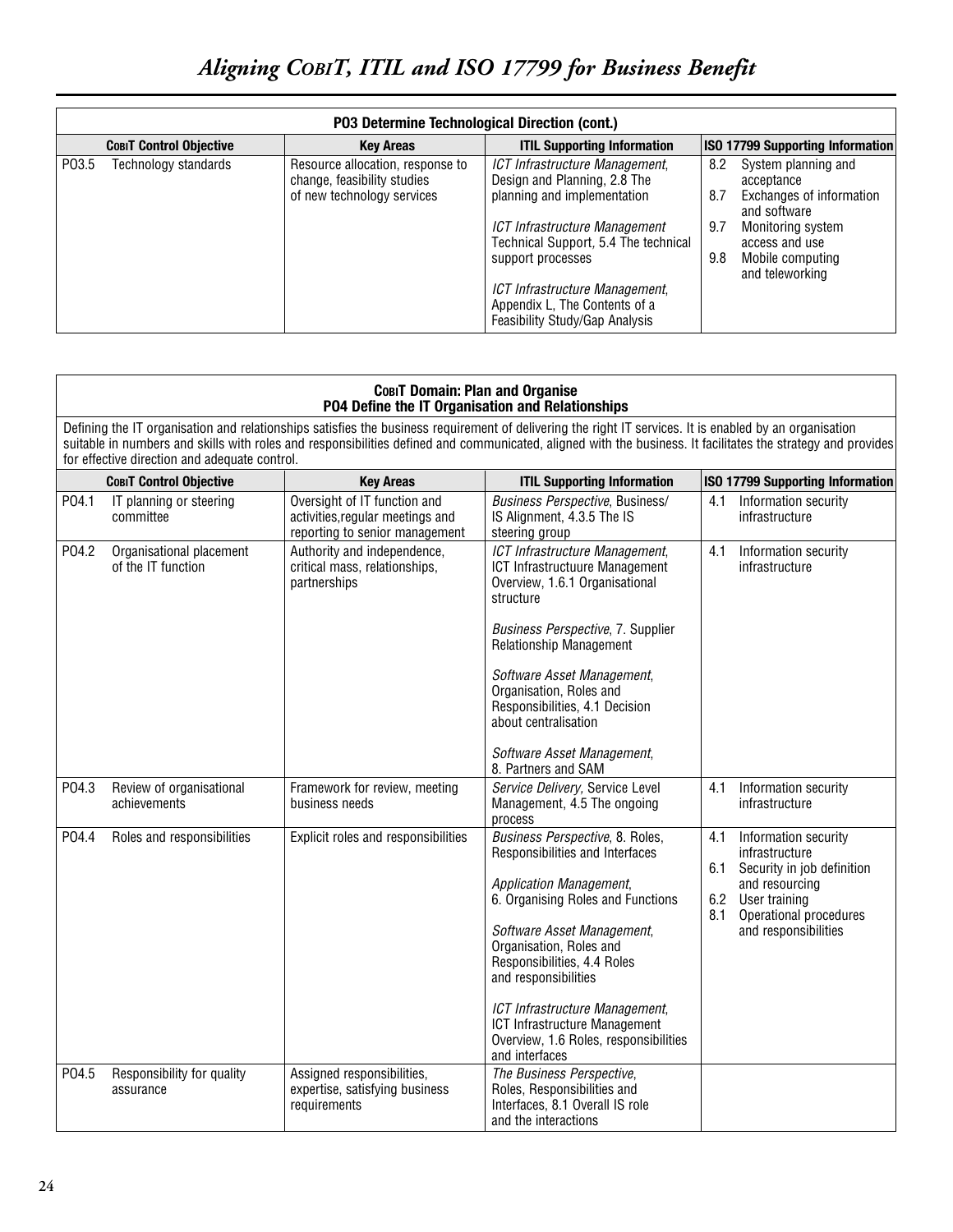|        | P04 Define the IT Organisation and Relationships (cont.) |                                                                                                  |                                                                                                                                                                                                                                                                                                                                                                                                                                                                                 |                   |                                                                                                                                                 |  |
|--------|----------------------------------------------------------|--------------------------------------------------------------------------------------------------|---------------------------------------------------------------------------------------------------------------------------------------------------------------------------------------------------------------------------------------------------------------------------------------------------------------------------------------------------------------------------------------------------------------------------------------------------------------------------------|-------------------|-------------------------------------------------------------------------------------------------------------------------------------------------|--|
|        | <b>СовіТ Control Objective</b>                           | <b>Kev Areas</b>                                                                                 | <b>ITIL Supporting Information</b>                                                                                                                                                                                                                                                                                                                                                                                                                                              |                   | <b>ISO 17799 Supporting Information</b>                                                                                                         |  |
| P04.6  | Responsibility for logical<br>and physical security      | Assigned responsibilities,<br>information security management                                    | Security Management, Guidelines<br>for Implementing Security<br>Management, 5.2.1 The role of<br>the security manager<br>ICT Infrastructure Management,                                                                                                                                                                                                                                                                                                                         | 4.1<br>6.1        | <b>Information security</b><br>infrastructure<br>Security in job definition<br>and resourcing<br>12.1 Compliance with legal<br>requirements     |  |
| P04.7  | Ownership and custodianship                              | Assigned data owners and<br>custodians                                                           | Appendix C, 3.5 Security<br>Security Management, Security<br>Management Measures, 4.2.1 Asset<br>classification and control                                                                                                                                                                                                                                                                                                                                                     | 5.1<br>4.1        | <b>Accountability for assets</b><br>Information security<br>infrastructure                                                                      |  |
| P04.8  | Data and system ownership                                | Information assets (data and<br>systems) owned, classification,<br>access rights                 | <b>ICT Infrastructure Management,</b><br>Design and Planning, 2.5.2 The ICT<br>architecture<br><b>Software Asset Management,</b><br>Process Overview, 5.2 Core asset<br>management processes<br>Security Management, Security<br>Management Measures, 4.2.1 Asset<br>classification and control                                                                                                                                                                                 | 5.1<br>4.1        | <b>Accountability for assets</b><br>Information security<br>infrastructure                                                                      |  |
| P04.9  | Supervision                                              | Roles and responsibilities,<br>review of KPIs                                                    | The Business Perspective, Roles,<br>Responsibilities and Interfaces,<br>8.6 The service delivery manager role                                                                                                                                                                                                                                                                                                                                                                   | 4.1<br>5.1        | Information security<br>infrastructure<br>Accountability for assets                                                                             |  |
| P04.10 | Segregation of duties                                    | Avoidance of subversion of<br>critical processes                                                 |                                                                                                                                                                                                                                                                                                                                                                                                                                                                                 | 8.1<br>8.5<br>9.7 | Operational procedures<br>and responsibilities<br>Network management<br>Monitoring system access<br>and use                                     |  |
|        | PO4.11 IT staffing                                       | Number and competency,<br>requirements evaluation                                                |                                                                                                                                                                                                                                                                                                                                                                                                                                                                                 |                   |                                                                                                                                                 |  |
|        | PO4.12 Job or position descriptions<br>for IT staff      | Job descriptions, delineation of<br>authority, responsibility, skills,<br>experience, evaluation | ICT Infrastructure Management,<br>Annex 2A, ICT Planner and<br><b>Designer Roles</b>                                                                                                                                                                                                                                                                                                                                                                                            | 6.1               | Security in job definition<br>and resourcing                                                                                                    |  |
|        | PO4.13 Key IT personnel                                  | Roles defined, individuals<br>identified                                                         |                                                                                                                                                                                                                                                                                                                                                                                                                                                                                 |                   |                                                                                                                                                 |  |
| P04.14 | Contracted staff policies<br>and procedures              | Information assets protected                                                                     |                                                                                                                                                                                                                                                                                                                                                                                                                                                                                 | 4.2<br>6.1<br>7.1 | Security of third-party<br>access<br>Security in job definition<br>and resourcing<br>Secure areas<br>12.1 Compliance with legal<br>requirements |  |
|        | PO4.15 Relationships                                     | Optimal co-ordination,<br>communications and liaison                                             | The Business Perspective, 7.<br><b>Supplier Relationship Management</b><br>The Business Perspective, Managing<br>the Provision of Service, 6.1 Core<br>ITIL process integration<br>ICT Infrastructure Management,<br>ICT Infrastructure Management<br>Overview, 1.6.2 External interfaces<br>Service Delivery, 2. Relationship<br><b>Between Processes</b><br>Service Support, 2. Relationship<br><b>Between Processes</b><br>Software Asset Management,<br>8. Partners and SAM | 4.1               | Information security<br>infrastructure                                                                                                          |  |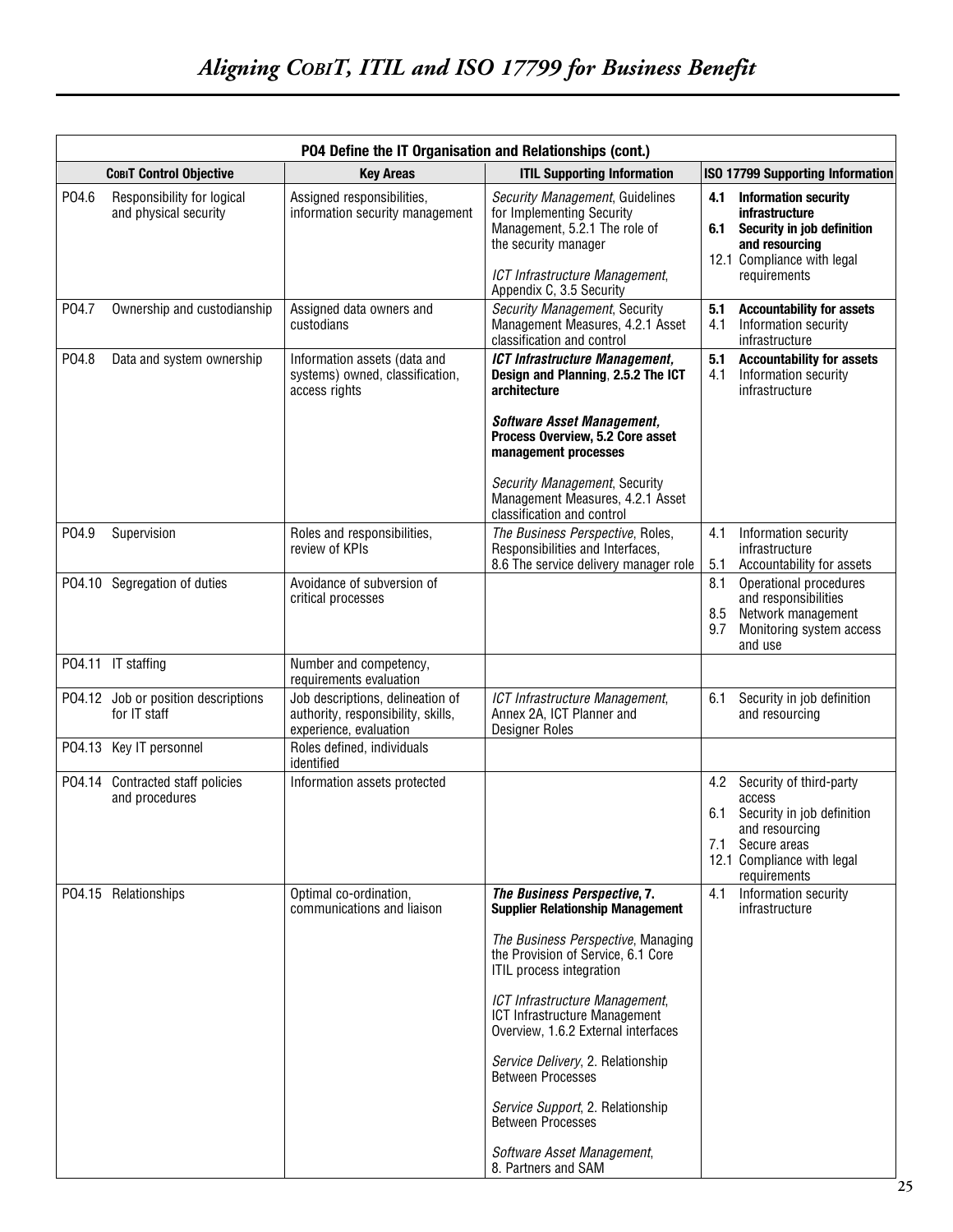|       | COBIT Domain: Plan and Organise<br><b>P05 Manage the IT Investment</b> |                                                                                      |                                                                                                                                                           |                                                                                                   |
|-------|------------------------------------------------------------------------|--------------------------------------------------------------------------------------|-----------------------------------------------------------------------------------------------------------------------------------------------------------|---------------------------------------------------------------------------------------------------|
|       |                                                                        | periodic investment and operational budget established and approved by the business. | Managing the IT investment satisfies the business requirement of ensuring funding and controlling disbursement of financial resources. It is enabled by a |                                                                                                   |
|       | <b>COBIT Control Objective</b>                                         | <b>Key Areas</b>                                                                     | <b>ITIL Supporting Information</b>                                                                                                                        | <b>ISO 17799 Supporting Information</b>                                                           |
| P05.1 | Annual IT operating budget                                             | Budgeting process, budget in line<br>with business plans                             | Service Delivery, Financial<br><b>Management for IT Services,</b><br>5.2 Budgeting                                                                        | 3.1<br>Information security policy<br>Responding to security<br>6.3<br>incidents and malfunctions |
| P05.2 | Cost and benefit monitoring                                            | Benefits determined and reported,<br>performance indicators. IT cost<br>reporting    | Service Delivery, Financial<br><b>Management for IT Services,</b><br>5.1.7 Benefits                                                                       | 3.1<br>Information security policy                                                                |
|       |                                                                        |                                                                                      | Service Delivery, Financial<br><b>Management for IT Services,</b><br><b>5.1.8 Costs</b>                                                                   |                                                                                                   |
|       |                                                                        |                                                                                      | Service Delivery, Financial<br><b>Management for IT Services,</b><br>5.3 Developing the IT accounting<br>system                                           |                                                                                                   |
|       |                                                                        |                                                                                      | Service Delivery, Service Level<br>Management (SLM),<br>4.2 The SLM process                                                                               |                                                                                                   |
|       |                                                                        |                                                                                      | The Business Perspective,<br>Concepts, 2.10 Benefits, costs<br>and possible problems                                                                      |                                                                                                   |
| P05.3 | Cost and benefit justification                                         | Benefits analysis, management<br>controls                                            | <i>Service Delivery</i> , Appendix F, Cost<br><b>Benefit Analysis for IT Service</b><br><b>Management Processes</b>                                       |                                                                                                   |

| COBIT Domain: Plan and Organise               |
|-----------------------------------------------|
| P06 Communicate Management Aims and Direction |

Communicating management aims and direction satisfies the business requirement of ensuring user awareness and the understanding of those aims. It is enabled by policies established and communicated to the user community; standards need to be established to translate the strategic options into practical and usable rules.

|                   | <b>COBIT Control Objective</b>              | <b>Key Areas</b>                                                                                                                                    | <b>ITIL Supporting Information</b>                                                                                                                        | <b>ISO 17799 Supporting Information</b>                                                                                                                                                                                                  |
|-------------------|---------------------------------------------|-----------------------------------------------------------------------------------------------------------------------------------------------------|-----------------------------------------------------------------------------------------------------------------------------------------------------------|------------------------------------------------------------------------------------------------------------------------------------------------------------------------------------------------------------------------------------------|
| P <sub>06.1</sub> | Positive information control<br>environment | Framework and awareness<br>programme addressing integrity,<br>ethics, competencies,<br>accountability, security and<br>business continuity planning | <i>Planning to Implement, What</i><br>is the Vision?, 2.2 Communicating<br>the vision                                                                     | Information security policy<br>3.1<br><b>Responding to security</b><br>6.3<br>incidents and malfunctions<br>Information security<br>4.1<br>infrastructure<br>6.1<br>Security in job definition<br>and resourcing<br>User training<br>6.2 |
| P06.2             | Management's responsibility<br>for policies | Promulgating and controlling<br>policy, regular policy reviews                                                                                      |                                                                                                                                                           | 3.1<br>Information security policy<br>Information security<br>4.1<br>infrastructure                                                                                                                                                      |
| P06.3             | Communication of<br>organisation policies   | Communications plan and<br>effective communication channels                                                                                         | The Business Perspective, The Value<br>of IT, 3.4 Establishing a value culture                                                                            | 3.1<br>Information security policy<br>Security in job definition<br>6.1<br>and resourcing                                                                                                                                                |
| P06.4             | Policy implementation<br>resources          | Appropriate resources,<br>management monitoring of<br>implementation plan                                                                           | Security Management,<br>Security Management Measures,<br>4.2 Implement<br>Security Management, Security<br>Management Measures,<br>4.3 Audit and evaluate | 3.1<br>Information security policy<br>Information security<br>4.1<br>infrastructure<br>6.1<br>Security in job definition<br>and resourcing<br>12.2 Reviews of security policy<br>and technical compliance                                |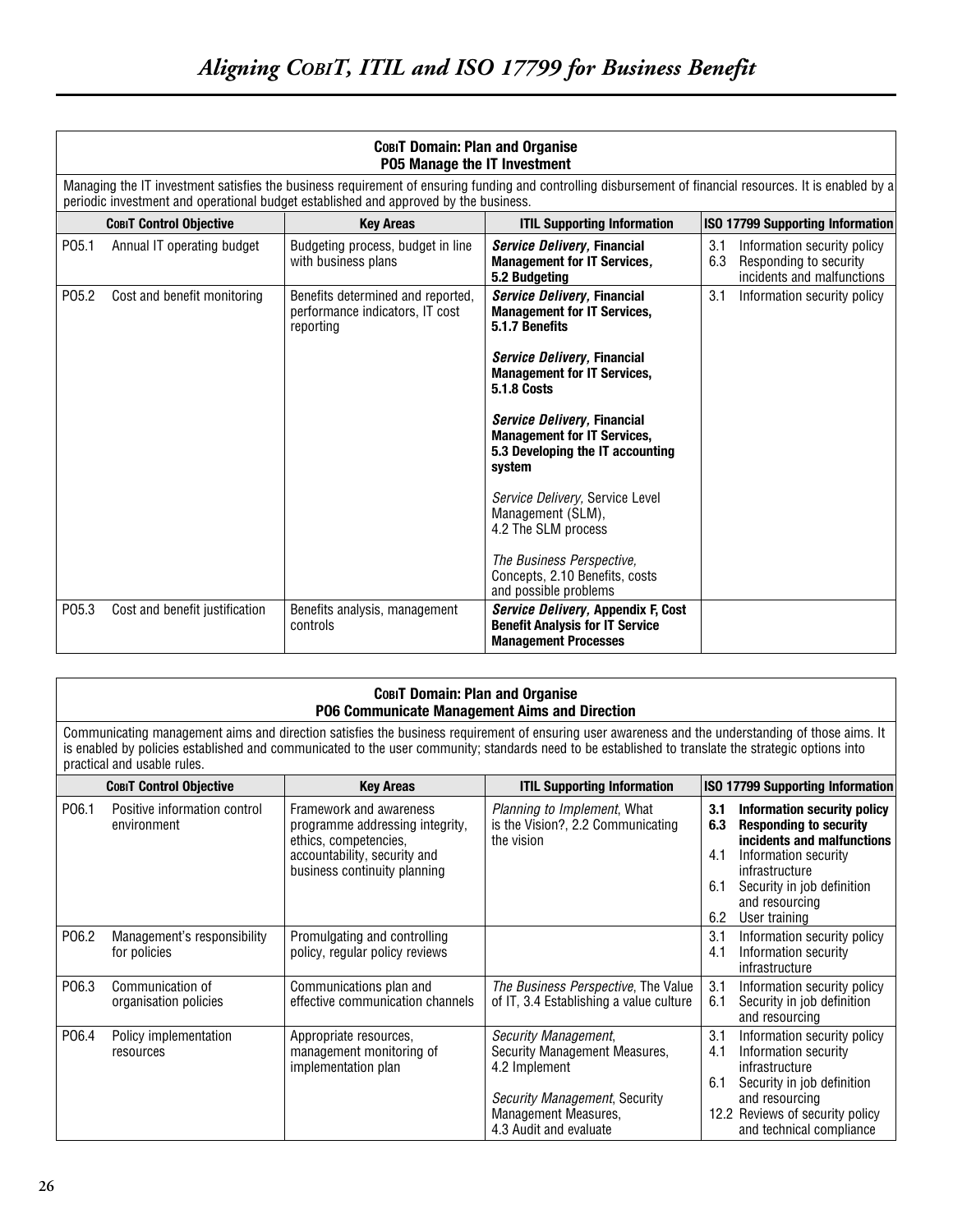|        | P06 Communicate Management Aims and Direction (cont.) |                                                                                                           |                                                                                                                                                                                                                                                                                                                                                                           |                                                                                                                                                                                                                                        |
|--------|-------------------------------------------------------|-----------------------------------------------------------------------------------------------------------|---------------------------------------------------------------------------------------------------------------------------------------------------------------------------------------------------------------------------------------------------------------------------------------------------------------------------------------------------------------------------|----------------------------------------------------------------------------------------------------------------------------------------------------------------------------------------------------------------------------------------|
|        | <b>COBIT Control Objective</b>                        | <b>Key Areas</b>                                                                                          | <b>ITIL Supporting Information</b>                                                                                                                                                                                                                                                                                                                                        | ISO 17799 Supporting Information                                                                                                                                                                                                       |
| P06.5  | Maintenance of policies                               | Regular review and adjustment in<br>line with prevalent conditions                                        |                                                                                                                                                                                                                                                                                                                                                                           | Information security policy<br>3.1<br>Information security<br>4.1<br>infrastructure<br>12.2 Reviews of security policy<br>and technical compliance                                                                                     |
| P06.6  | Compliance with policies,<br>procedures and standards | Compliance with ethical, security<br>and internal control standards                                       | Security Management, Security<br>Management Measures,<br>4.3 Audit and evaluate<br>Planning to Implement, How Do We<br>Keep the Momentum Going?,<br>7.4 Ongoing monitoring and<br>process reviews<br>Service Support, Change<br>Management, 8.7.1 Auditing<br>for compliance<br>Service Delivery, Financial<br>Management for IT Services,<br>5.7.11 Auditing the systems | 6.1<br>Security in job definition<br>and resourcing<br>6.2<br>User training<br>6.3 Responding to security<br>incidents and malfunctions<br>12.2 Reviews of security policy<br>and technical compliance                                 |
| P06.7  | Quality commitment                                    | Quality philosophy, policies and<br>objectives                                                            |                                                                                                                                                                                                                                                                                                                                                                           |                                                                                                                                                                                                                                        |
| P06.8  | Security and internal control<br>framework policy     | Policy to comply with overall<br>business objectives aimed at<br>minimising risk, prioritised<br>measures |                                                                                                                                                                                                                                                                                                                                                                           | 3.1 Information security policy<br>12.2 Reviews of security policy<br>and technical compliance<br>6.3<br>Responding to security<br>incidents and malfunctions                                                                          |
| P06.9  | Intellectual property rights (IPR)                    | IPR policy covering in-house and<br>contract-developed software                                           |                                                                                                                                                                                                                                                                                                                                                                           | Security of third-party<br>4.2<br>access<br>Security in job definition and<br>6.1<br>resourcing<br>10.5 Security in development<br>and support processes<br>12.1 Compliance with legal<br>requirements                                 |
| P06.10 | Issue-specific policies                               | Document management decisions                                                                             |                                                                                                                                                                                                                                                                                                                                                                           | Information classification<br>5.2<br>Secure areas<br>7.1<br>General controls<br>7.3<br>7.2 Equipment security<br>8.7 Exchanges of information<br>and software<br>9.4 Network access control<br>9.8 Mobile computing and<br>teleworking |
| P06.11 | Communication of IT<br>security awareness             | Awareness of IT security policy                                                                           |                                                                                                                                                                                                                                                                                                                                                                           | Information security policy<br>3.1<br>6.1 Security in job definition<br>and resourcing<br>6.2 User training<br>4.1 Information security<br>infrastructure                                                                              |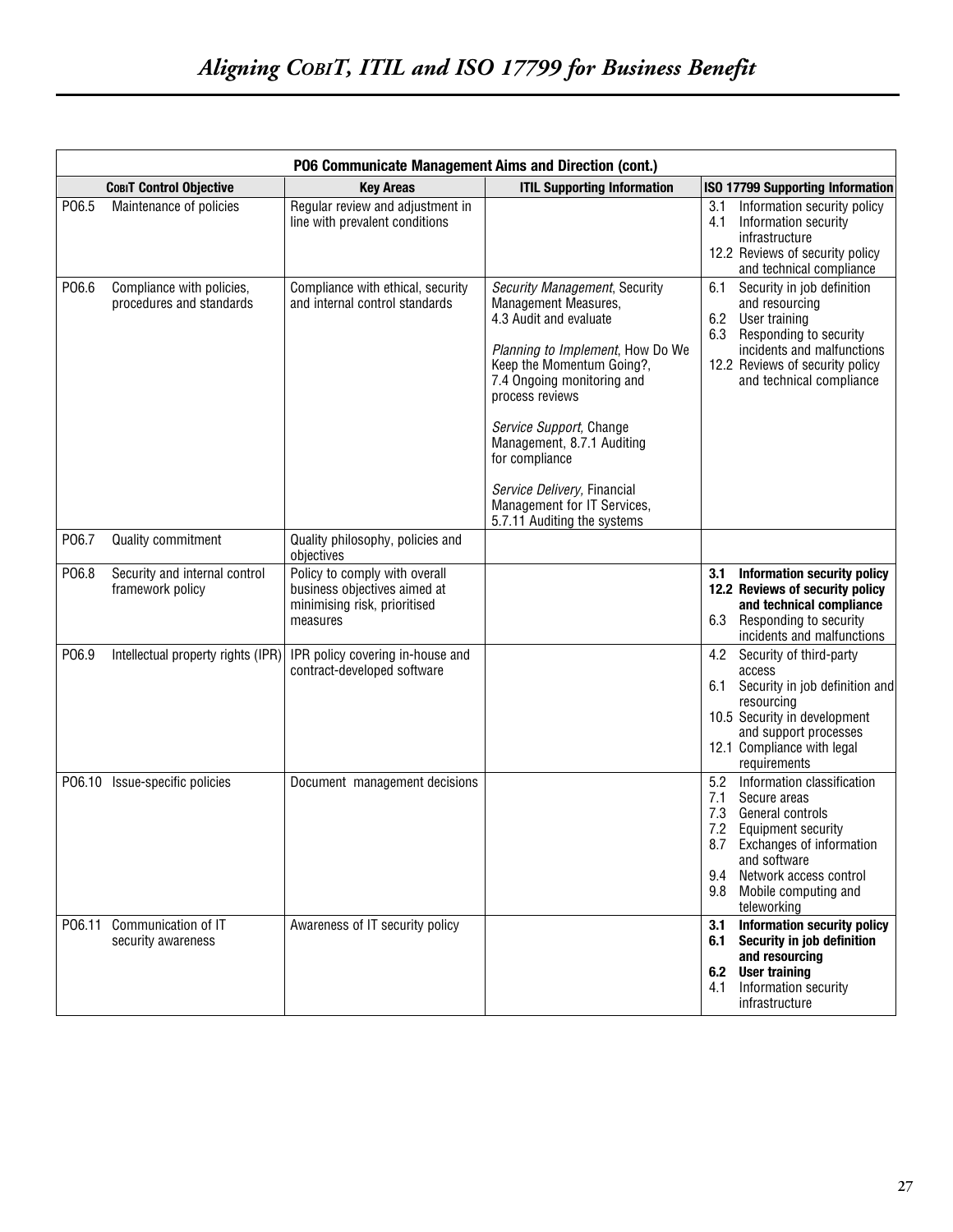|       | <b>СовіТ Domain: Plan and Organise</b><br>P07 Manage Human Resources |                                                                                                                           |                                                                                                                                                                                                                                                                                                |                                                                                                                                                                                         |
|-------|----------------------------------------------------------------------|---------------------------------------------------------------------------------------------------------------------------|------------------------------------------------------------------------------------------------------------------------------------------------------------------------------------------------------------------------------------------------------------------------------------------------|-----------------------------------------------------------------------------------------------------------------------------------------------------------------------------------------|
|       | compensate, train, appraise, promote and dismiss.                    |                                                                                                                           | Managing human resources satisfies the business requirement of acquiring and maintaining a motivated and competent workforce and maximising<br>personnel contributions to the IT processes. It is enabled by sound, fair and transparent personnel management practices to recruit, line, vet, |                                                                                                                                                                                         |
|       | <b>COBIT Control Objective</b>                                       | <b>Key Areas</b>                                                                                                          | <b>ITIL Supporting Information</b>                                                                                                                                                                                                                                                             | <b>ISO 17799 Supporting Information</b>                                                                                                                                                 |
| P07.1 | Personnel recruitment and<br>promotion                               | Personnel recruitment and<br>promotion practices based on<br>objective criteria, skills mapped<br>to organisational goals |                                                                                                                                                                                                                                                                                                | Security in job definition and<br>6.1<br>resourcing                                                                                                                                     |
| P07.2 | Personnel qualifications                                             | Verification of qualifications,<br>professional membership<br>encouraged                                                  |                                                                                                                                                                                                                                                                                                | Information security<br>4.1<br>infrastructure<br>Security in job definition<br>6.1<br>and resourcing                                                                                    |
| P07.3 | Roles and responsibilities                                           | Defined roles and responsibilities<br>related to terms and conditions<br>of employment                                    |                                                                                                                                                                                                                                                                                                | Information security<br>4.1<br>infrastructure<br>6.1<br>Security in job definition<br>and resourcing<br>6.3<br>Responding to security<br>incidents and malfunctions                     |
| P07.4 | Personnel training                                                   | Organisational induction and<br>ongoing training to raise technical<br>and management skill levels                        |                                                                                                                                                                                                                                                                                                | 4.2<br>Security of third-party<br>access<br>8.2<br>System planning and<br>acceptance<br>Mobile computing and<br>9.8<br>teleworking<br>11.1 Aspects of business<br>continuity management |
| P07.5 | Cross-training or staff backup                                       | Address resource availability of<br>key functions, succession planning                                                    |                                                                                                                                                                                                                                                                                                | Security in job definition<br>6.1<br>and resourcing                                                                                                                                     |
| P07.6 | Personnel clearance procedures                                       | Security clearance dependent<br>upon sensitivity of position                                                              |                                                                                                                                                                                                                                                                                                | 6.1<br>Security in job definition<br>and resourcing                                                                                                                                     |
| P07.7 | Employee job performance<br>evaluation                               | Performance evaluation reinforced<br>by award system                                                                      |                                                                                                                                                                                                                                                                                                | 6.1<br>Security in job definition<br>and resourcing                                                                                                                                     |
| P07.8 | Job change and termination                                           | Appropriate and timely action so<br>as not to compromise security                                                         |                                                                                                                                                                                                                                                                                                | 9.2<br>User access management<br>6.1<br>Security in job definition<br>and resourcing                                                                                                    |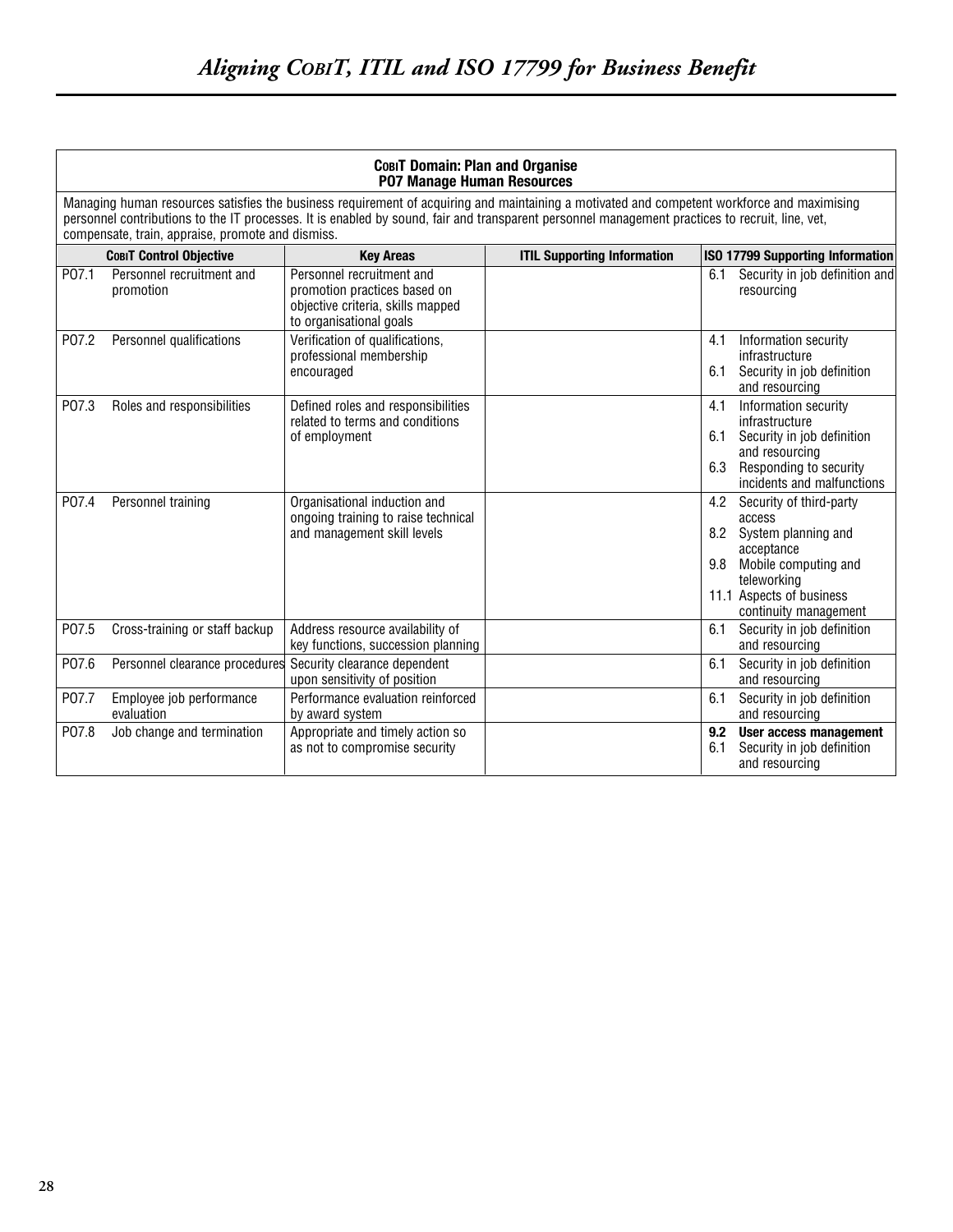|       | <b>СовіТ Domain: Plan and Organise</b><br>PO8 Ensure Compliance With External Requirements |                                                                                                                           |                                                                                                                                                                                                                                                                                          |                                                                                                                                                            |
|-------|--------------------------------------------------------------------------------------------|---------------------------------------------------------------------------------------------------------------------------|------------------------------------------------------------------------------------------------------------------------------------------------------------------------------------------------------------------------------------------------------------------------------------------|------------------------------------------------------------------------------------------------------------------------------------------------------------|
|       |                                                                                            |                                                                                                                           | Ensuring compliance with external requirements satisfies the business requirement of meeting legal, regulatory and contractual obligations. It is enabled<br>by identifying and analysing external requirements for their IT impact and taking appropriate measures to comply with them. |                                                                                                                                                            |
|       | <b>COBIT Control Objective</b>                                                             | <b>Key Areas</b>                                                                                                          | <b>ITIL Supporting Information</b>                                                                                                                                                                                                                                                       | <b>ISO 17799 Supporting Information</b>                                                                                                                    |
| P08.1 | External requirements review                                                               | Impact assessment of external<br>relationships on overall<br>information needs, e.g.,<br>alignment of IT strategies       |                                                                                                                                                                                                                                                                                          | Information security<br>4.1<br>infrastructure<br>12.2 Reviews of security policy<br>and technical compliance<br>12.1 Compliance with legal<br>requirements |
| P08.2 | Practices and procedures for<br>complying with external<br>requirements                    | Timely corrective action to<br>guarantee compliance with<br>external requirements                                         |                                                                                                                                                                                                                                                                                          | 12.1 Compliance with legal<br>requirements                                                                                                                 |
| P08.3 | Safety and ergonomic<br>compliance                                                         | Compliance with safety and<br>ergonomic standards in the<br>working environment                                           |                                                                                                                                                                                                                                                                                          | 5.1<br>Accountability for assets<br>7.1<br>Secure areas<br>Operational procedures<br>8.1<br>and responsibilities                                           |
| P08.4 | Privacy, intellectual property<br>and data flow                                            | Cryptographic regulations<br>applicable to IT practices                                                                   |                                                                                                                                                                                                                                                                                          | 8.7<br>Exchanges of information<br>and software<br>10.3 Cryptographic controls<br>12.1 Compliance with legal<br>requirements                               |
| P08.5 | Electronic commerce                                                                        | Contracts on communication<br>processes, standards for message<br>security, compliance with local<br>laws and regulations |                                                                                                                                                                                                                                                                                          | 8.7<br>Exchanges of information<br>and software                                                                                                            |
| P08.6 | Compliance with insurance<br>contracts                                                     | Insurance contract requirements<br>identified and met                                                                     |                                                                                                                                                                                                                                                                                          | 5.1<br>Accountability for assets<br>7.2<br><b>Equipment security</b>                                                                                       |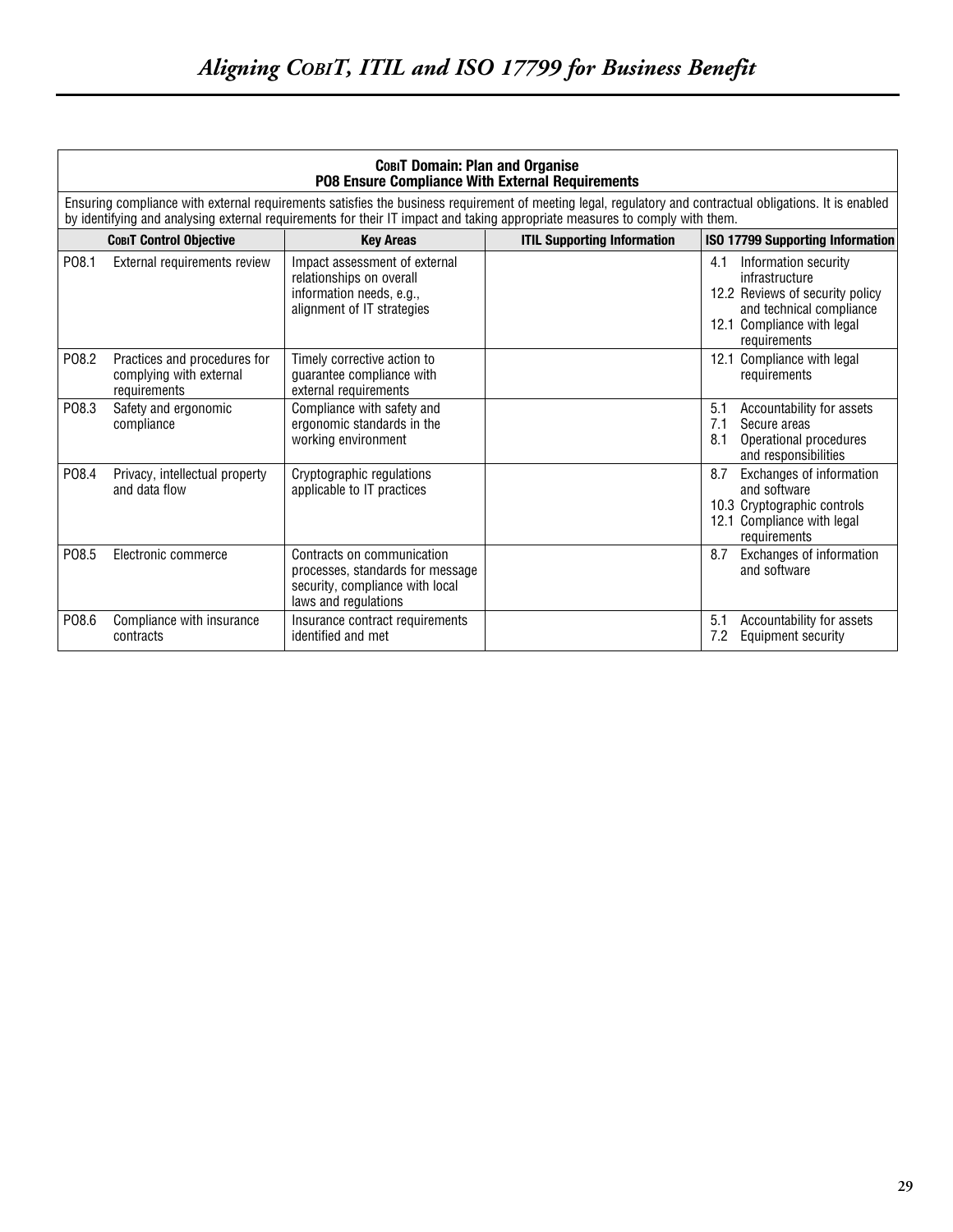|       | <b>СовіТ Domain: Plan and Organise</b><br><b>PO9 Assess Risks</b> |                                                                                                                         |                                                                                                                                                                                                                                                                                                                                                                                                                                               |                                                                                                                                                                                                                                     |
|-------|-------------------------------------------------------------------|-------------------------------------------------------------------------------------------------------------------------|-----------------------------------------------------------------------------------------------------------------------------------------------------------------------------------------------------------------------------------------------------------------------------------------------------------------------------------------------------------------------------------------------------------------------------------------------|-------------------------------------------------------------------------------------------------------------------------------------------------------------------------------------------------------------------------------------|
|       |                                                                   |                                                                                                                         | Assessing risks satisfies the business requirement of supporting management decisions through achieving IT objectives and responding to threats by<br>reducing complexity, increasing objectivity and identifying important decision factors. It is enabled by the organisation engaging itself in IT risk<br>identification and impact analysis, involving multidisciplinary functions and taking cost-effective measures to mitigate risks. |                                                                                                                                                                                                                                     |
|       | <b>COBIT Control Objective</b>                                    | <b>Key Areas</b>                                                                                                        | <b>ITIL Supporting Information</b>                                                                                                                                                                                                                                                                                                                                                                                                            | <b>ISO 17799 Supporting Information</b>                                                                                                                                                                                             |
| P09.1 | Business risk assessment                                          | Risk assessment framework, risk<br>assessment at a number of levels,<br>reassessments and information<br>updates        | ICT Infrastructure Management,<br>Annex 3B, Risk Management Plan<br>Service Delivery, Availability<br>Management, 8.9.3 Central<br><b>Computer and Telecommunications</b><br>Agency (CCTA) Risk Analysis and<br>Management Method (CRAMM)<br>Service Delivery, IT Service<br>Continuity Management,                                                                                                                                           |                                                                                                                                                                                                                                     |
|       |                                                                   |                                                                                                                         | 7.3.2 Requirements analysis and                                                                                                                                                                                                                                                                                                                                                                                                               |                                                                                                                                                                                                                                     |
| P09.2 | Risk assessment approach                                          | Management-led identification of<br>vulnerabilities and the risk<br>mitigation solution, appropriate<br>skills          | strategy definition<br>Service Delivery, IT Service<br>Continuity Management,<br>7.5 Risk assessment model<br>ICT Infrastructure Management,<br>Annex 3B, Risk Management Plan                                                                                                                                                                                                                                                                | 3.1<br>Information security policy<br>Information security<br>4.1<br>infrastructure                                                                                                                                                 |
|       |                                                                   |                                                                                                                         | Service Delivery, Availability<br>Management, 8.9.3 CRAMM                                                                                                                                                                                                                                                                                                                                                                                     |                                                                                                                                                                                                                                     |
| P09.3 | Risk identification                                               | Cause/effect relationships,<br>qualitative and quantitative risk<br>ranking, risk classification                        | Service Delivery, Availability<br>Management, 8.9.3 CRAMM                                                                                                                                                                                                                                                                                                                                                                                     | 4.2<br>Security of third-party<br>access<br>5.2<br>Information classification<br>7.1<br>Secure areas<br><b>Equipment security</b><br>7.2<br>9.2 User access management<br>9.4 Network access control<br>10.3 Cryptographic controls |
| P09.4 | Risk measurement                                                  | Measurement of risk exposure,<br>assessment of risk acceptance<br>capacity                                              | Service Delivery, Availability<br>Management, 8.9.3 CRAMM                                                                                                                                                                                                                                                                                                                                                                                     |                                                                                                                                                                                                                                     |
| P09.5 | Risk action plan                                                  | Cost-effective controls and<br>security measures, risk strategies<br>in terms of avoidance, mitigation<br>or acceptance | Service Delivery, IT Service<br>Continuity, 7.3.2 Risk reduction<br>measures                                                                                                                                                                                                                                                                                                                                                                  | 10.1 Security requirements of<br>systems                                                                                                                                                                                            |
|       |                                                                   |                                                                                                                         | Service Delivery, IT Service<br>Continuity, 7.3.3 Implement risk<br>reduction measures                                                                                                                                                                                                                                                                                                                                                        |                                                                                                                                                                                                                                     |
| P09.6 | Risk acceptance                                                   | Formal acceptance of residual<br>risk, offset by insurance,<br>contractual liabilities                                  | The Business Perspective,<br><b>Understanding the Business</b><br>Viewpoint, 5.1.1 Business views<br>on risk                                                                                                                                                                                                                                                                                                                                  |                                                                                                                                                                                                                                     |
| P09.7 | Safeguard selection                                               | Control system to balance<br>prevention, detection, correction<br>and recovery measures                                 |                                                                                                                                                                                                                                                                                                                                                                                                                                               | Security of third-party<br>4.2<br>access                                                                                                                                                                                            |
| P09.8 | Risk assessment commitment                                        | Important tool in design and<br>implementation as well as<br>monitoring and evaluation<br>mechanisms                    |                                                                                                                                                                                                                                                                                                                                                                                                                                               | 3.1<br>Information security policy                                                                                                                                                                                                  |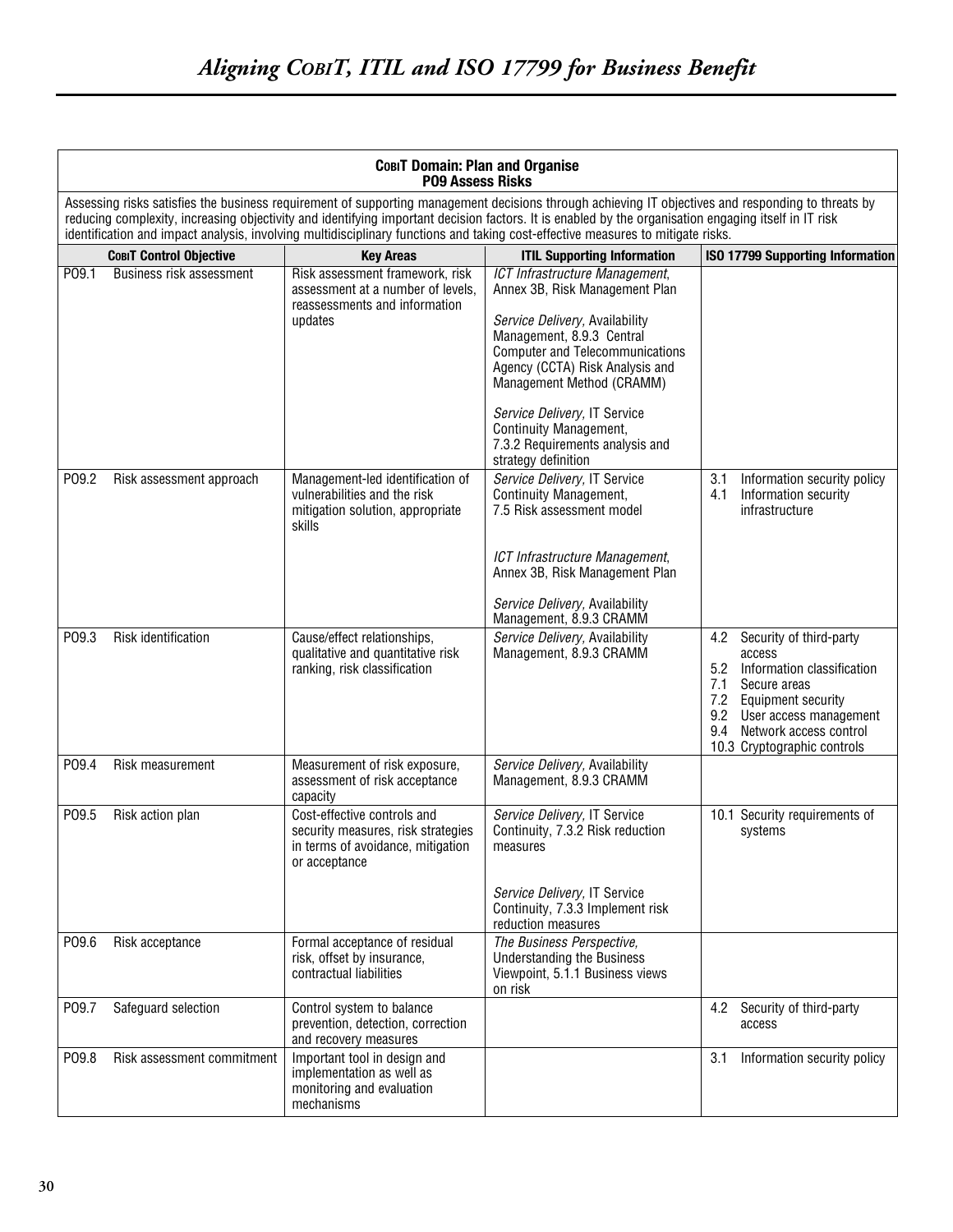| <b>СовіТ Domain: Plan and Organise</b><br><b>P010 Manage Projects</b>                                                                                                                                                                                                                                                                     |                                                                                                                                        |                                                                                                                                                                               |                                               |
|-------------------------------------------------------------------------------------------------------------------------------------------------------------------------------------------------------------------------------------------------------------------------------------------------------------------------------------------|----------------------------------------------------------------------------------------------------------------------------------------|-------------------------------------------------------------------------------------------------------------------------------------------------------------------------------|-----------------------------------------------|
| Managing projects satisfies the business requirement of setting priorities and delivering on time and within budget. It is enabled by the organisation<br>identifying and prioritising projects in line with the operational plan, and the adoption and application of sound project management techniques for each<br>project undertaken |                                                                                                                                        |                                                                                                                                                                               |                                               |
| <b>СовіТ Control Objective</b>                                                                                                                                                                                                                                                                                                            | <b>Key Areas</b>                                                                                                                       | <b>ITIL Supporting Information</b>                                                                                                                                            | <b>ISO 17799 Supporting Information</b>       |
| PO10.1 Project management<br>framework                                                                                                                                                                                                                                                                                                    | Methodology covering<br>responsibilities, task breakdown,<br>budgeting of time and resources,<br>milestones, checkpoints,<br>approvals | ICT Infrastructure Management,<br>Design and Planning, 2.4.4 Design<br>and implementing a plan<br>ICT Infrastructure Management,<br>Annex 3B, Running a Deployment<br>Project |                                               |
| P010.2 User department participation<br>in project initiation                                                                                                                                                                                                                                                                             | Participation in definition and<br>authorisation of development,<br>implementation and modification                                    |                                                                                                                                                                               | 4.1<br>Information security<br>infrastructure |
| P010.3 Project team membership<br>and responsibilities                                                                                                                                                                                                                                                                                    | Framework specifying basis<br>for assigning staff to projects                                                                          | ICT Infrastructure Management,<br>Appendix F2, Appoint a Project Team                                                                                                         |                                               |
| P010.4<br>Project definition                                                                                                                                                                                                                                                                                                              | Nature and scope of project clear<br>before work begins                                                                                | ICT Infrastructure Management,<br>Annex 3B, Running a Deployment<br>Project                                                                                                   |                                               |
| P010.5 Project approval                                                                                                                                                                                                                                                                                                                   | Feasibility study reports review,<br>basis for project decision                                                                        | ICT Infrastructure Management,<br>Annex 3B, Running a Deployment<br>Project                                                                                                   |                                               |
| PO10.6 Project phase approval                                                                                                                                                                                                                                                                                                             | Designated manager approval of<br>deliverables in each phase, prior<br>to start of the next phase                                      | ICT Infrastructure Management,<br>Annex 3B, Running a Deployment<br>Project                                                                                                   |                                               |
| PO10.7 Project master plan                                                                                                                                                                                                                                                                                                                | Adequate plan for maintaining<br>control over the project, method<br>of monitoring time and cost                                       | ICT Infrastructure Management,<br>Annex 3B, Running a Deployment<br>Project                                                                                                   |                                               |
| P010.8 System quality assurance plan                                                                                                                                                                                                                                                                                                      | Quality plan integrated with<br>project plan, formal review                                                                            |                                                                                                                                                                               |                                               |
| PO10.9 Planning of assurance methods                                                                                                                                                                                                                                                                                                      | Support accreditation, assuring<br>that internal controls and security<br>features meet related requirements                           |                                                                                                                                                                               |                                               |
| PO10.10 Formal project risk<br>management                                                                                                                                                                                                                                                                                                 | Elimination or minimisation of<br>project risks                                                                                        |                                                                                                                                                                               |                                               |
| P010.11 Test plan                                                                                                                                                                                                                                                                                                                         | Test plan for every development,<br>implementation and modification<br>project                                                         |                                                                                                                                                                               |                                               |
| P010.12 Training plan                                                                                                                                                                                                                                                                                                                     | Training plan for every<br>development, implementation<br>and modification project                                                     |                                                                                                                                                                               |                                               |
| P010.13 Post-implementation<br>review plan                                                                                                                                                                                                                                                                                                |                                                                                                                                        |                                                                                                                                                                               |                                               |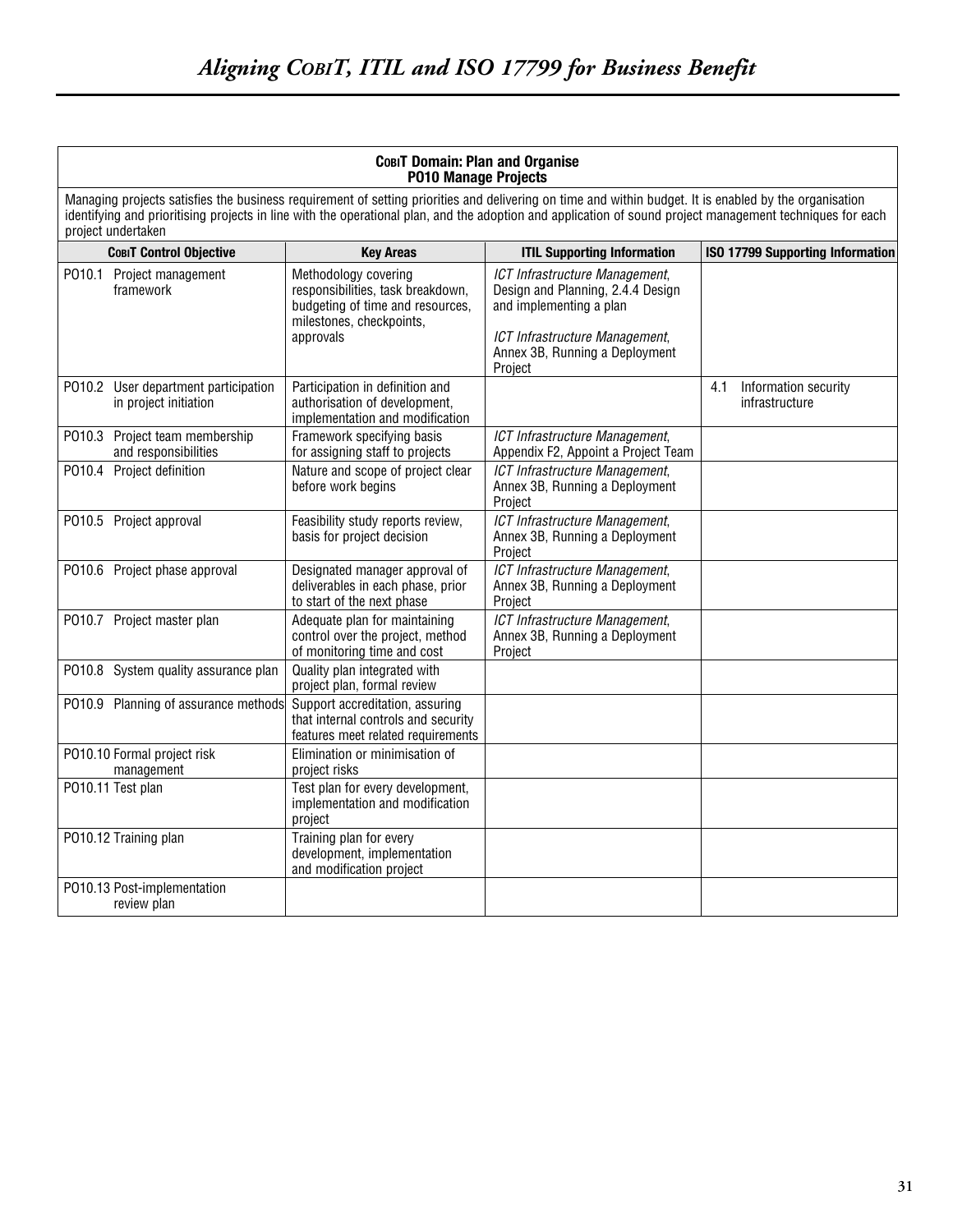| <b>СовіТ Domain: Plan and Organise</b><br><b>P011 Manage Quality</b>                               |                                                                                                                                                                                                                                                                                                      |                                                                                                            |                                                                                                                                                    |  |  |
|----------------------------------------------------------------------------------------------------|------------------------------------------------------------------------------------------------------------------------------------------------------------------------------------------------------------------------------------------------------------------------------------------------------|------------------------------------------------------------------------------------------------------------|----------------------------------------------------------------------------------------------------------------------------------------------------|--|--|
|                                                                                                    | Managing quality satisfies the business requirement of meeting the IT customer requirements. It is enabled by the planning, implementing and<br>maintaining of quality management standards and systems providing for distinct development phases, clear deliverables and explicit responsibilities. |                                                                                                            |                                                                                                                                                    |  |  |
| <b>COBIT Control Objective</b>                                                                     | <b>Key Areas</b>                                                                                                                                                                                                                                                                                     | <b>ITIL Supporting Information</b>                                                                         | <b>ISO 17799 Supporting Information</b>                                                                                                            |  |  |
| PO11.1 General quality plan                                                                        | Overall quality plan based on<br>long-range plans, promoting<br>continuous improvement                                                                                                                                                                                                               |                                                                                                            |                                                                                                                                                    |  |  |
| PO11.2 Quality assurance approach                                                                  | Standard approach covering<br>general and project-specific<br>QA activities                                                                                                                                                                                                                          |                                                                                                            |                                                                                                                                                    |  |  |
| P011.3<br>Quality assurance planning                                                               | Scope and timing of QA activities                                                                                                                                                                                                                                                                    |                                                                                                            |                                                                                                                                                    |  |  |
| P011.4<br>Quality assurance review<br>of adherence to IT standards<br>and procedures               | Review of general IT standards<br>and procedures                                                                                                                                                                                                                                                     |                                                                                                            |                                                                                                                                                    |  |  |
| PO11.5 System development life<br>cycle (SDLC) methodology                                         | SDLC appropriate for the systems<br>to be developed, acquired,<br>implemented and maintained                                                                                                                                                                                                         | Application Management,<br>The Application Management<br>Life Cycle, 5.1 The application life cycle        |                                                                                                                                                    |  |  |
| System development life<br>P011.6<br>cycle methodology for major<br>changes to existing technology | SDLC observed for major changes                                                                                                                                                                                                                                                                      | <b>Application Management,</b><br>The Application Management<br>Life Cycle, 5.1 The application life cycle |                                                                                                                                                    |  |  |
| P011.7<br>Updating of the system<br>development life cycle<br>methodology                          | Periodic review to ensure SDLC<br>reflects currently accepted<br>techniques and procedures                                                                                                                                                                                                           | <b>Application Management,</b><br>The Application Management<br>Life Cycle, 5.1 The application life cycle |                                                                                                                                                    |  |  |
| P011.8<br>Co-ordination and<br>communication                                                       | Close co-ordination between<br>customers and systems<br>implementers, structured methods<br>for close co-operation and<br>communication throughout SDLC                                                                                                                                              | <b>Application Management,</b><br>Organising Roles and Function,<br>6.1 Team dynamics                      |                                                                                                                                                    |  |  |
| Acquisition and maintenance<br>P011.9<br>framework for the technology<br>infrastructure            | Steps (acquiring, programming,<br>documenting, testing, etc.)<br>governed by the framework                                                                                                                                                                                                           |                                                                                                            |                                                                                                                                                    |  |  |
| P011.10 Third-party implementer<br>relationships                                                   | Good working relationships,<br>acceptance criteria, handling of<br>changes, problems                                                                                                                                                                                                                 |                                                                                                            | 4.2 Security of third-party<br>access<br>6.1 Security in job definition<br>and resourcing<br>10.5 Security in development<br>and support processes |  |  |
| P011.11 Programme documentation<br>standards                                                       | IS documentation that conforms<br>to standards                                                                                                                                                                                                                                                       |                                                                                                            |                                                                                                                                                    |  |  |
| P011.12 Programme testing standards                                                                | Test requirements, verification,<br>documentation and retention<br>periods covered by standards;<br>levels of testing                                                                                                                                                                                |                                                                                                            |                                                                                                                                                    |  |  |
| P011.13 System testing standards                                                                   | System test standards covered<br>in SDLC                                                                                                                                                                                                                                                             |                                                                                                            |                                                                                                                                                    |  |  |
| P011.14 Parallel/pilot testing                                                                     | Circumstances for parallel/pilot<br>testing defined in SDLC                                                                                                                                                                                                                                          |                                                                                                            |                                                                                                                                                    |  |  |
| P011.15 System testing documentation                                                               | Retention of system testing<br>documentation                                                                                                                                                                                                                                                         |                                                                                                            |                                                                                                                                                    |  |  |
| P011.16 Quality assurance evaluation<br>of adherence to development<br>standards                   | Post-implementation review to<br>assess levels of adherence to the<br>provisions of the SDLC<br>methodology                                                                                                                                                                                          |                                                                                                            |                                                                                                                                                    |  |  |
| P011.17 Quality assurance review of<br>achievement of IT objectives                                | Level of objective achievement<br>through IS function                                                                                                                                                                                                                                                |                                                                                                            |                                                                                                                                                    |  |  |
| P011.18 Quality metrics                                                                            | Measure quality goal achievement                                                                                                                                                                                                                                                                     |                                                                                                            |                                                                                                                                                    |  |  |
| P011.19 Reports of quality<br>assurance reviews                                                    | QA reports submitted to<br>management                                                                                                                                                                                                                                                                |                                                                                                            |                                                                                                                                                    |  |  |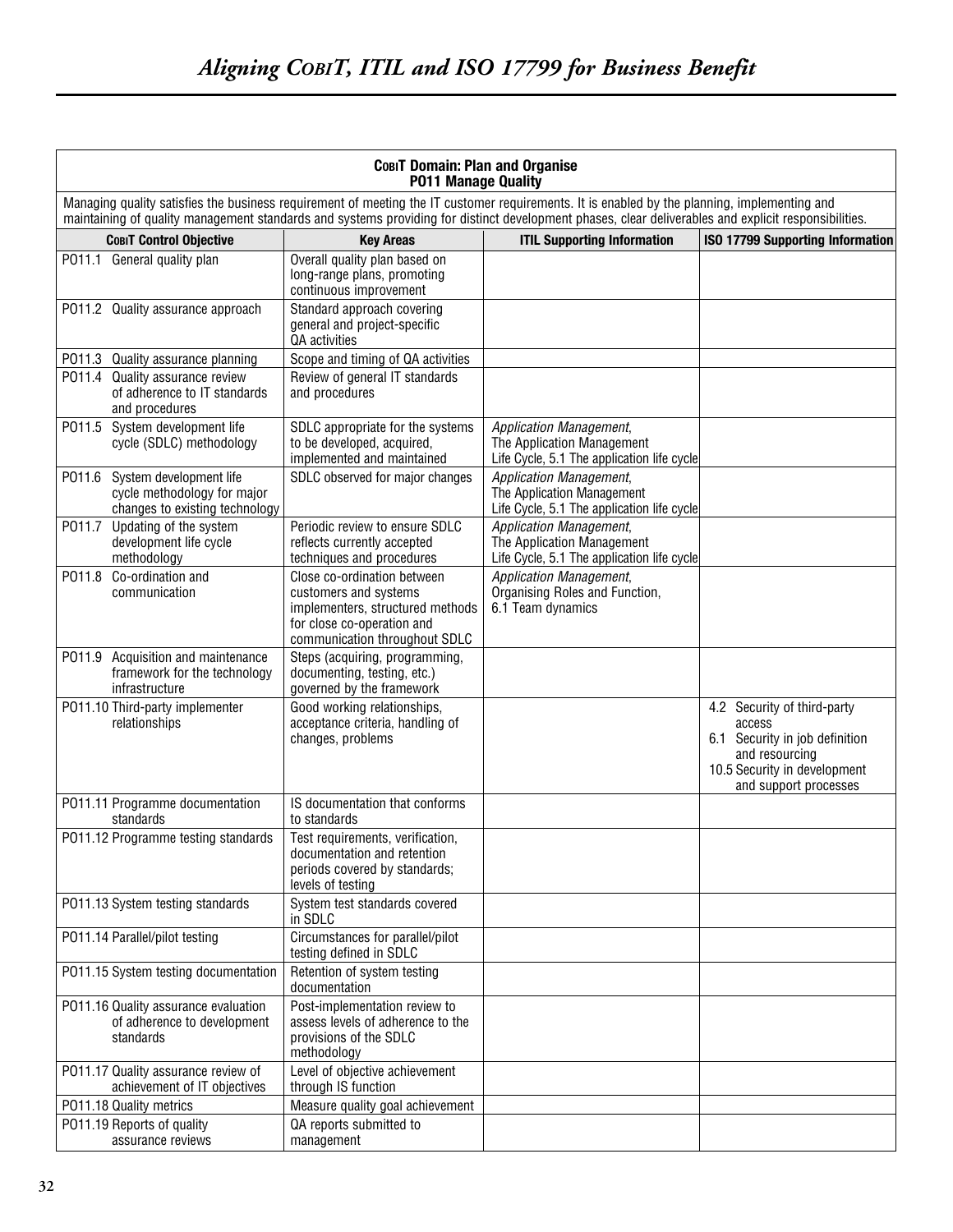|       | COBIT Domain: Acquire and Implement<br><b>Al1 Identify Automated Solutions</b> |                                                                                                                                        |                                                                                                                                                                                                                                                                                           |                                                                                                                                                                           |
|-------|--------------------------------------------------------------------------------|----------------------------------------------------------------------------------------------------------------------------------------|-------------------------------------------------------------------------------------------------------------------------------------------------------------------------------------------------------------------------------------------------------------------------------------------|---------------------------------------------------------------------------------------------------------------------------------------------------------------------------|
|       |                                                                                |                                                                                                                                        | Identifying automated solutions satisfies the business goal of ensuring an effective and efficient approach to satisfy the user requirements. It is enabled<br>by an objective and clear identification and analysis of the alternative opportunities measured against user requirements. |                                                                                                                                                                           |
|       | <b>COBIT Control Objective</b>                                                 | <b>Key Areas</b>                                                                                                                       | <b>ITIL Supporting Information</b>                                                                                                                                                                                                                                                        | ISO 17799 Supporting Information                                                                                                                                          |
| Al1.1 | Definition of information<br>requirements                                      | Requirements definition,<br>functional and operational<br>requirements specified including<br>performance, reliability and<br>security | Application Management, The<br>Application Management Life Cycle,<br>5.2 Requirements<br>ICT Infrastructure Management,                                                                                                                                                                   |                                                                                                                                                                           |
| AI1.2 | Formulation of alternative<br>courses of action                                | Alternative solutions to satisfying<br>business requirements put forward                                                               | Appendix F3, Requirements Analysis<br>Software Asset Management,<br>Logistics Processes, 5.3.3 Evaluation                                                                                                                                                                                 |                                                                                                                                                                           |
|       |                                                                                |                                                                                                                                        | ICT Infrastructure Management,<br>Appendix F6, Produce Alternative<br>Designs, Approaches and Plans                                                                                                                                                                                       |                                                                                                                                                                           |
| AI1.3 | Formulation of acquisition<br>strategy                                         | Software acquisition strategy plan                                                                                                     | Application Management, Aligning<br>the Delivery Strategy with Key<br><b>Business Drivers and Organisational</b><br>Capabilities, 4.3 Preparing to deliver<br>the application                                                                                                             |                                                                                                                                                                           |
| AI1.4 | Third-party service<br>requirements                                            | Evaluation of requirements and<br>specification of request for<br>proposal (RFP)                                                       | ICT Infrastructure Management,<br>Appendix F11, Prepare a Formal<br>Invitation to Tender (ITT) or<br>Statement of Requirements (SOR)<br>ICT Infrastructure Management,<br>Appendix F12, Prepare for the<br><b>Review Process and Selection</b><br>Method                                  | 10.5 Security in development<br>and support processes                                                                                                                     |
| AI1.5 | Technological feasibility study                                                | Examination of alternatives for<br>satisfying business requirements                                                                    | ICT Infrastructure Management,<br>Appendix F6, Produce Alternative<br>Designs, Approaches and Plans<br>ICT Infrastructure Management,<br>Annex 3B.2, Project Feasibility Phase<br>ICT Infrastructure Management,<br>Appendix L, The Contents of a<br><b>Feasibility Study</b>             | Information security<br>4.1<br>infrastructure                                                                                                                             |
| Al1.6 | Economic feasibility study                                                     | Cost-benefit analysis                                                                                                                  | ICT Infrastructure Management,<br>Annex 3B.2, Project Feasibility Phase<br>ICT Infrastructure Management,<br>Appendix L, The Contents of a<br>Feasibility Study                                                                                                                           |                                                                                                                                                                           |
| AI1.7 | Information architecture                                                       | Enterprise data model                                                                                                                  |                                                                                                                                                                                                                                                                                           |                                                                                                                                                                           |
| AI1.8 | Risk analysis report                                                           | Analysis of security threats,<br>potential vulnerabilities and impacts                                                                 | Application Management, Control<br>Methods and Techniques, 7.2.2 Using<br>the quality attributes as a control tool<br>ICT Infrastructure Management,<br>Design and Planning,<br>2.6.1 Security issues                                                                                     | 4.1<br>Information security<br>infrastructure<br>9.6<br>Application access control<br>10.1 Security requirements of<br>systems<br>10.2 Security in application<br>systems |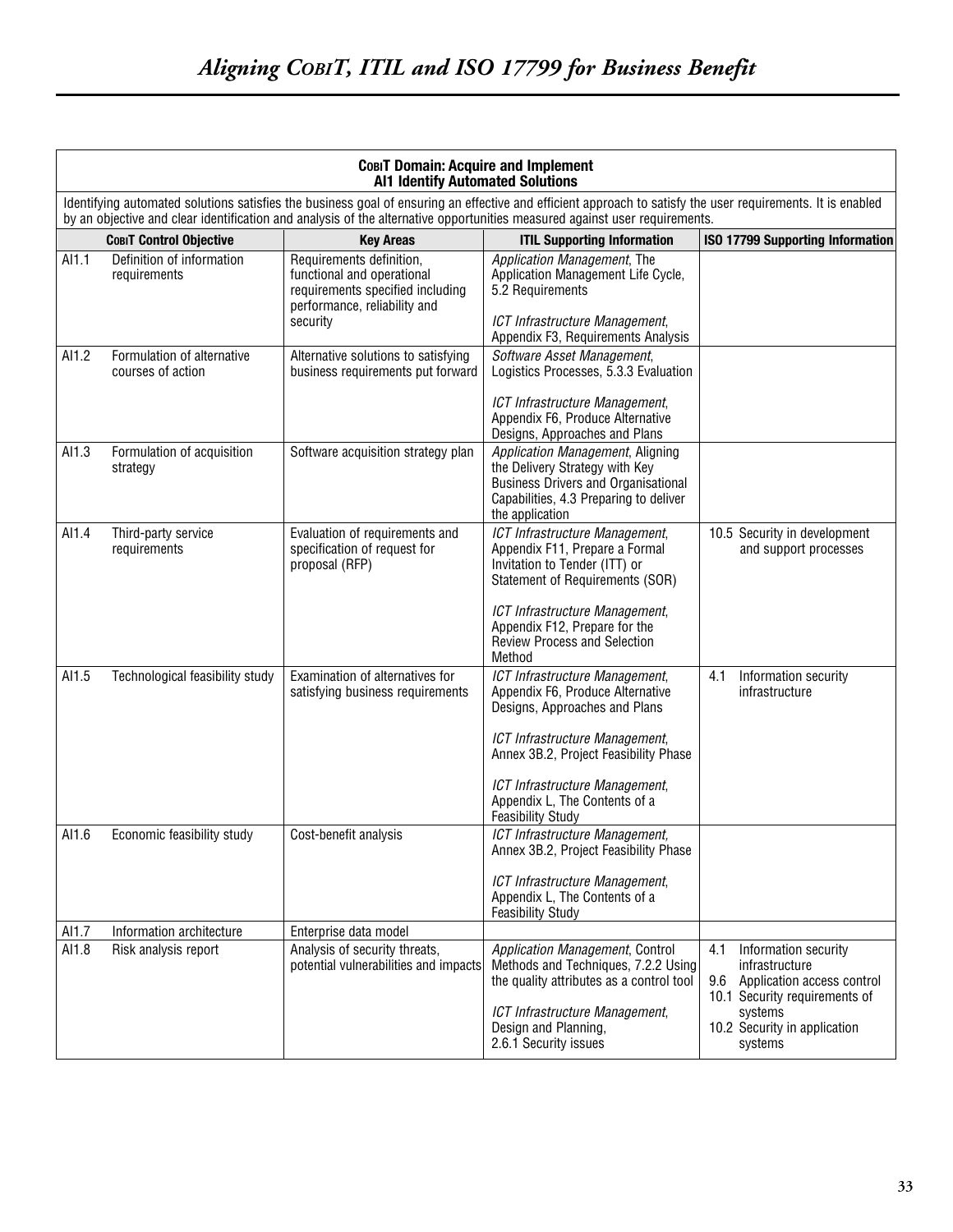|        | Al1 Identify Automated Solutions (cont.) |                                                                                                                                       |                                                                                                                                            |                                                                                                                                                                                                                                                                                     |
|--------|------------------------------------------|---------------------------------------------------------------------------------------------------------------------------------------|--------------------------------------------------------------------------------------------------------------------------------------------|-------------------------------------------------------------------------------------------------------------------------------------------------------------------------------------------------------------------------------------------------------------------------------------|
|        | <b>COBIT Control Objective</b>           | <b>Key Areas</b>                                                                                                                      | <b>ITIL Supporting Information</b>                                                                                                         | <b>ISO 17799 Supporting Information</b>                                                                                                                                                                                                                                             |
| AI1.9  | Cost-effective security controls         | Security requirements<br>identification, justification and<br>agreement; business continuity<br>management                            | Service Delivery, IT Service<br>Continuity Management,<br>7.3.4 Operational management                                                     | 10.1 Security requirements of<br>systems<br>10.2 Security in application<br>systems<br>6.3 Responding to security<br>incidents and malfunctions<br>9.4<br>Network access control<br>9.7<br>Monitoring system access<br>and use<br>11.1 Aspects of business<br>continuity management |
| AI1.10 | Audit trails design                      | Solutions containing adequate audit<br>trails, protection of sensitive data                                                           |                                                                                                                                            | 9.7<br>Monitoring system access<br>and use<br>10.2 Security in application<br>systems<br>12.1 Compliance with legal<br>requirements<br>12.3 System audit considerations                                                                                                             |
| AI1.11 | Ergonomics                               | Ergonomic issues associated with<br><b>IS solutions</b>                                                                               |                                                                                                                                            |                                                                                                                                                                                                                                                                                     |
| AI1.12 | Selection of system software             | Standard procedure for identifying<br>potential systems to satisfy<br>operational requirements                                        |                                                                                                                                            |                                                                                                                                                                                                                                                                                     |
| AI1.13 | Procurement control                      | Central procurement approach,<br>common set of standards and<br>procedures, product review and<br>tests prior to financial settlement |                                                                                                                                            |                                                                                                                                                                                                                                                                                     |
| AI1.14 | Software product acquisition             | Procurement policy                                                                                                                    |                                                                                                                                            |                                                                                                                                                                                                                                                                                     |
| AI1.15 | Third-party software<br>maintenance      | Procedures to validate, protect<br>and maintain software product<br>integrity rights                                                  | Application Management, The<br>Application Management Life Cycle,<br>5.6.2 Day-to-day maintenance<br>activities to maintain service levels | 10.5 Security in development<br>and support processes                                                                                                                                                                                                                               |
| AI1.16 | Contract application<br>programming      | Stipulate deliverables,<br>e.g., software, documentation;<br>subject to testing and review<br>prior to acceptance                     |                                                                                                                                            | 10.5 Security in development<br>and support processes                                                                                                                                                                                                                               |
| AI1.17 | Acceptance of facilities                 | Agreed-upon acceptance plan<br>containing acceptance procedures<br>and criteria                                                       | <b>ICT Infrastructure Management,</b><br><b>Appendix C, Systems Installation</b><br><b>Policies</b>                                        | 4.1<br>Information security<br>infrastructure<br>8.2<br>System planning and<br>acceptance                                                                                                                                                                                           |
| AI1.18 | Acceptance of technology                 | Acceptance test includes<br>inspection, functionality tests and<br>workload trials                                                    | <b>ICT Management,</b><br>Appendix M, Checklist for the<br><b>Acceptance of New Services</b>                                               | System planning and<br>8.2<br>acceptance                                                                                                                                                                                                                                            |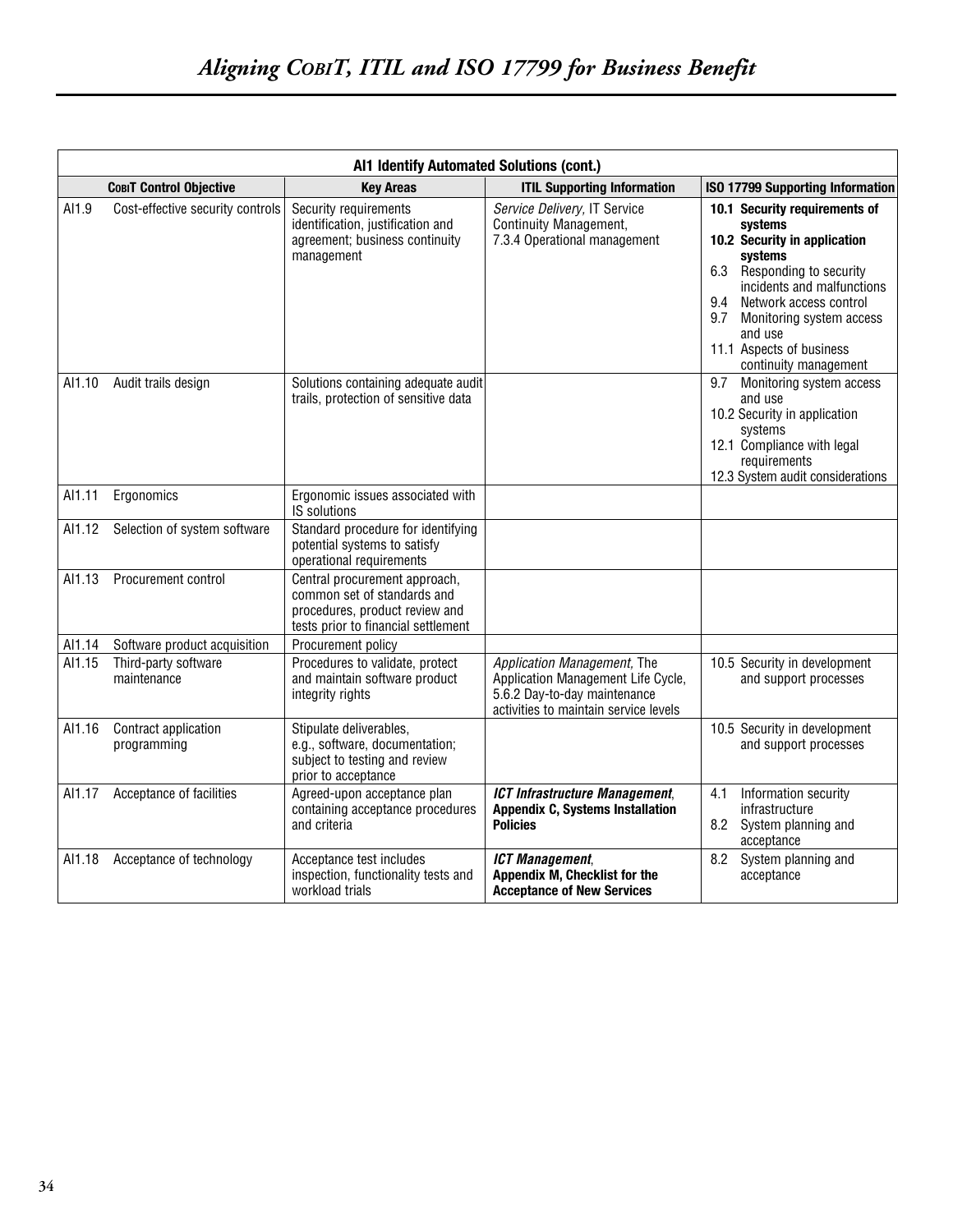#### **COBIT Domain: Acquire and Implement AI2 Acquire and Maintain Application Software**

Acquiring and maintaining application software satisfies the business requirement of providing automated functions that effectively support the business process. It is enabled by the definition of specific statements of functional and operational requirements and a phased implementation with clear deliverables.

|        | <b>COBIT Control Objective</b>                          | <b>Key Areas</b>                                                             | <b>ITIL Supporting Information</b>                                                                                                                                            | <b>ISO 17799 Supporting Information</b>                                                   |
|--------|---------------------------------------------------------|------------------------------------------------------------------------------|-------------------------------------------------------------------------------------------------------------------------------------------------------------------------------|-------------------------------------------------------------------------------------------|
| AI2.1  | Design methods                                          | Appropriate SDLC, close liaison<br>with users, design specification          | Application Management, The<br>Application Management Life Cycle,<br>5.1 The application Life Cycle verified                                                                  |                                                                                           |
| AI2.2  | Major changes to existing<br>systems                    | Similar development process                                                  | Application Management,<br>Concluding Remarks,<br>8.3 Application evolution                                                                                                   |                                                                                           |
| AI2.3  | Design approval                                         | Design review, including<br>user/customer representatives                    | Application Management, The<br>Application Management Life Cycle,<br>5.3 Design                                                                                               | Information security<br>4.1<br>infrastructure<br>8.2<br>System planning and<br>acceptance |
| AI2.4  | File requirements definition<br>and documentation       | Data dictionary rules                                                        | Application Management, the<br>Application Management Life Cycle,<br>5.2.2 Functional requirements                                                                            | 10.5 Security in development<br>and support processes                                     |
| AI2.5  | Programme specifications                                | Programme specifications verified<br>against system design<br>specifications |                                                                                                                                                                               |                                                                                           |
| AI2.6  | Source data collection design                           | Mechanisms specified                                                         |                                                                                                                                                                               |                                                                                           |
| AI2.7  | Input requirements definition<br>and documentation      | Mechanisms specified                                                         | Application Management, The<br>Application Management Life Cycle,<br>5.2 Requirements                                                                                         | 10.2 Security in application<br>systems                                                   |
|        |                                                         |                                                                              | Software Asset Management,<br>Logistics Processes,<br>5.3.1 Requirements definition                                                                                           |                                                                                           |
| AI2.8  | Definition of interfaces                                | Interface specification                                                      | Application Management, Aligning<br>the Delivery Strategy With Key<br><b>Business Drivers and Organisational</b><br>Capabilities, 4.3 Preparing to deliver<br>the application | 10.2 Security in application<br>systems                                                   |
|        |                                                         |                                                                              | Software Asset Management,<br>Logistics Processes,<br>5.3.1 Requirements definition                                                                                           |                                                                                           |
| AI2.9  | User-machine interface                                  | Usability, built-in help                                                     | Application Management,<br>Aligning the Delivery Strategy With<br>Key Business Drivers and<br>Organisational Capabilities, 4.3<br>Preparing to deliver the application        |                                                                                           |
| AI2.10 | Processing requirements<br>definition and documentation | Mechanisms specified                                                         | Application Management, The<br>Application Management Life Cycle,<br>5.2 Requirements                                                                                         | System planning and<br>8.2<br>acceptance<br>10.2 Security in application<br>systems       |
|        |                                                         |                                                                              | Software Asset Management,<br>Logistics Processes,<br>5.3.1 Requirements definition                                                                                           | 10.5 Security in development<br>and support processes                                     |
| AI2.11 | Output requirements<br>definition and documentation     | Mechanisms specified                                                         | Application Management, The<br>Application Management Life Cycle,<br>5.2 Requirements                                                                                         | Information classification<br>5.2<br>10.2 Security in application<br>systems              |
|        |                                                         |                                                                              | Software Asset Management,<br>Logistics Processes,<br>5.3.1 Requirements definition                                                                                           |                                                                                           |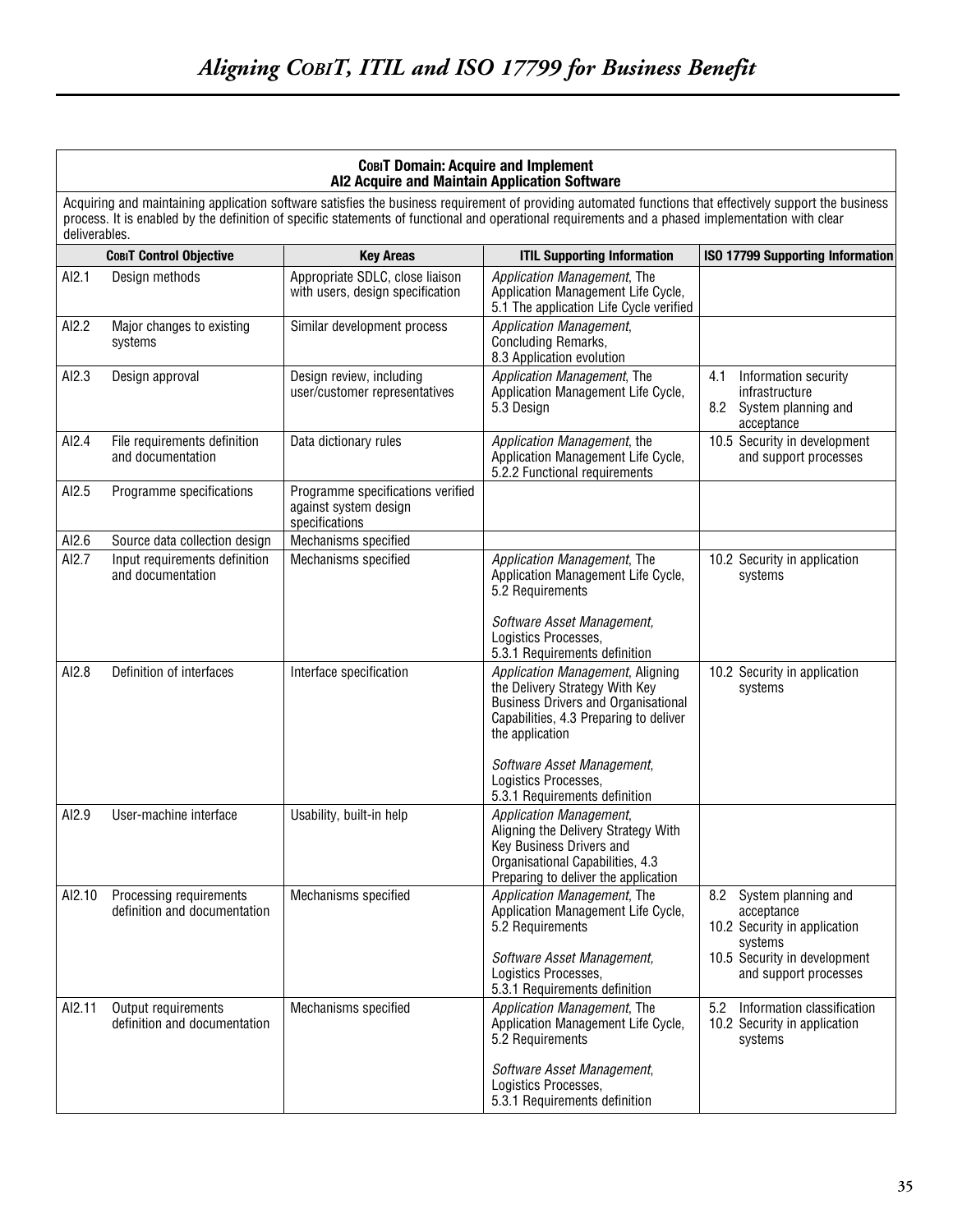|        | AI2 Acquire and Maintain Application Software (cont.)           |                                                                                                                            |                                                                                                                                                                                                                                                                                              |                                                                                                                                        |
|--------|-----------------------------------------------------------------|----------------------------------------------------------------------------------------------------------------------------|----------------------------------------------------------------------------------------------------------------------------------------------------------------------------------------------------------------------------------------------------------------------------------------------|----------------------------------------------------------------------------------------------------------------------------------------|
|        | <b>COBIT Control Objective</b>                                  | <b>Kev Areas</b>                                                                                                           | <b>ITIL Supporting Information</b>                                                                                                                                                                                                                                                           | <b>ISO 17799 Supporting Information</b>                                                                                                |
| AI2.12 | Controllability                                                 | Internal controls, security<br>requirements, application controls,<br>accuracy, completeness,<br>timeliness, authorisation | Application Management,<br>7. Control Methods and Techniques                                                                                                                                                                                                                                 | Information security<br>4.1<br>infrastructure<br>9.7<br>Monitoring system access<br>and use<br>10.2 Security in application<br>systems |
| AI2.13 | Availability as a key<br>design factor                          | Availability considered in design,<br>availability analysis,<br>maintainability, reliability                               | <b>Service Delivery, Availability</b><br>Management, 8.4.1 New IT services<br>Service Delivery, Availability<br><b>Management, 8.5 Availability</b><br>planning<br>Application Management, Control<br>Methods and Techniques,<br>7.2 Understanding the<br>characteristics of the application | System planning and<br>8.2<br>acceptance                                                                                               |
| AI2.14 | IT integrity provisions in<br>application programme<br>software | Data integrity, restoration,<br>verification                                                                               |                                                                                                                                                                                                                                                                                              | 10.2 Security in application<br>systems                                                                                                |
| AI2.15 | Application software testing                                    | Unit, application, integration,<br>system, load and stress testing,<br>project test plan, adequate test<br>measures        | Application Management, Control<br>Methods and Techniques,<br>7.2 Understanding the<br>characteristics of the application<br>Application Management, The<br>Application Management Life Cycle,<br>5.4 Build                                                                                  | 8.6<br>Media handling and security<br>10.4 Security of system files                                                                    |
| AI2.16 | User reference and support<br>materials                         | Support manuals                                                                                                            | Application Management, Control<br>Methods and Techniques,<br>7.1 Understanding the applications<br>relationship to IT services                                                                                                                                                              | 8.1<br>Operational procedures<br>and responsibilities                                                                                  |
| AI2.17 | Reassessment of system<br>design                                | Recognition of technical/logical<br>discrepancies                                                                          |                                                                                                                                                                                                                                                                                              |                                                                                                                                        |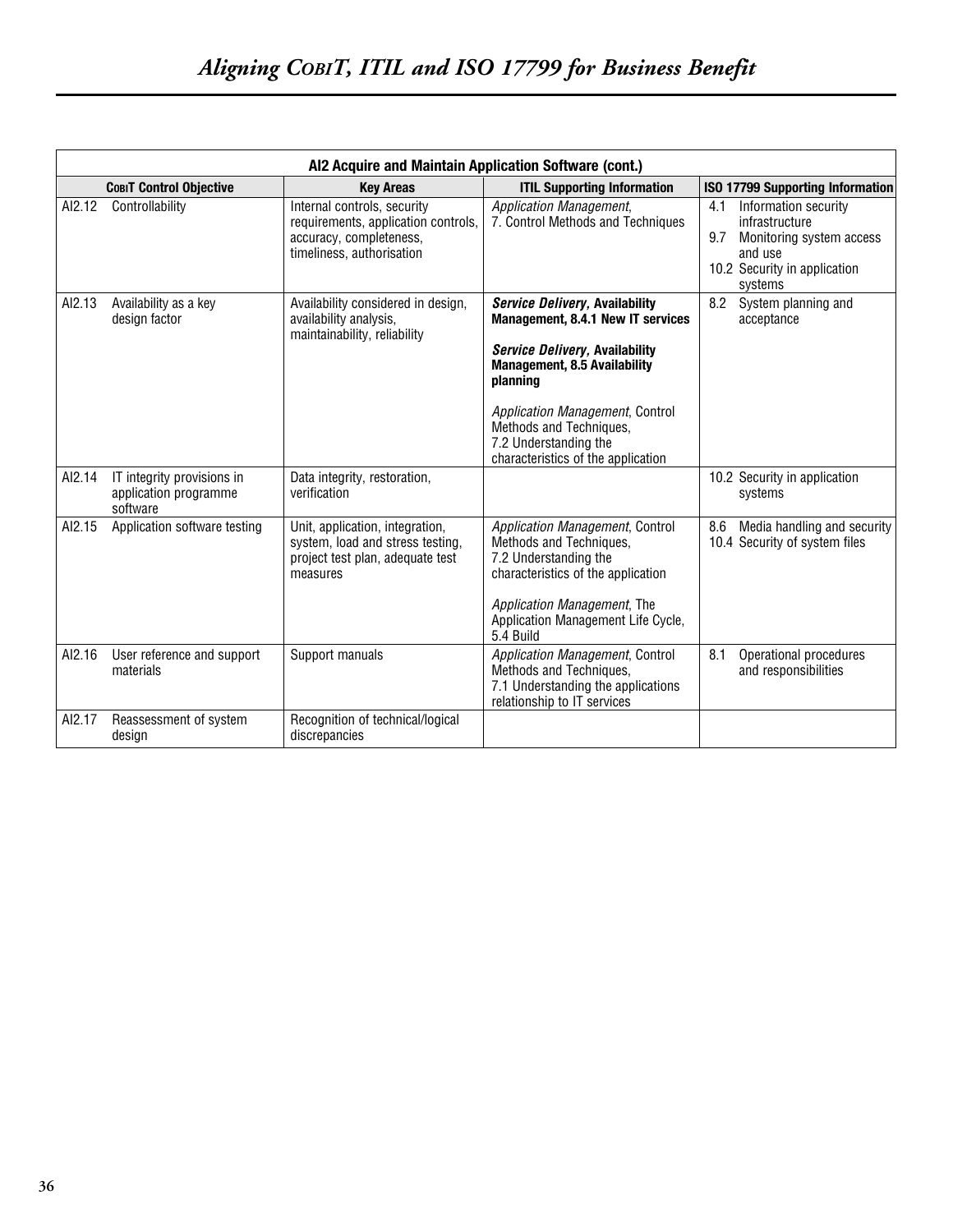| COBIT Domain: Acquire and Implement<br>AI3 Acquire and Maintain Technology Infrastructure |                                                                                                                                                                                                                                                                                                                                                    |                                                                                                                   |                                                                                                                                                  |            |                                                                                         |  |
|-------------------------------------------------------------------------------------------|----------------------------------------------------------------------------------------------------------------------------------------------------------------------------------------------------------------------------------------------------------------------------------------------------------------------------------------------------|-------------------------------------------------------------------------------------------------------------------|--------------------------------------------------------------------------------------------------------------------------------------------------|------------|-----------------------------------------------------------------------------------------|--|
|                                                                                           | Acquiring and maintaining technology infrastructure satisfies the business requirement of providing the appropriate platforms for supporting business<br>applications. It is enabled by judicious hardware and software acquisition, software standardisation, hardware assessment, software performance, and<br>consistent system administration. |                                                                                                                   |                                                                                                                                                  |            |                                                                                         |  |
|                                                                                           | <b>COBIT Control Objective</b>                                                                                                                                                                                                                                                                                                                     | <b>Key Areas</b>                                                                                                  | <b>ITIL Supporting Information</b>                                                                                                               |            | <b>ISO 17799 Supporting Information</b>                                                 |  |
| AI3.1                                                                                     | Assessment of new hardware<br>and software                                                                                                                                                                                                                                                                                                         | Selection criteria based on<br>functional specification,<br>mandatory/optional requirements,<br>impact assessment | ICT Infrastructure Management,<br>Technical Support, 5.4 The<br>technical support processes<br>ICT Infrastructure Management,                    | 8.2<br>9.6 | System planning and<br>acceptance<br>Application access control                         |  |
|                                                                                           |                                                                                                                                                                                                                                                                                                                                                    |                                                                                                                   | Appendix F, Implementation<br>Schedule for a New Service                                                                                         |            |                                                                                         |  |
| AI3.2                                                                                     | Preventative maintenance for<br>hardware                                                                                                                                                                                                                                                                                                           | Preventive maintenance schedule                                                                                   | ICT Infrastructure Management,<br>Operations, 4.4.2 Operational control<br>and management of the services,<br>components and their configuration | 7.2        | <b>Equipment security</b>                                                               |  |
| AI3.3                                                                                     | System software security                                                                                                                                                                                                                                                                                                                           | Security parameter assessment                                                                                     |                                                                                                                                                  | 4.1        | 10.4 Security of system files<br>Information security<br>infrastructure                 |  |
| AI3.4                                                                                     | System software installation                                                                                                                                                                                                                                                                                                                       | Testing, authorisation, test<br>libraries and environments                                                        | ICT Infrastructure Management,<br>Deployment, 3.5.4 Acceptance<br>testing                                                                        | 8.2        | System planning and<br>acceptance<br>10.4 Security of system files                      |  |
| AI3.5                                                                                     | System software maintenance                                                                                                                                                                                                                                                                                                                        | Maintenance procedures                                                                                            | ICT Infrastructure Management,<br>4. Operations                                                                                                  | 4.1        | 10.4 Security of system files<br>Information security<br>infrastructure                 |  |
| AI3.6                                                                                     | System software change<br>controls                                                                                                                                                                                                                                                                                                                 | Change controls                                                                                                   | ICT Infrastructure Management,<br>Deployment, 3.3.3 External<br>interfaces (change management)                                                   |            | 10.4 Security of system files<br>10.5 Security in development<br>and support processes  |  |
| AI3.7                                                                                     | Use and monitoring of<br>system utilities                                                                                                                                                                                                                                                                                                          | Policy and control on the use of<br>system utilities                                                              | <b>ICT Infrastructure Management,</b><br>Design and Planning, 2.7.2 The tools                                                                    | 8.1<br>9.5 | <b>Operational procedures and</b><br>responsibilities<br><b>Operating system access</b> |  |
|                                                                                           |                                                                                                                                                                                                                                                                                                                                                    |                                                                                                                   | <b>ICT Infrastructure Management,</b><br>Operations, 4.1.1 Managed objects                                                                       | 9.7        | control<br><b>Monitoring system access</b><br>and use                                   |  |
|                                                                                           |                                                                                                                                                                                                                                                                                                                                                    |                                                                                                                   | ICT Infrastructure Management,<br>Operations, 4.4.1 Management of<br>all ICT infrastructure events                                               |            | 12.3 System audit<br>considerations                                                     |  |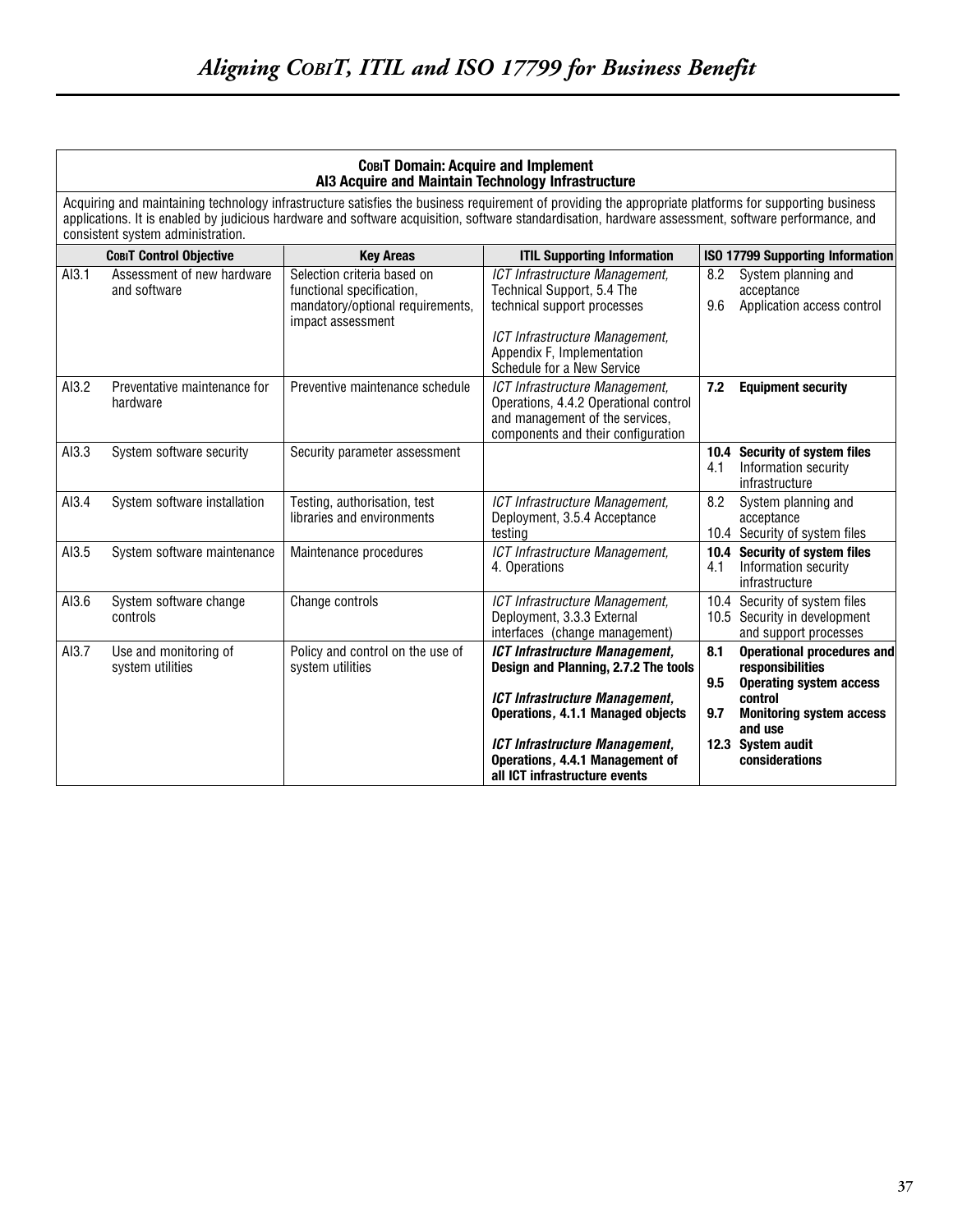#### **COBIT Domain: Acquire and Implement AI4 Develop and Maintain Procedures**

Developing and maintaining procedures satisfies the business requirement of ensuring the proper use of the applications and technological solutions put in place. It is enabled by a structured approach to the development of user and operations procedure manuals, service requirements and training materials.

|       | <b>COBIT Control Objective</b>                 | <b>Key Areas</b>                                                                                            | <b>ITIL Supporting Information</b>                                                                                              |            | <b>ISO 17799 Supporting Information</b>                                                                |
|-------|------------------------------------------------|-------------------------------------------------------------------------------------------------------------|---------------------------------------------------------------------------------------------------------------------------------|------------|--------------------------------------------------------------------------------------------------------|
| AI4.1 | Operational requirements and<br>service levels | <b>SDLC</b> ensuring timely<br>definition of operational<br>requirements and service levels                 | Service Delivery, Service Level<br>Management, 4.4.1 Produce a<br>service catalogue                                             |            |                                                                                                        |
|       |                                                |                                                                                                             | The Business Perspective,<br><b>Managing the Provision of Service,</b><br>6.1.6 Service level management                        |            |                                                                                                        |
|       |                                                |                                                                                                             | The Business Perspective,<br><b>Understanding the Business</b><br>Viewpoint, 5.3 Service catalogue<br>and portfolio of services |            |                                                                                                        |
| AI4.2 | User procedures manual                         | User manual prepared and<br>refreshed as part of development,<br>implementation and modification<br>project |                                                                                                                                 | 8.1        | Operational procedures and<br>responsibilities                                                         |
| AI4.3 | Operations manual                              | Operations manual prepared and<br>kept up to date                                                           |                                                                                                                                 | 8.1<br>8.2 | Operational procedures and<br>responsibilities<br>System planning and<br>acceptance                    |
| AI4.4 | Training materials                             | Training materials focus on<br>systems use                                                                  |                                                                                                                                 | 6.3<br>8.1 | Responding to security<br>incidents and malfunctions<br>Operational procedures and<br>responsibilities |

|       | COBIT Domain: Acquire and Implement<br><b>AI5 Install and Accredit Systems</b> |                                                                                                         |                                                                                                                                                                                                                                                                                                                                                                                                                                                                                        |                                          |  |  |
|-------|--------------------------------------------------------------------------------|---------------------------------------------------------------------------------------------------------|----------------------------------------------------------------------------------------------------------------------------------------------------------------------------------------------------------------------------------------------------------------------------------------------------------------------------------------------------------------------------------------------------------------------------------------------------------------------------------------|------------------------------------------|--|--|
|       |                                                                                | enabled by the realisation of a well-formalised installation migration, conversion and acceptance plan. | Installing and accrediting systems satisfies the business requirement of verifying and confirming that the solution is fit for the intended purpose. It is                                                                                                                                                                                                                                                                                                                             |                                          |  |  |
|       | <b>COBIT Control Objective</b>                                                 | <b>Key Areas</b>                                                                                        | <b>ITIL Supporting Information</b>                                                                                                                                                                                                                                                                                                                                                                                                                                                     | ISO 17799 Supporting Information         |  |  |
| AI5.1 | Training                                                                       | Staff trained in accordance with<br>training plan                                                       |                                                                                                                                                                                                                                                                                                                                                                                                                                                                                        | System planning and<br>8.2<br>acceptance |  |  |
| AI5.2 | Application software<br>performance sizing                                     | Resource forecasting                                                                                    | ICT Infrastructure Management,<br>Appendix F, Conduct Outline<br><b>Application Sizing Exercise</b>                                                                                                                                                                                                                                                                                                                                                                                    | 8.2<br>System planning and<br>acceptance |  |  |
| AI5.3 | Implementation plan                                                            | Site preparation, equipment<br>acquisition and installation,<br>user training                           | Service Support, Annex 9A,<br><b>Rollout Plans</b><br><b>Application Management,</b><br>The Application Management<br>Life Cycle, 5.5.2 Planning the<br>deployment<br>ICT Infrastructure Management,<br>Design and Planning, 2.8 The<br>planning and implementation of new<br>technology and services<br>ICT Infrastructure Management,<br>Deployment, 3.5.5 Roll-out phase<br>ICT Infrastructure Management,<br>Appendix F.13, Prepare an Outline<br>Implementation Plan and Schedule |                                          |  |  |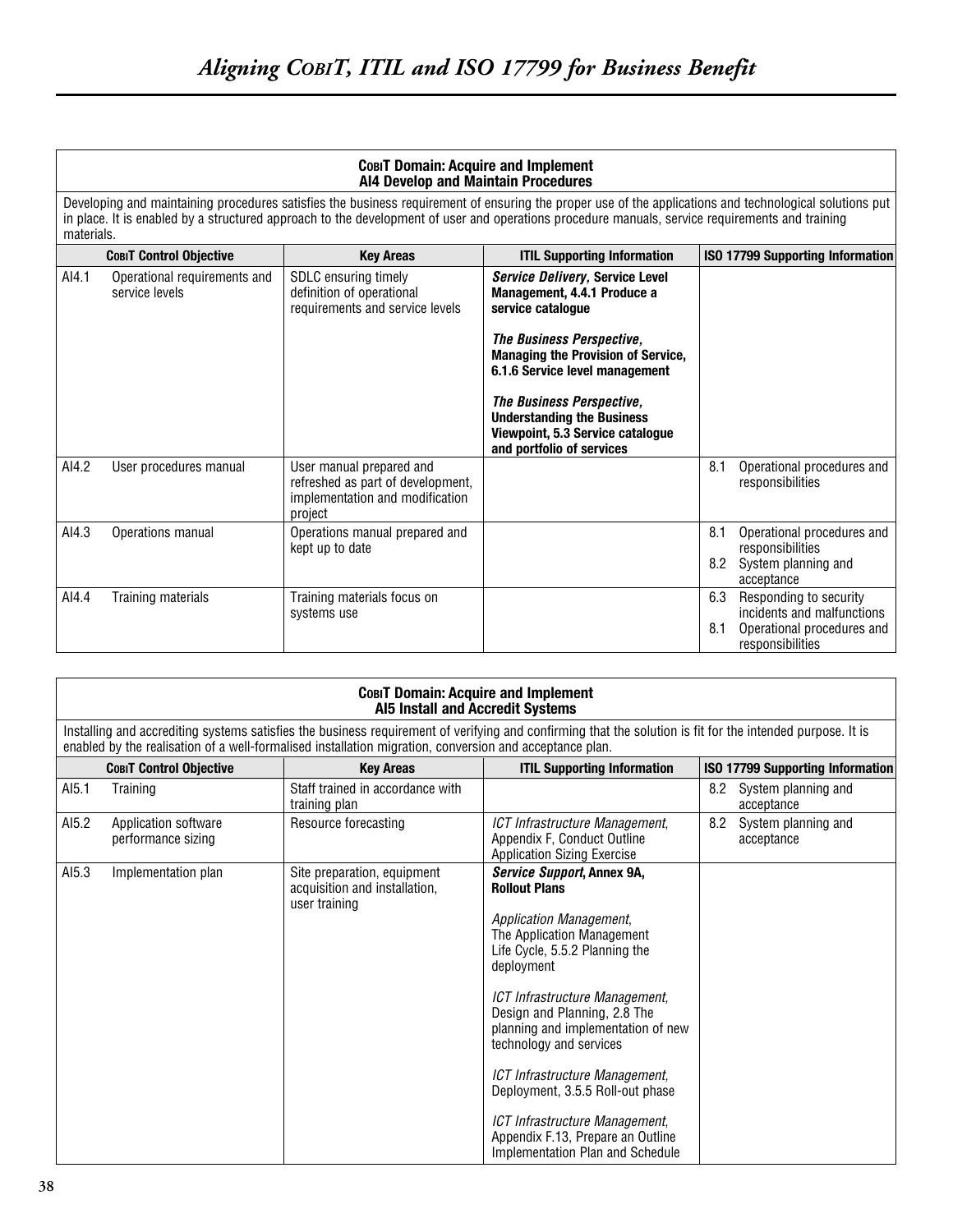|        | Al5 Install and Accredit Systems (cont.)           |                                                                                             |                                                                                                                                                                                                                                                 |                                                                                                                                                                                                     |  |
|--------|----------------------------------------------------|---------------------------------------------------------------------------------------------|-------------------------------------------------------------------------------------------------------------------------------------------------------------------------------------------------------------------------------------------------|-----------------------------------------------------------------------------------------------------------------------------------------------------------------------------------------------------|--|
|        | <b>COBIT Control Objective</b>                     | <b>Key Areas</b>                                                                            | <b>ITIL Supporting Information</b>                                                                                                                                                                                                              | <b>ISO 17799 Supporting Information</b>                                                                                                                                                             |  |
| AI5.4  | System conversion                                  | Conversion plan                                                                             |                                                                                                                                                                                                                                                 |                                                                                                                                                                                                     |  |
| AI5.5  | Data conversion                                    | Collecting and verifying data,<br>identifying and resolving errors,<br>compatibility checks |                                                                                                                                                                                                                                                 |                                                                                                                                                                                                     |  |
| AI5.6  | Testing strategies and plans                       | Sign-off by system owner and<br>IT management                                               | Service Support, Release<br>Management, 9.6.1 Release planning<br>ICT Infrastructure Management,<br>Deployment, 3.5.4 Acceptance testing<br>Application Management, The<br>Application Management Life Cycle,<br>5.3.8 Testing the requirements |                                                                                                                                                                                                     |  |
| AI5.7  | Testing of changes                                 | Independent test group, back-out<br>plans, acceptance testing                               | Service Support, Release<br>Management, 9.6.1 Release planning<br>Service Support, Change<br>Management, 8.5.9 Change building<br>testing and implementation                                                                                    | Operational procedures and<br>8.1<br>responsibilities<br>8.2<br>System planning and<br>acceptance                                                                                                   |  |
| AI5.8  | Parallel/pilot testing criteria<br>and performance | Pre-established plan and<br>termination criteria                                            | Service Support, Release<br>Management, 9.11.3 Release<br>Management<br>ICT Infrastructure Management,<br>Deployment, 3.5.4 Acceptance testing                                                                                                  |                                                                                                                                                                                                     |  |
| AI5.9  | Final acceptance test                              | Formal evaluation and approval<br>of test results                                           | Service Support, Release<br>Management, 9.6.3 Release<br>acceptance<br>ICT Infrastructure Management,<br>Deployment, 3.5.4 Acceptance testing                                                                                                   |                                                                                                                                                                                                     |  |
| AI5.10 | Security testing and<br>accreditation              | Security level of systems and<br>residual risk                                              |                                                                                                                                                                                                                                                 | 8.2 System planning<br>and acceptance<br>10.5 Security in development<br>and support processes<br>4.1<br>Information security<br>infrastructure                                                     |  |
| AI5.11 | Operational test                                   | Validation of operation under<br>'normal' conditions                                        | ICT Infrastructure Management,<br>Deployment, 3.5.4 Acceptance testing                                                                                                                                                                          | Information security<br>4.1<br>infrastructure                                                                                                                                                       |  |
| AI5.12 | Promotion to production                            | Controlled handover, environment<br>segregation                                             | <b>Service Support, Release</b><br>Management, 9.6.6 Distribution<br>and installation<br>ICT Infrastructure Management,<br>Deployment, 3.5.2 Working<br>environments                                                                            | 4.1<br>Information security<br>infrastructure<br>5.1<br>Accountability for assets<br>Operational procedures and<br>8.1<br>responsibilities<br>10.5 Security in development<br>and support processes |  |
| AI5.13 | Evaluation of meeting<br>user requirements         | Post-implementation review (PIR)<br>to assess whether user needs<br>are being met           |                                                                                                                                                                                                                                                 |                                                                                                                                                                                                     |  |
| AI5.14 | Management's<br>post-implementation review         | Benefits realisation                                                                        |                                                                                                                                                                                                                                                 | Information security<br>4.1<br>infrastructure                                                                                                                                                       |  |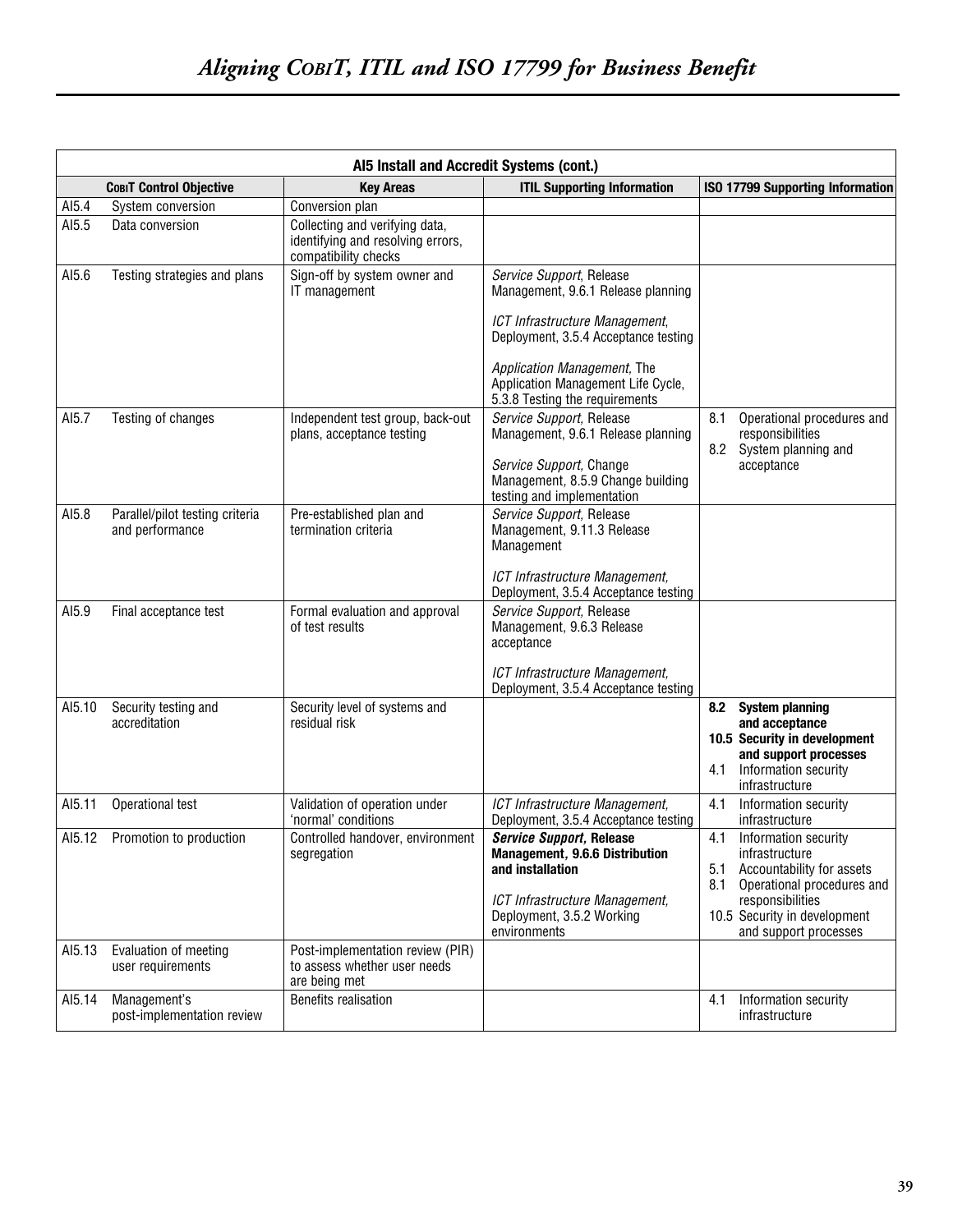|       | COBIT Domain: Acquire and Implement<br><b>Al6 Manage Changes</b> |                                                                                                                                     |                                                                                                                                                                                                                                                                                                             |                                                                                                                                                                                                                                                |  |
|-------|------------------------------------------------------------------|-------------------------------------------------------------------------------------------------------------------------------------|-------------------------------------------------------------------------------------------------------------------------------------------------------------------------------------------------------------------------------------------------------------------------------------------------------------|------------------------------------------------------------------------------------------------------------------------------------------------------------------------------------------------------------------------------------------------|--|
|       |                                                                  |                                                                                                                                     | Managing changes satisfies the business requirement minimising the likelihood of disruption, unauthorised alterations and errors. It is enabled by a<br>management system that provides for the analysis, implementation and follow-up of all changes requested and made to the existing IT infrastructure. |                                                                                                                                                                                                                                                |  |
|       | <b>COBIT Control Objective</b>                                   | <b>Key Areas</b>                                                                                                                    | <b>ITIL Supporting Information</b>                                                                                                                                                                                                                                                                          | <b>ISO 17799 Supporting Information</b>                                                                                                                                                                                                        |  |
| AI6.1 | Change request initiation<br>and control                         | Request for change, formal<br>change management, change<br>categories, priorities, status,<br>urgency                               | Service Support, Change<br>Management, 8.3 Basic concepts of<br>change management<br><b>Service Support, Change</b><br><b>Management, 8.5 Activities</b>                                                                                                                                                    | Information security<br>4.1<br>infrastructure<br>4.2<br>Security of third-party assets<br>6.3<br>Responding to security<br>incidents and malfunctions<br>8.1<br>Operational procedures<br>and responsibilities<br>10.5 Security in development |  |
| AI6.2 | Impact assessment                                                | Impact analysis (system and<br>functionality), change assessment                                                                    | <b>Service Support, Change</b><br>Management, 8.5.6 Impact and<br>resource assessment                                                                                                                                                                                                                       | and support processes<br>8.1<br>Operational procedures and<br>responsibilities<br>10.5 Security in development<br>and support processes                                                                                                        |  |
| AI6.3 | Control of changes                                               | Change management, software<br>control and distribution,<br>integrated configuration<br>management, changes recorded<br>and tracked | <b>Service Support, Configuration</b><br><b>Management, 7.9 Relations to</b><br>other processes                                                                                                                                                                                                             | Responding to security<br>6.3<br>incidents and malfunctions<br>7.2 Equipment security<br>10.5 Security in development<br>and support processes                                                                                                 |  |
| AI6.4 | Emergency changes                                                | Management assessment                                                                                                               | Service Support, Change<br>Management, 8.2 Scope of<br>change management<br>Service Support, Change<br>Management, 8.3.2 Change<br>advisory board                                                                                                                                                           | 8.1<br>Operational procedures and<br>responsibilities<br>10.5 Security in development<br>and support processes                                                                                                                                 |  |
| AI6.5 | Documentation and procedures                                     | Change implementation,<br>documentation updates                                                                                     | <b>Service Support, Relationships</b><br><b>Between Processes, 2.2 Change</b><br>management<br>Service Support, Change<br>Management, 8.2 Scope of change<br>management                                                                                                                                     | 5.1<br>Accountability for assets<br>6.3 Responding to security<br>incidents and malfunctions<br>10.5 Security in development<br>and support processes<br>11.1 Aspects of business<br>continuity management                                     |  |
| AI6.6 | Authorised maintenance                                           | System access rights,<br>risk avoidance                                                                                             |                                                                                                                                                                                                                                                                                                             | Information security<br>4.1<br>infrastructure<br>Security of third-party assets<br>4.2<br>7.1<br>Secure areas<br>7.2<br>Equipment security                                                                                                     |  |
| AI6.7 | Software release policy                                          | Release approval, sign-off,<br>regression testing, handover                                                                         | <b>Service Support, Release</b><br>Management, 9.3.2 Release<br>policy and planning<br><b>Service Support, Release</b><br>Management, 9.5 Planning and<br>implementation                                                                                                                                    | 10.5 Security in development<br>and support processes                                                                                                                                                                                          |  |
| AI6.8 | Distribution of software                                         | Internal controls, integrity,<br>audit trails                                                                                       | <b>Service Support, Release</b><br>Management, 9.3.6 Definitive<br>software library                                                                                                                                                                                                                         | 10.5 Security in development<br>and support processes                                                                                                                                                                                          |  |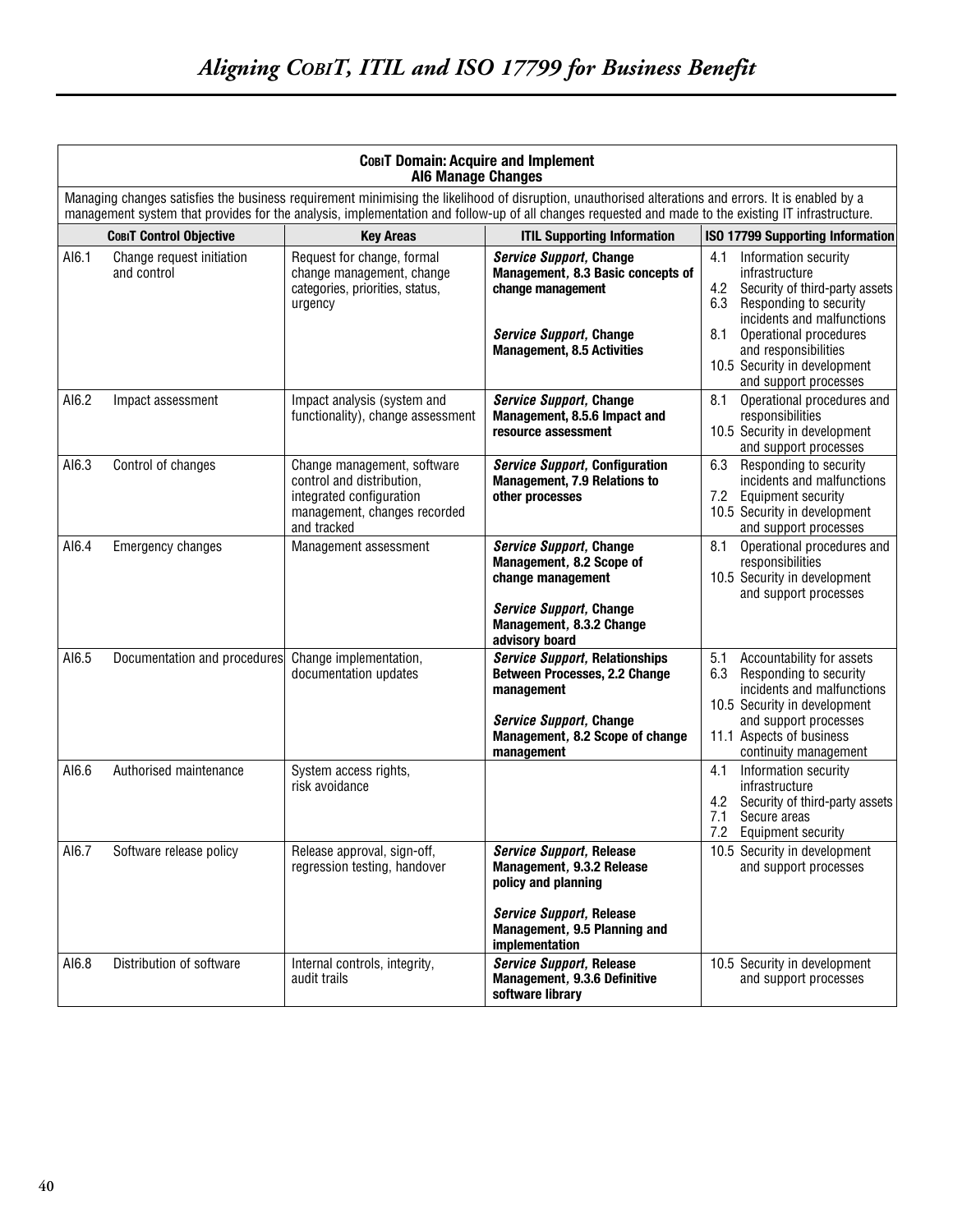|              | COBIT Domain: Deliver and Support<br><b>DS1 Define and Manage Service Levels</b> |                                                                                                                                                  |                                                                                                                                                                                                                                                                                                         |                                         |  |
|--------------|----------------------------------------------------------------------------------|--------------------------------------------------------------------------------------------------------------------------------------------------|---------------------------------------------------------------------------------------------------------------------------------------------------------------------------------------------------------------------------------------------------------------------------------------------------------|-----------------------------------------|--|
|              |                                                                                  |                                                                                                                                                  | Defining and managing service levels satisfies the business requirement of establishing a common understanding of the level of service required. It is<br>enabled by service level agreements, which formalise the performance criteria against which the quantity and quality of service are measured. |                                         |  |
|              | <b>COBIT Control Objective</b>                                                   | <b>Kev Areas</b>                                                                                                                                 | <b>ITIL Supporting Information</b>                                                                                                                                                                                                                                                                      | <b>ISO 17799 Supporting Information</b> |  |
| <b>DS1.1</b> | Service level agreement<br>framework                                             | Formal SLAs, service levels                                                                                                                      | Service Delivery, Service Level<br>Management, 4.3.1 Initial planning<br>activities                                                                                                                                                                                                                     |                                         |  |
| <b>DS1.2</b> | Aspects of service level<br>agreements                                           | Availability, reliability,<br>performance, capacity for growth,<br>levels of support, continuity<br>planning, security and demand<br>constraints | Service Delivery, Service Level<br>Management, 4.6 SLA contents<br>and key targets                                                                                                                                                                                                                      |                                         |  |
| DS1.3        | Performance procedures                                                           | Governing relations<br>(non-disclosure agreements, etc.),<br>communications                                                                      | Service Delivery, Service Level<br>Management, 4.7 KPI and metrics<br>for SLM efficiency and effectiveness                                                                                                                                                                                              |                                         |  |
| <b>DS1.4</b> | Monitoring and reporting                                                         | Service level manager, service<br>performance criteria, corrective<br>action                                                                     | Service Delivery, Service Level<br>Management, 4.3.2 Plan<br>monitoring capabilities                                                                                                                                                                                                                    |                                         |  |
| <b>DS1.5</b> | Review of SLAs and contracts                                                     | Regular management reviews,<br>underpinning contracts                                                                                            | Service Delivery, Service Level<br>Management, 4.3.4 Underpinning<br>contracts and operational level<br>agreements (OLAs)                                                                                                                                                                               |                                         |  |
| DS1.6        | Chargeable items                                                                 | Trade-offs, service levels vs. costs                                                                                                             | Service Delivery, Financial<br><b>Management for IT Services.</b><br>5.4.2 Charging policies                                                                                                                                                                                                            |                                         |  |
| <b>DS1.7</b> | Service improvement<br>programme                                                 | Agreed-upon, cost-justified<br>improvements; service levels                                                                                      | Service Delivery, Service Level<br>Management, 4.5.3 Service<br>improvement programme                                                                                                                                                                                                                   |                                         |  |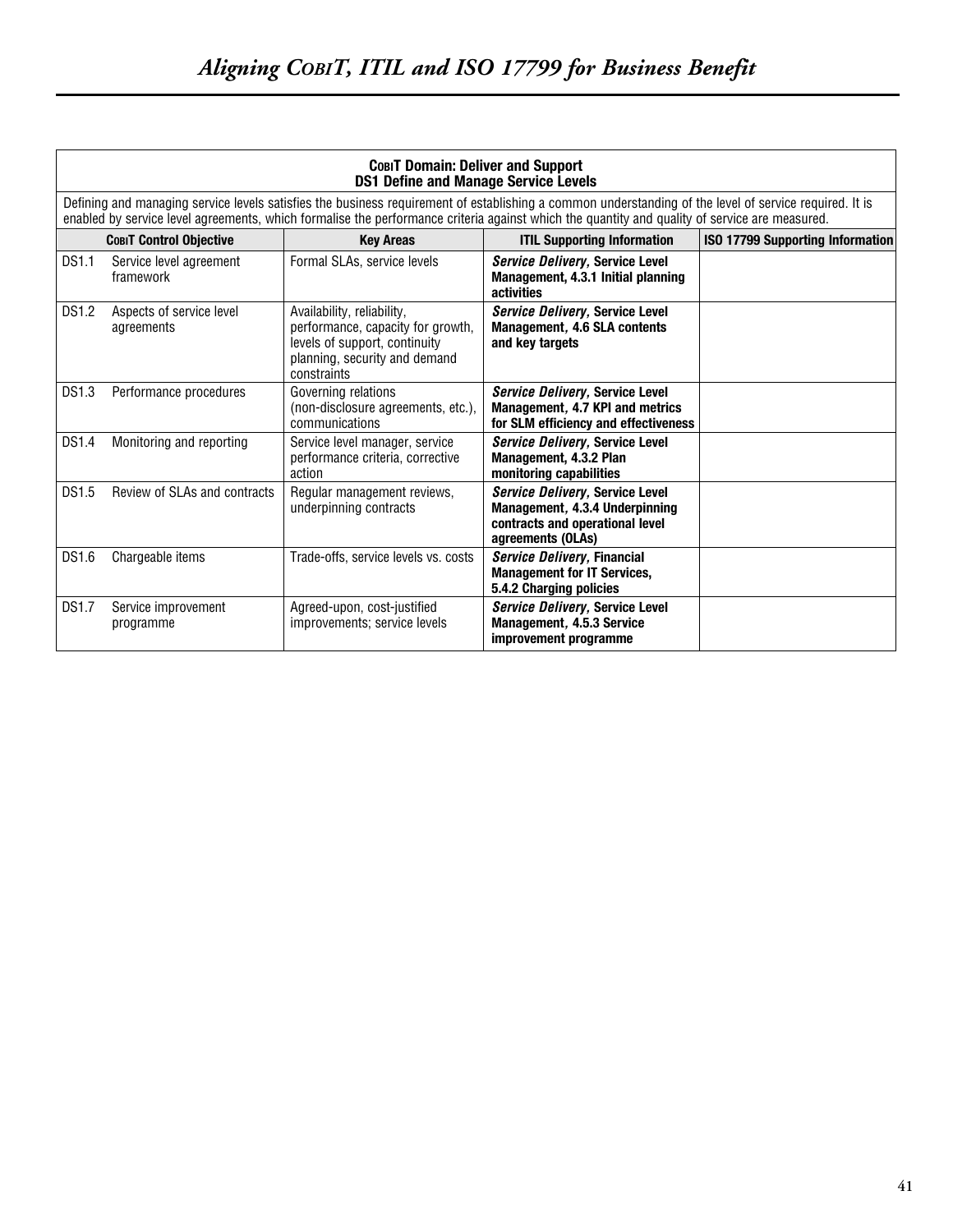|              |                                                                                                                                                                                                                                                                                                                                                                      | COBIT Domain: Deliver and Support<br><b>DS2 Manage Third-party Services</b>                                                     |                                                                                                                                                                                        |                                                                                                                                                                                                                                                                                                                                                                    |  |  |
|--------------|----------------------------------------------------------------------------------------------------------------------------------------------------------------------------------------------------------------------------------------------------------------------------------------------------------------------------------------------------------------------|---------------------------------------------------------------------------------------------------------------------------------|----------------------------------------------------------------------------------------------------------------------------------------------------------------------------------------|--------------------------------------------------------------------------------------------------------------------------------------------------------------------------------------------------------------------------------------------------------------------------------------------------------------------------------------------------------------------|--|--|
|              | Managing third-party services satisfies the business requirement of ensuring that roles and responsibilities of third parties are clearly defined and<br>adhered to and continue to satisfy requirements. It is enabled by service level agreements, which formalise the performance criteria against which the<br>quantity and quality of service will be measured. |                                                                                                                                 |                                                                                                                                                                                        |                                                                                                                                                                                                                                                                                                                                                                    |  |  |
|              | <b>COBIT Control Objective</b>                                                                                                                                                                                                                                                                                                                                       | <b>Key Areas</b>                                                                                                                | <b>ITIL Supporting Information</b>                                                                                                                                                     | ISO 17799 Supporting Information                                                                                                                                                                                                                                                                                                                                   |  |  |
| DS2.1        | Supplier interfaces                                                                                                                                                                                                                                                                                                                                                  | Third-party services properly<br>identified, interfaces defined                                                                 | The Business Perspective,<br>Supplier Relationship Management,<br>7.1 Types of supplier relationship                                                                                   | Information security<br>4.1<br>infrastructure<br>4.2<br>Security of third-party<br>access<br>11.1 Aspects of business<br>continuity management                                                                                                                                                                                                                     |  |  |
| <b>DS2.2</b> | Owner relationships                                                                                                                                                                                                                                                                                                                                                  | Relationship management                                                                                                         | The Business Perspective,<br>Supplier Relationship Management,<br>7.2 Characterising relationships                                                                                     | 4.2<br>Security of third-party<br>access                                                                                                                                                                                                                                                                                                                           |  |  |
| <b>DS2.3</b> | Third-party contracts                                                                                                                                                                                                                                                                                                                                                | Formal contracts defined and<br>agreed upon before work starts                                                                  | The Business Perspective,<br>Supplier Relationship Management,<br>7.4 Contract management                                                                                              | 4.2<br>Security of third-party<br>access                                                                                                                                                                                                                                                                                                                           |  |  |
| <b>DS2.4</b> | Third-party qualifications                                                                                                                                                                                                                                                                                                                                           | Capability assessment,<br>due diligence                                                                                         |                                                                                                                                                                                        | 6.1<br>Security in job definition<br>and resourcing                                                                                                                                                                                                                                                                                                                |  |  |
| DS2.5        | Outsourcing contracts                                                                                                                                                                                                                                                                                                                                                | Facilities management contracts<br>based on required processing<br>levels, security, monitoring and<br>contingency requirements | The Business Perspective,<br>Supplier Relationship Management,<br>7.1.4 Outsourcing                                                                                                    | 4.3<br>Outsourcing<br>Operational procedures<br>8.1<br>and responsibilities<br>10.5 Security in development<br>and support processes                                                                                                                                                                                                                               |  |  |
| <b>DS2.6</b> | Continuity of services                                                                                                                                                                                                                                                                                                                                               | Business risk, escrow contracts                                                                                                 | The Business Perspective,<br>Developing the Supplier Relationship<br>7.6.4 Ending a relationship                                                                                       | Outsourcing<br>4.3<br>10.5 Security in development<br>and support processes                                                                                                                                                                                                                                                                                        |  |  |
| <b>DS2.7</b> | Security relationships                                                                                                                                                                                                                                                                                                                                               | Nondisclosure agreements,<br>liabilities                                                                                        |                                                                                                                                                                                        | 4.2<br>Security of third-party<br>access<br>6.1<br>Security in job definition<br>and resourcing<br>6.3<br>Responding to security<br>incidents and malfunctions<br>8.1<br>Operational procedures and<br>responsibilities<br>Exchanges of information<br>8.7<br>and software<br>10.3 Cryptographic controls<br>10.5 Security in development<br>and support processes |  |  |
| <b>DS2.8</b> | Monitoring                                                                                                                                                                                                                                                                                                                                                           | Adherence to contract agreements                                                                                                | Service Delivery, Service<br>Level Management, 4.4.7 Establish<br>monitoring capabilities<br>The Business Perspective,<br>Supplier Relationship Management,<br>7.4 Contract management | 4.3<br>Outsourcing<br>Security in job definition<br>6.1<br>and resourcing<br>10.5 Security in development<br>and support processes                                                                                                                                                                                                                                 |  |  |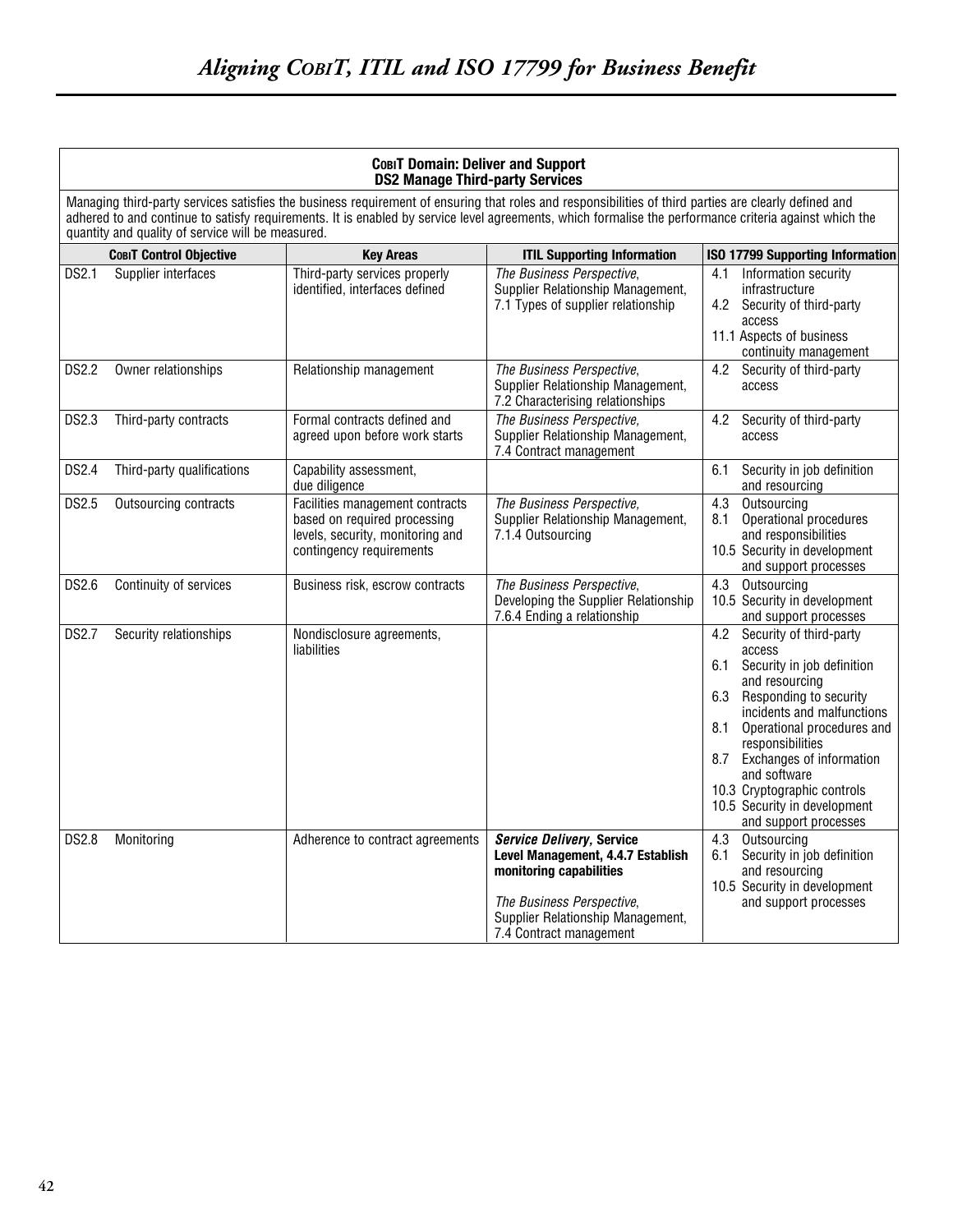|              |                                              | COBIT Domain: Deliver and Support<br><b>DS3 Manage Performance and Capacity</b>                                               |                                                                                                                                                                                                                                                                                                                   |                                                                                                                                                                   |
|--------------|----------------------------------------------|-------------------------------------------------------------------------------------------------------------------------------|-------------------------------------------------------------------------------------------------------------------------------------------------------------------------------------------------------------------------------------------------------------------------------------------------------------------|-------------------------------------------------------------------------------------------------------------------------------------------------------------------|
| demand.      |                                              |                                                                                                                               | Managing performance and capacity satisfies the business requirement ensuring that adequate capacity is available and best and optimal use is made of<br>it to meet required performance needs. It is enabled by data collection, analysis and reporting on resource performance, application sizing and workload |                                                                                                                                                                   |
|              | <b>COBIT Control Objective</b>               | <b>Key Areas</b>                                                                                                              | <b>ITIL Supporting Information</b>                                                                                                                                                                                                                                                                                | <b>ISO 17799 Supporting Information</b>                                                                                                                           |
| DS3.1        | Availability and performance<br>requirements | Business needs regarding<br>availability and performance                                                                      | Service Delivery, Availability<br>Management, 8.5.1 Determining<br>availability requirements<br><b>Service Delivery, Capacity</b><br>Management, 6.2.1 Business<br>capacity management                                                                                                                            | 8.2 System planning and<br>acceptance                                                                                                                             |
| <b>DS3.2</b> | Availability plan                            | Monitor and control availability<br>of IS                                                                                     | Service Delivery, Availability<br>Management, 8.5 Availability<br>planning                                                                                                                                                                                                                                        |                                                                                                                                                                   |
| DS3.3        | Monitoring and reporting                     | Monitor performance of IT<br>resources, exception reporting                                                                   | <b>Service Delivery, Availability</b><br>Management, 8.7 Availability<br>measurement and reporting<br><b>Service Delivery, Capacity</b><br>Management, 6.3.1 Monitoring                                                                                                                                           | 6.3<br>Responding to security<br>incidents and malfunctions<br>System planning and<br>8.2<br>acceptance<br>Housekeeping<br>8.4<br>Monitoring system access<br>9.7 |
| DS3.4        | Modelling tools                              | Current systems model, actual<br>workload, prediction of capacity,<br>configuration reliability,<br>performance, availability | <b>Service Delivery, Availability</b><br>Management, 8.5.3 Designing<br>for availability<br><b>Service Delivery, Capacity</b><br>Management, 6.3.7 Modelling                                                                                                                                                      | and use<br>8.2<br>System planning<br>and acceptance                                                                                                               |
| DS3.5        | Proactive performance<br>management          | Forecasting capability, proactive<br>problem management, problem<br>analysis                                                  | <b>Service Delivery, Capacity</b><br>Management, 6.2 The capacity<br>management process<br><b>Service Delivery, Capacity</b><br>Management, 6.3.6 Demand<br>management<br>Service Support, Problem<br>Management, 6.8 Proactive problem<br>management                                                             | 8.2<br>System planning<br>and acceptance<br>8.4<br>Housekeeping                                                                                                   |
| DS3.6        | Workload forecasting                         | Identify trends, capacity plan                                                                                                | <b>Service Delivery, Capacity</b><br>Management, 6.3.2 Analysis<br><b>Service Delivery, Capacity</b><br>Management, 6.3.6 Demand<br>management<br><b>Service Delivery, Capacity</b><br>Management, 6.3.9 Production of<br>the capacity plan                                                                       | 8.2<br>System planning<br>and acceptance                                                                                                                          |
| DS3.7        | Capacity management of<br>resources          | Review of performance,<br>cost-justifiable capacity,<br>agreed-upon workloads                                                 |                                                                                                                                                                                                                                                                                                                   | 8.2<br>System planning<br>and acceptance                                                                                                                          |
| DS3.8        | Resources availability                       | Availability requirements, fault<br>tolerance, prioritisation, resource<br>allocation                                         | Service Delivery, Availability<br>Management, 8.3 The availability<br>management process                                                                                                                                                                                                                          | 8.5<br>Network management                                                                                                                                         |
| DS3.9        | Resources schedule                           | Timely acquisition of capacity,<br>resilience, contingency, workloads,<br>storage plans                                       | <b>Service Delivery, Capacity</b><br>Management, 6.2 The capacity<br>management process                                                                                                                                                                                                                           | 8.2<br>System planning and<br>acceptance                                                                                                                          |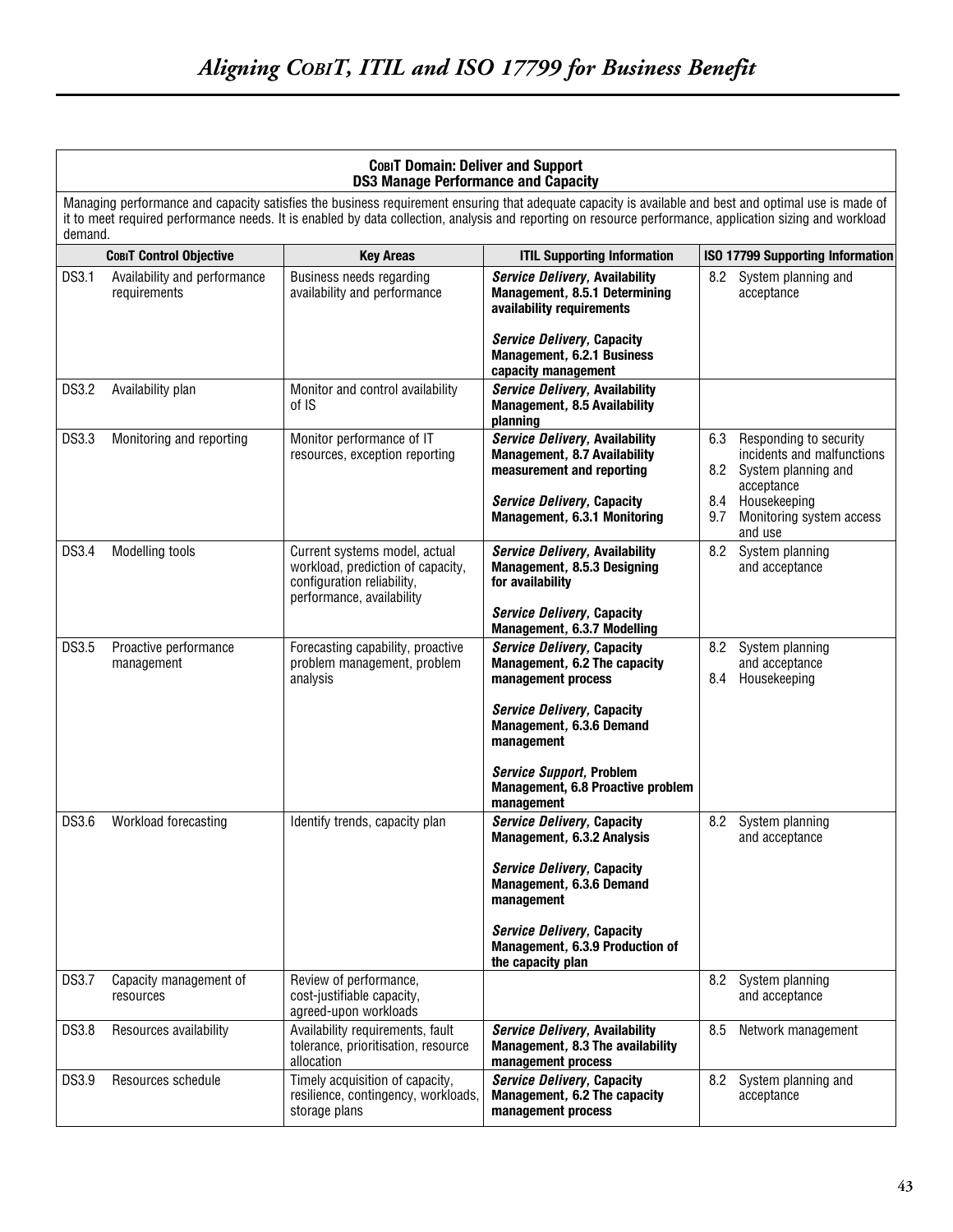| COBIT Domain: Deliver and Support<br><b>DS4 Ensure Continuous Service</b> |                                                                                                                                                                                                                                                                                                                                                                            |                                                                                                             |                                                                                                                                        |            |                                                                                                    |  |
|---------------------------------------------------------------------------|----------------------------------------------------------------------------------------------------------------------------------------------------------------------------------------------------------------------------------------------------------------------------------------------------------------------------------------------------------------------------|-------------------------------------------------------------------------------------------------------------|----------------------------------------------------------------------------------------------------------------------------------------|------------|----------------------------------------------------------------------------------------------------|--|
|                                                                           | Ensuring continuous service satisfies the business requirement of making sure IT services are available as required and ensuring that there is a minimum<br>business impact in the event of a major disruption. It is enabled by service level agreements, which formalise the performance criteria against which the<br>quantity and quality of service will be measured. |                                                                                                             |                                                                                                                                        |            |                                                                                                    |  |
|                                                                           | <b>COBIT Control Objective</b>                                                                                                                                                                                                                                                                                                                                             | <b>Key Areas</b>                                                                                            | <b>ITIL Supporting Information</b>                                                                                                     |            | ISO 17799 Supporting Information                                                                   |  |
| DS4.1                                                                     | IT continuity framework                                                                                                                                                                                                                                                                                                                                                    | Risk-based approach, rules and<br>structure, approval procedures                                            | Service Delivery, IT Service<br><b>Continuity Management, 7.3 The</b><br>business continuity life cycle                                | 4.1        | <b>Information security</b><br>infrastructure<br>11.1 Aspects of business<br>continuity management |  |
|                                                                           | DS4.2 IT continuity plan strategy<br>and philosophy                                                                                                                                                                                                                                                                                                                        | Alignment with overall business<br>continuity plan                                                          | Service Delivery, IT Service<br><b>Continuity Management, 7.3 The</b><br>business continuity life cycle                                |            | 11.1 Aspects of business<br>continuity management                                                  |  |
| DS4.3                                                                     | IT continuity plan contents                                                                                                                                                                                                                                                                                                                                                | Emergency, response and<br>recovery procedures, co-ordination<br>and communication, critical<br>information | Service Delivery, IT Service<br><b>Continuity Management, 7.3</b><br><b>Service continuity management</b><br>generic recovery plan     |            | 11.1 Aspects of business<br>continuity management                                                  |  |
| <b>DS4.4</b>                                                              | Minimising IT continuity<br>requirements                                                                                                                                                                                                                                                                                                                                   | Requirements relating to personnel<br>and other resources                                                   |                                                                                                                                        | 4.1        | <b>Information security</b><br><b>infrastructure</b>                                               |  |
| DS4.5                                                                     | Maintaining the IT continuity<br>plan                                                                                                                                                                                                                                                                                                                                      | Change control to reflect changing<br>business requirements                                                 | The Business Perspective,<br><b>Understanding the Business</b><br>Viewpoint, 5.7 Business continuity                                   |            | 11.1 Aspects of business<br>continuity management                                                  |  |
| DS4.6                                                                     | Testing the IT continuity plan                                                                                                                                                                                                                                                                                                                                             | Regular testing, implementing<br>action plan                                                                | Service Delivery, IT Service<br><b>Continuity Management, 7.3.4</b><br><b>Stage 4-Operational management</b>                           |            | 11.1 Aspects of business<br>continuity management                                                  |  |
| <b>DS4.7</b>                                                              | IT continuity plan training                                                                                                                                                                                                                                                                                                                                                | Disaster recovery training                                                                                  | Service Delivery, IT Service<br><b>Continuity Management, 7.3.3</b><br><b>Stage 3-Implementation</b>                                   |            | 11.1 Aspects of business<br>continuity management                                                  |  |
| <b>DS4.8</b>                                                              | IT continuity plan distribution                                                                                                                                                                                                                                                                                                                                            | Safeguard against unauthorised<br>disclosure                                                                | Service Delivery, IT Service<br><b>Continuity Management, 7.3.4</b><br><b>Stage 4-Operational management</b>                           | 7.1        | Secure areas                                                                                       |  |
| DS4.9                                                                     | User department alternative<br>processing backup procedures                                                                                                                                                                                                                                                                                                                | Continuity methodology                                                                                      |                                                                                                                                        |            | 11.1 Aspects of business<br>continuity management                                                  |  |
| DS4.10                                                                    | <b>Critical IT resources</b>                                                                                                                                                                                                                                                                                                                                               | Critical resources identified                                                                               | Service Delivery, IT Service<br><b>Continuity Management, 7.3</b><br>The business continuity life cycle                                | 4.1        | 11.1 Aspects of business<br>continuity management<br>Information security<br>infrastructure        |  |
| DS4.11                                                                    | Backup site and hardware                                                                                                                                                                                                                                                                                                                                                   | Alternatives identified, contracts<br>for service provision                                                 | Service Delivery, IT Service<br><b>Continuity Management, 7.3.2</b><br><b>Stage 2-Requirements analysis</b><br>and strategy definition | 7.2        | <b>Equipment security</b><br>11.1 Aspects of business<br>continuity management                     |  |
|                                                                           | DS4.12 Offsite backup storage                                                                                                                                                                                                                                                                                                                                              | Support recovery and business<br>continuity plans, periodic<br>assessment                                   | Service Delivery, IT Service<br>Continuity Management,<br>7.3.2 Stage 2-Requirements<br>analysis and strategy definition               | 7.1<br>7.2 | <b>Secure areas</b><br><b>Equipment security</b>                                                   |  |
|                                                                           | DS4.13 Wrap-up procedures                                                                                                                                                                                                                                                                                                                                                  | Assessing adequacy of plan,<br>plan updates                                                                 | Service Delivery, IT Service<br><b>Continuity Management, 7.3.4</b><br><b>Stage 4-Operational management</b>                           |            |                                                                                                    |  |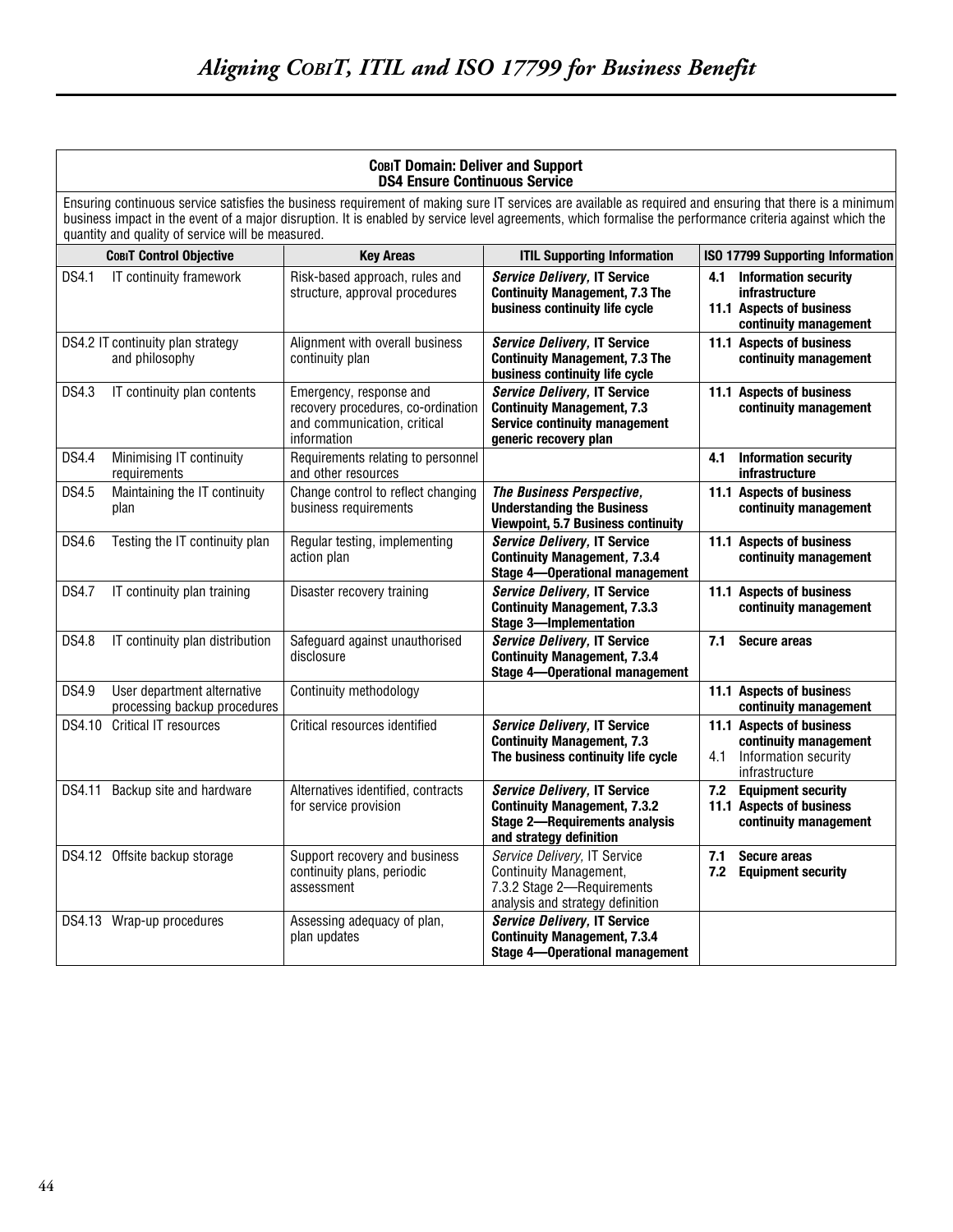|       | <b>СовіТ Domain: Deliver and Support</b><br><b>DS5 Ensure Systems Security</b> |                                                                                 |                                                                                                                                                                                                                                                                                                          |                                                                                                                                                                                                                                                                                                                                                                                                                                                                                      |  |
|-------|--------------------------------------------------------------------------------|---------------------------------------------------------------------------------|----------------------------------------------------------------------------------------------------------------------------------------------------------------------------------------------------------------------------------------------------------------------------------------------------------|--------------------------------------------------------------------------------------------------------------------------------------------------------------------------------------------------------------------------------------------------------------------------------------------------------------------------------------------------------------------------------------------------------------------------------------------------------------------------------------|--|
|       |                                                                                |                                                                                 | Ensuring systems security satisfies the business requirement of safeguarding information against unauthorised use, disclosure, or modification, damage<br>or loss. It is enabled by logical access controls, which ensure that access to systems, data and programmes is restricted to authorised users. |                                                                                                                                                                                                                                                                                                                                                                                                                                                                                      |  |
|       | <b>COBIT Control Objective</b>                                                 | <b>Key Areas</b>                                                                | <b>ITIL Supporting Information</b>                                                                                                                                                                                                                                                                       | <b>ISO 17799 Supporting Information</b>                                                                                                                                                                                                                                                                                                                                                                                                                                              |  |
| DS5.1 | Manage security measures                                                       | Translating risk assessment into<br>IT security plans, implementing<br>plan     | Security Management, Fundamental<br>of Information Security, 2.3.1.2 Plan<br>Security Management, Security<br>Management Measures, 4.1 Control                                                                                                                                                           | <b>Information security policy</b><br>3.1<br><b>Information security</b><br>4.1<br>infrastructure<br>7.1<br><b>Secure areas</b><br><b>Operational procedures</b><br>8.1<br>and responsibilities<br><b>Network management</b><br>8.5<br>8.6<br><b>Media handling and</b><br>security<br><b>Business requirement for</b><br>9.1<br>access control<br>9.3 User responsibilities<br><b>Network access control</b><br>9.<br>9.6 Application access control<br>10.3 Cryptographic controls |  |
| DS5.2 | Identification, authentication<br>and access                                   | Logical access to and use of<br>resources restricted to authorised<br>personnel | Security Management, Security<br>Management Measures,<br>4.2.4 Access control                                                                                                                                                                                                                            | 4.2 Security of third-party<br>access<br>9.2<br>User access management<br><b>Network access control</b><br>9.4<br>9.5<br><b>Operating system access</b><br>control                                                                                                                                                                                                                                                                                                                   |  |
| DS5.3 | Security of online access to<br>data                                           | Access security control                                                         | Security Management, Security<br>Management Measures,<br>4.2.2 Access control                                                                                                                                                                                                                            | <b>Security of third-party</b><br>4.2<br>access<br><b>Application access control</b><br>9.6                                                                                                                                                                                                                                                                                                                                                                                          |  |
| DS5.4 | User account management                                                        | Access privileges, security of<br>third-party access                            | Security Management, Security<br>Management Measures,<br>4.2 Implement                                                                                                                                                                                                                                   | Security of third-party<br>4.2<br>access<br><b>Information security</b><br>4.1<br><b>infrastructure</b><br>Security in job definition<br>6.1<br>and resourcing<br>7.1<br><b>Secure areas</b><br>8.1<br><b>Operational procedures</b><br>and responsibilitie<br><b>Media handling and</b><br>8.6<br>security<br><b>Business requirement for</b><br>9.1<br>access control<br>9.2 User access management<br>9.6 Application access control<br>10.4 Security of system files             |  |
| DS5.5 | Management review of user<br>accounts                                          | Review and confirm access<br>rights                                             | Security Management, Security<br>Management Measures,<br>4.3 Audit and evaluate security<br>reviews of IT systems                                                                                                                                                                                        | <b>Media handling and</b><br>8.6<br>security<br>9.2<br>User access management                                                                                                                                                                                                                                                                                                                                                                                                        |  |
| DS5.6 | User control of user accounts                                                  | Information mechanisms to<br>oversee accounts                                   | Security Management, Security<br>Management Measures,<br>4.2 Implement                                                                                                                                                                                                                                   | <b>User responsibilities</b><br>9.3<br>9.5<br><b>Operating system access</b><br>control                                                                                                                                                                                                                                                                                                                                                                                              |  |
| DS5.7 | Security surveillance                                                          | IT security administration,<br>security violation reports                       | Security Management, Security<br>Management Measures,<br>4.2 Implement                                                                                                                                                                                                                                   | <b>Information security policy</b><br>3.1<br><b>Operating system access</b><br>9.5<br>control<br><b>Monitoring system access</b><br>9.7<br>and use<br>10.4 Security of system files<br>12.1 Compliance with legal<br>requirements                                                                                                                                                                                                                                                    |  |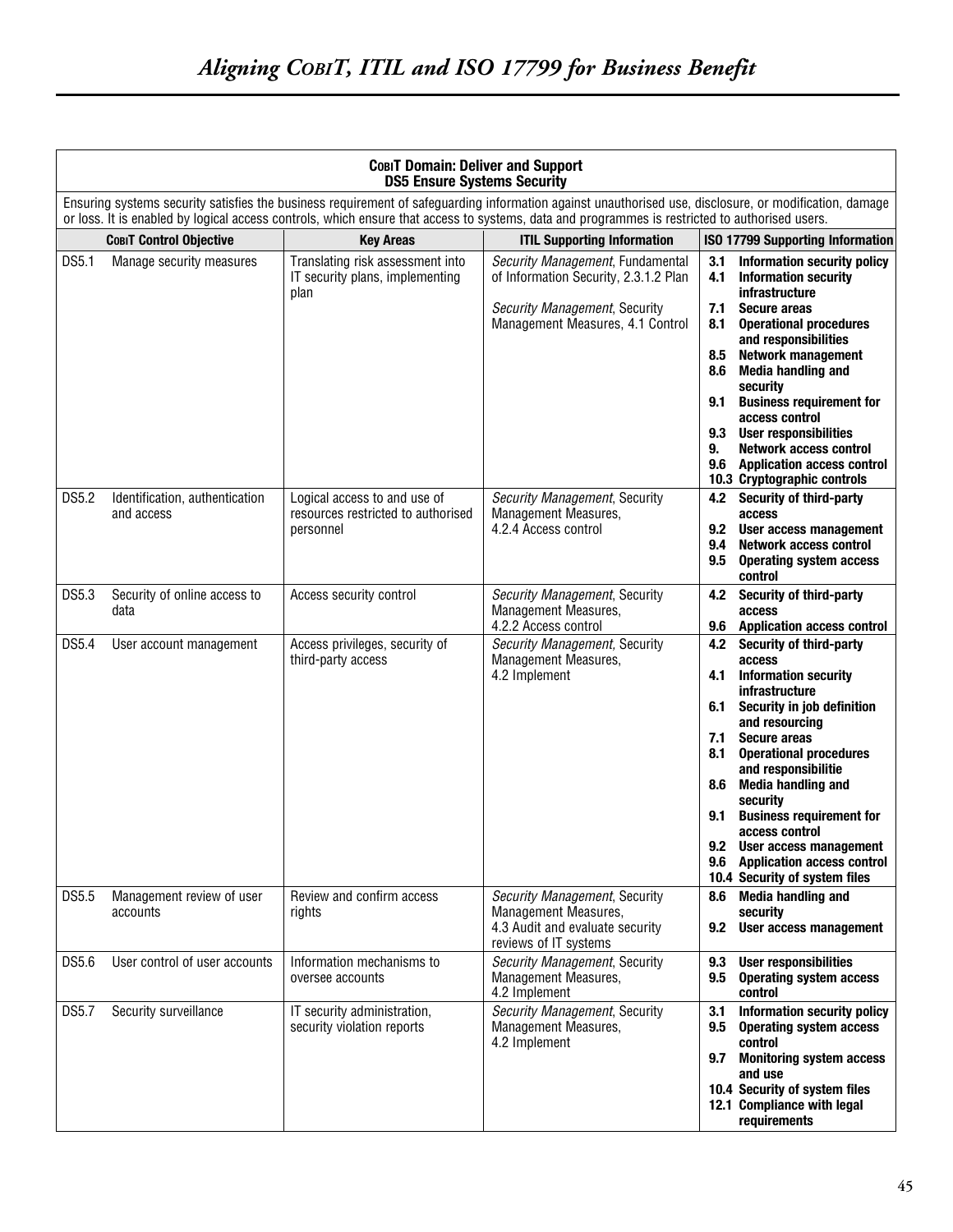|        | <b>DS5 Ensure Systems Security (cont.)</b>             |                                                                                                              |                                                                                                                                                       |                                                                                                                                                                                                                                                                                                            |  |
|--------|--------------------------------------------------------|--------------------------------------------------------------------------------------------------------------|-------------------------------------------------------------------------------------------------------------------------------------------------------|------------------------------------------------------------------------------------------------------------------------------------------------------------------------------------------------------------------------------------------------------------------------------------------------------------|--|
|        | <b>COBIT Control Objective</b>                         | <b>Key Areas</b>                                                                                             | <b>ITIL Supporting Information</b>                                                                                                                    | <b>ISO 17799 Supporting Information</b>                                                                                                                                                                                                                                                                    |  |
| DS5.8  | Data classification                                    | Data sensitivity, data owner,<br>disposition and sharing of data                                             | Security Management, Security<br>Management Measures,<br>4.2 Implementation                                                                           | <b>Information security</b><br>4.1<br>infrastructure<br>5.<br><b>Information classification</b><br>9.1<br><b>Business requirement for</b><br>access control<br>10.1 Security requirements<br>of systems<br>12.1 Compliance with legal<br>requirements                                                      |  |
| DS5.9  | Central identification and<br>access rights management | Identity of system and data<br>ownership established; consistency<br>and efficiency of global access control | Security Management, Security<br><b>Management Measures,</b><br>4.2 Implementation                                                                    |                                                                                                                                                                                                                                                                                                            |  |
|        | DS5.10 Violation and security<br>activity reports      | Security activity logs,<br>review and escalation                                                             | Security Management, Security<br>Management Measures,<br>4.5 Report                                                                                   | <b>Information security</b><br>4.1<br>infrastructure<br>6.3<br><b>Responding to security</b><br>incidents and malfunctions<br><b>Business requirement for</b><br>9.1<br>access control<br>9.7<br><b>Monitoring system access</b><br>and use<br>12.2 Reviews of security policy<br>and technical compliance |  |
| DS5.11 | Incident handling                                      | Incident management of<br>security incidents                                                                 | Security Management, ITIL and<br>Security Management,<br>3.3.2 Incident control/help desk                                                             | 3.1<br>Information security policy<br><b>Information security</b><br>4.1<br>infrastructure<br><b>Responding to security</b><br>6.3<br>incidents and malfunctions<br>8.1<br><b>Operational procedures and</b><br>responsibilities<br><b>Operating system access</b><br>9.5<br>control                       |  |
|        | DS5.12 Reaccreditation                                 | Formally approved security levels<br>and acceptance of residual risk                                         | Security Management, Security<br>Management Measures,<br>4.3 Audit and evaluate<br>Security Management, Security<br>Management Measures, 4.4 Maintain | <b>Information security</b><br>4.1<br><b>infrastructure</b><br>12.2 Reviews of security policy<br>and technical compliance                                                                                                                                                                                 |  |
|        | DS5.13 Counterparty trust                              | Authenticity, passwords, tokens,<br>cryptographic keys                                                       | Security Management, Security<br>Management Measures,<br>4.2 Implementation                                                                           | <b>Exchanges of information</b><br>8.7<br>and software                                                                                                                                                                                                                                                     |  |
|        | DS5.14 Transaction authorisation                       | Validity of user identify                                                                                    | Security Management, Security<br>Management Measures,<br>4.2 Implementation                                                                           | 8.7 Exchanges of information<br>and software<br>10.3 Cryptographic controls                                                                                                                                                                                                                                |  |
|        | DS5.15 Nonrepudiation                                  | Digital signatures, time-stamping,<br>trusted third parties                                                  | Security Management, Security<br>Management Measures,<br>4.2 Implementation                                                                           | 10.2 Security in application<br>systems<br>10.3 Cryptographic controls                                                                                                                                                                                                                                     |  |
|        | DS5.16 Trusted path                                    | Encryption                                                                                                   | Security Management, Security<br>Management Measures,<br>4.2 Implementation                                                                           | <b>Network management</b><br>8.5<br><b>Network access control</b><br>9.4<br>10.3 Cryptographic controls                                                                                                                                                                                                    |  |
|        | DS5.17 Protection of security functions                | Protection against tampering;<br>nondisclosure of secret keys,<br>security design                            | Security Management, Security<br>Management Measures,<br>4.2 Implementation                                                                           | <b>Secure areas</b><br>7.1<br><b>Media handling and</b><br>8.6<br>security<br>10.3 Cryptographic controls                                                                                                                                                                                                  |  |
| DS5.18 | Cryptographic key management                           | Protocols for generation, change,<br>revocation                                                              | Security Management, Security<br>Management Measures,<br>4.2 Implementation                                                                           | 10.3 Cryptographic controls                                                                                                                                                                                                                                                                                |  |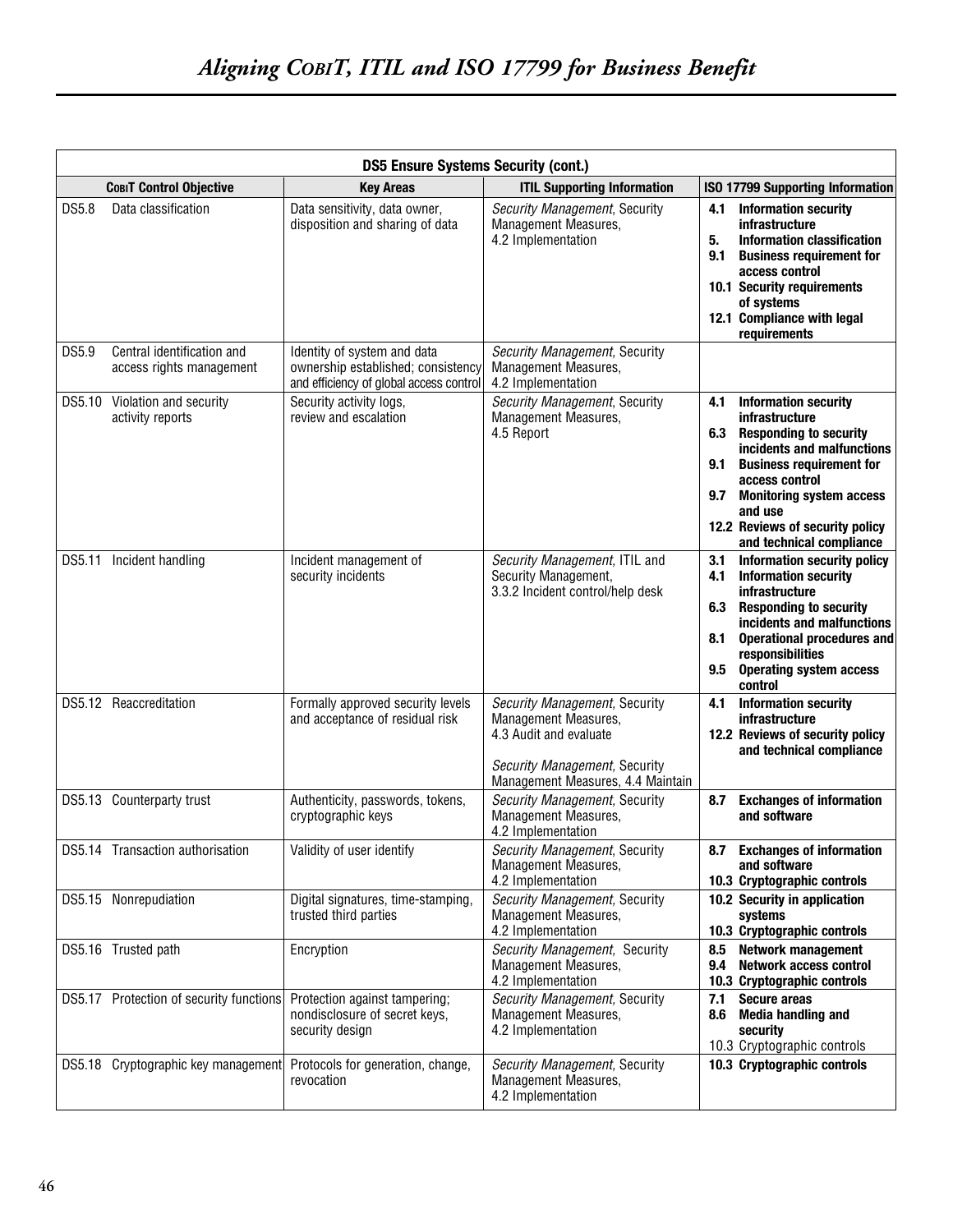| <b>DS5 Ensure Systems Security (cont.)</b> |                                                                          |                                      |                                                                                    |            |                                                                                                                |
|--------------------------------------------|--------------------------------------------------------------------------|--------------------------------------|------------------------------------------------------------------------------------|------------|----------------------------------------------------------------------------------------------------------------|
|                                            | <b>COBIT Control Objective</b>                                           | <b>Key Areas</b>                     | <b>ITIL Supporting Information</b>                                                 |            | ISO 17799 Supporting Information                                                                               |
| DS5.19                                     | Malicious software prevention,<br>detection and correction               | Viruses, Trojan horses               | Security Management, Security<br><b>Management Measures,</b><br>4.2 Implementation | 6.3<br>8.3 | <b>Responding to security</b><br>incidents and malfunctions<br><b>Protection against malicious</b><br>software |
|                                            | DS5.20 Firewall architectures and<br>connections with public<br>networks | Denial of service                    | Security Management, Security<br><b>Management Measures,</b><br>4.2 Implementation | 8.5<br>9.4 | <b>Network management</b><br><b>Network access control</b>                                                     |
| DS5.21                                     | Protection of electronic value                                           | Protection of authentication devices | Security Management, Security<br>Management Measures,<br>4.2 Implementation        | 5.2        | Information classification                                                                                     |

|                                                                                                                                                                                                                                                                                                                                         | <b>СовіТ Domain: Deliver and Support</b><br><b>DS6 Identify and Attribute Costs</b> |                                                                                          |                                                                                                                 |                                         |  |
|-----------------------------------------------------------------------------------------------------------------------------------------------------------------------------------------------------------------------------------------------------------------------------------------------------------------------------------------|-------------------------------------------------------------------------------------|------------------------------------------------------------------------------------------|-----------------------------------------------------------------------------------------------------------------|-----------------------------------------|--|
| Identifying and allocating costs satisfies the business requirement of ensuring a correct awareness of the costs attributable to IT services. It is enabled<br>by a cost accounting system, which ensures that costs are recorded, calculated and allocated to the required level of detail and to the appropriate<br>service offering. |                                                                                     |                                                                                          |                                                                                                                 |                                         |  |
|                                                                                                                                                                                                                                                                                                                                         | <b>COBIT Control Objective</b>                                                      | <b>Key Areas</b>                                                                         | <b>ITIL Supporting Information</b>                                                                              | <b>ISO 17799 Supporting Information</b> |  |
| <b>DS6.1</b>                                                                                                                                                                                                                                                                                                                            | Chargeable items                                                                    | Identified, measurable and<br>predictable chargeable items;<br>user's ability to control | Service Delivery, Financial<br><b>Management for IT Services,</b><br>5.4 Developing the charging system         |                                         |  |
| <b>DS6.2</b>                                                                                                                                                                                                                                                                                                                            | Costing procedures                                                                  | Management information on cost,<br>cost variance forecast vs. actual,<br>cost monitoring | Service Delivery, Financial<br><b>Management for IT Services,</b><br>5.3 Developing the IT accounting<br>system |                                         |  |
| <b>DS6.3</b>                                                                                                                                                                                                                                                                                                                            | User billing and chargeback<br>procedures                                           | Proper use of resources, rates<br>reflecting associated costs                            | Service Delivery, Financial<br><b>Management for IT Services,</b><br>5.6 Implementation                         |                                         |  |

#### **COBIT Domain: Deliver and Support DS7 Educate and Train Users**

Educating and training users satisfies the business requirement of ensuring that users are making effective use of technology and are aware of the risks and responsibilities involved. It is enabled by service level agreements, which formalise the performance criteria against which the quantity and quality of service will be measured.

|              | <b>COBIT Control Objective</b>                | <b>Key Areas</b>                                    | <b>ITIL Supporting Information</b>                                          | <b>ISO 17799 Supporting Information</b>                                                                                                                                                                                                                                                                                                                                           |
|--------------|-----------------------------------------------|-----------------------------------------------------|-----------------------------------------------------------------------------|-----------------------------------------------------------------------------------------------------------------------------------------------------------------------------------------------------------------------------------------------------------------------------------------------------------------------------------------------------------------------------------|
| <b>DS7.1</b> | Identification of training needs              | Training curriculum for each<br>group of employees  | Service Support, Problem<br>Management, 6.8 Proactive<br>problem management | 3.1<br>Information security policy<br>6.2<br>User training<br>9.3<br>User responsibilities                                                                                                                                                                                                                                                                                        |
| <b>DS7.2</b> | Training organisation                         | Identify and appoint trainers,<br>training schedule |                                                                             | Information security<br>4.1<br>infrastructure                                                                                                                                                                                                                                                                                                                                     |
| <b>DS7.3</b> | Security principles and<br>awareness training | Security practices                                  | Security Management, Security<br>Management Measures,<br>4.2 Implementation | 6.2<br>User training<br><b>Responding to security</b><br>6.3<br>incidents and malfunctions<br><b>Protection against</b><br>8.3<br>malicious software<br><b>User responsibilities</b><br>9.3<br>Information security policy<br>3.1<br>Information security<br>4.1<br>infrastructure<br>9.8<br>Mobile computing and<br>teleworking<br>Compliance with legal<br>12.1<br>requirements |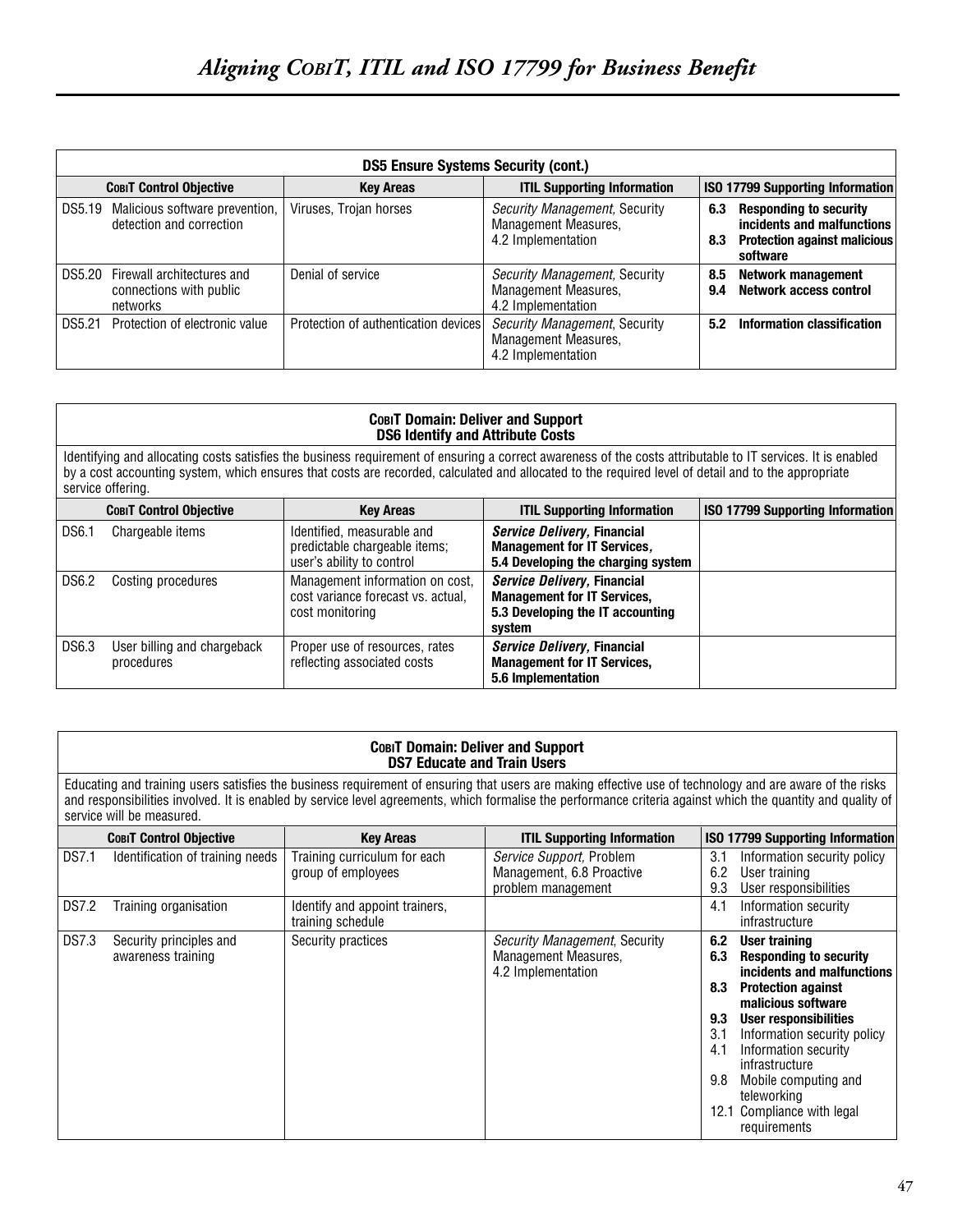|              | COBIT Domain: Deliver and Support<br><b>DS8 Assist and Advise Customers</b>  |                                                              |                                                                                                                                                           |     |                                                      |
|--------------|------------------------------------------------------------------------------|--------------------------------------------------------------|-----------------------------------------------------------------------------------------------------------------------------------------------------------|-----|------------------------------------------------------|
|              | enabled by a help desk facility that provides first-line support and advice. |                                                              | Assisting and advising customers satisfies the business requirement of ensuring that any problem experienced by the user is appropriately resolved. It is |     |                                                      |
|              | <b>COBIT Control Objective</b>                                               | <b>Kev Areas</b>                                             | <b>ITIL Supporting Information</b>                                                                                                                        |     | ISO 17799 Supporting Information                     |
| DS8.1        | Help desk                                                                    | User support, close interaction<br>with problem management   | Service Support, Service Desk,<br>4.8 Service desk processes and<br>procedures                                                                            | 6.3 | Responding to security<br>incidents and malfunctions |
| DS8.2        | Registration of customer<br>queries                                          | Incident registration                                        | Service Support, Incident<br>Management, 5.6.2 Classification<br>and initial support                                                                      | 6.3 | Responding to security<br>incidents and malfunctions |
| DS8.3        | Customer query escalation                                                    | Incident escalation                                          |                                                                                                                                                           | 6.3 | Responding to security<br>incidents and malfunctions |
| DS8.4        | Monitoring of clearance                                                      | Timely monitoring, outstanding<br>incident investigation     | <b>Service Support, Incident</b><br>Management, 5.4.3 Investigation<br>and diagnosis                                                                      | 6.3 | Responding to security<br>incidents and malfunctions |
|              |                                                                              |                                                              | <b>Service Support, Incident</b><br>Management, 5.6.6 Ownership,<br>monitoring, training and<br>communication                                             |     |                                                      |
| <b>DS8.5</b> | Trend analysis and reporting                                                 | Incident resolution, response<br>times, trend identification | Service Support, Service Desk,<br>4.9 Incident reporting and review                                                                                       |     |                                                      |
|              |                                                                              |                                                              | Service Support, Problem<br><b>Management, 6.8 Proactive</b><br>problem management                                                                        |     |                                                      |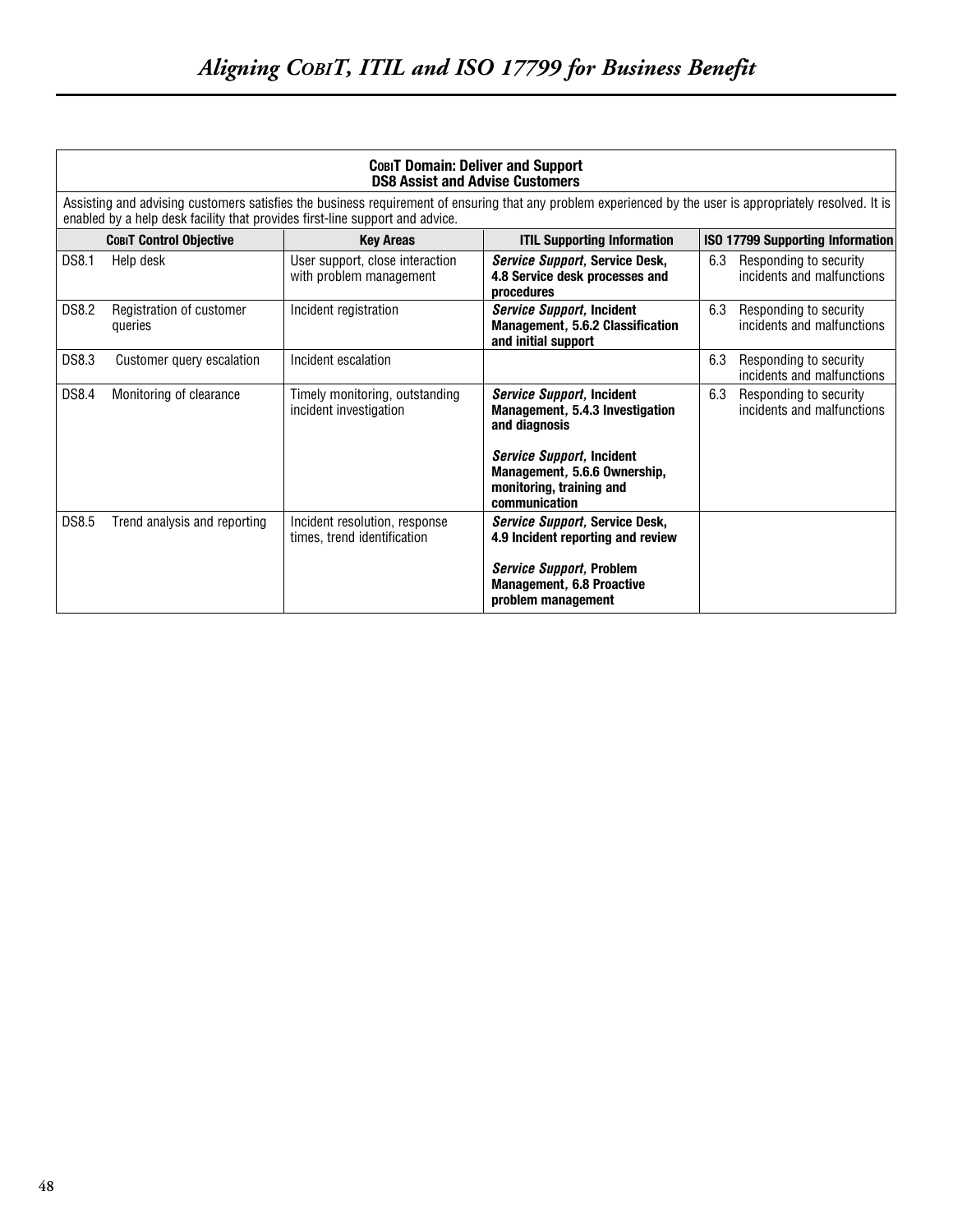| COBIT Domain: Deliver and Support<br><b>DS9 Manage the Configuration</b> |                                                                                                                                                                                                                                                                                                                                                                                                 |                                                                                                                            |                                                                                                                                           |                                                                                            |  |
|--------------------------------------------------------------------------|-------------------------------------------------------------------------------------------------------------------------------------------------------------------------------------------------------------------------------------------------------------------------------------------------------------------------------------------------------------------------------------------------|----------------------------------------------------------------------------------------------------------------------------|-------------------------------------------------------------------------------------------------------------------------------------------|--------------------------------------------------------------------------------------------|--|
|                                                                          | Managing the configuration satisfies the business requirement of accounting for all IT components, preventing unauthorised alterations, verifying<br>physical existence and providing a basis for sound change management. It is enabled by controls that identify and record all IT assets and their physical<br>location, and a regular verification programme that confirms their existence. |                                                                                                                            |                                                                                                                                           |                                                                                            |  |
|                                                                          | <b>COBIT Control Objective</b>                                                                                                                                                                                                                                                                                                                                                                  | <b>Key Areas</b>                                                                                                           | <b>ITIL Supporting Information</b>                                                                                                        | <b>ISO 17799 Supporting Information</b>                                                    |  |
| DS9.1                                                                    | Configuration recording                                                                                                                                                                                                                                                                                                                                                                         | Configuration identifications (CIs)<br>recorded, inventory, change<br>history, configuration management<br>database review | <b>Service Support, Configuration</b><br>Management, 7.6.2 Configuration<br>identification                                                | Accountability for assets<br>5.1<br>Operational procedures and<br>8.1<br>responsibilities  |  |
| <b>DS9.2</b>                                                             | Configuration baseline                                                                                                                                                                                                                                                                                                                                                                          | <b>Configuration baselines</b><br>established and used in change                                                           | <b>Service Support, Configuration</b><br>Management, 7.3.6 Configuration<br>baseline                                                      | 8.1<br>Operational procedures and<br>responsibilities                                      |  |
| DS9.3                                                                    | Status accounting                                                                                                                                                                                                                                                                                                                                                                               | CI records reflect status, history<br>of change                                                                            | <b>Service Support, Configuration</b><br>Management, Annex 7C, Suggested<br><b>CI Attributes</b><br><b>Service Support, Configuration</b> | 5.1<br>Accountability for assets<br>General controls<br>7.3                                |  |
|                                                                          |                                                                                                                                                                                                                                                                                                                                                                                                 |                                                                                                                            | Management, 7.6.4 Configuration<br>status accounting                                                                                      |                                                                                            |  |
| DS9.4                                                                    | Configuration control                                                                                                                                                                                                                                                                                                                                                                           | Consistency in CI recording                                                                                                | <b>Service Support, Configuration</b><br>Management, 7.6.3 Control of CIs                                                                 |                                                                                            |  |
| DS9.5                                                                    | Unauthorised software                                                                                                                                                                                                                                                                                                                                                                           | Policy and controls, virus<br>detection and remedy                                                                         | <b>Service Support, Release</b><br>Management, 9.3.6 Definitive<br>software library                                                       | 8.3 Protection against malicious<br>software<br>12.1 Compliance with legal<br>requirements |  |
| DS9.6                                                                    | Software storage                                                                                                                                                                                                                                                                                                                                                                                | Definitive software library,<br>environment control                                                                        | <b>Service Support, Release</b><br>Management, 9.3.6 Definitive<br>software library                                                       | Operational procedures and<br>8.1<br>responsibilities<br>10.4 Security of system files     |  |
| <b>DS9.7</b>                                                             | Configuration management<br>procedures                                                                                                                                                                                                                                                                                                                                                          | Critical components identified,<br>demand management                                                                       | <b>Service Support, Configuration</b><br>Management, 7.11.1 Level of control                                                              | Accountability for assets<br>5.1<br>10.4 Security of system files                          |  |
|                                                                          |                                                                                                                                                                                                                                                                                                                                                                                                 |                                                                                                                            | <b>Service Delivery, Availability</b><br>Management, 8.9.1 Component<br>failure impact analysis                                           |                                                                                            |  |
| <b>DS9.8</b>                                                             | Software accountability                                                                                                                                                                                                                                                                                                                                                                         | Identification, licencing, library<br>management, audit trails, version<br>numbering                                       | <b>Service Support, Configuration</b><br>Management, 7.3.8 Software and<br>document libraries                                             | 10.4 Security of system files                                                              |  |
|                                                                          |                                                                                                                                                                                                                                                                                                                                                                                                 |                                                                                                                            | <b>Service Support, Configuration</b><br>Management, 7.3.10 Licence<br>management                                                         |                                                                                            |  |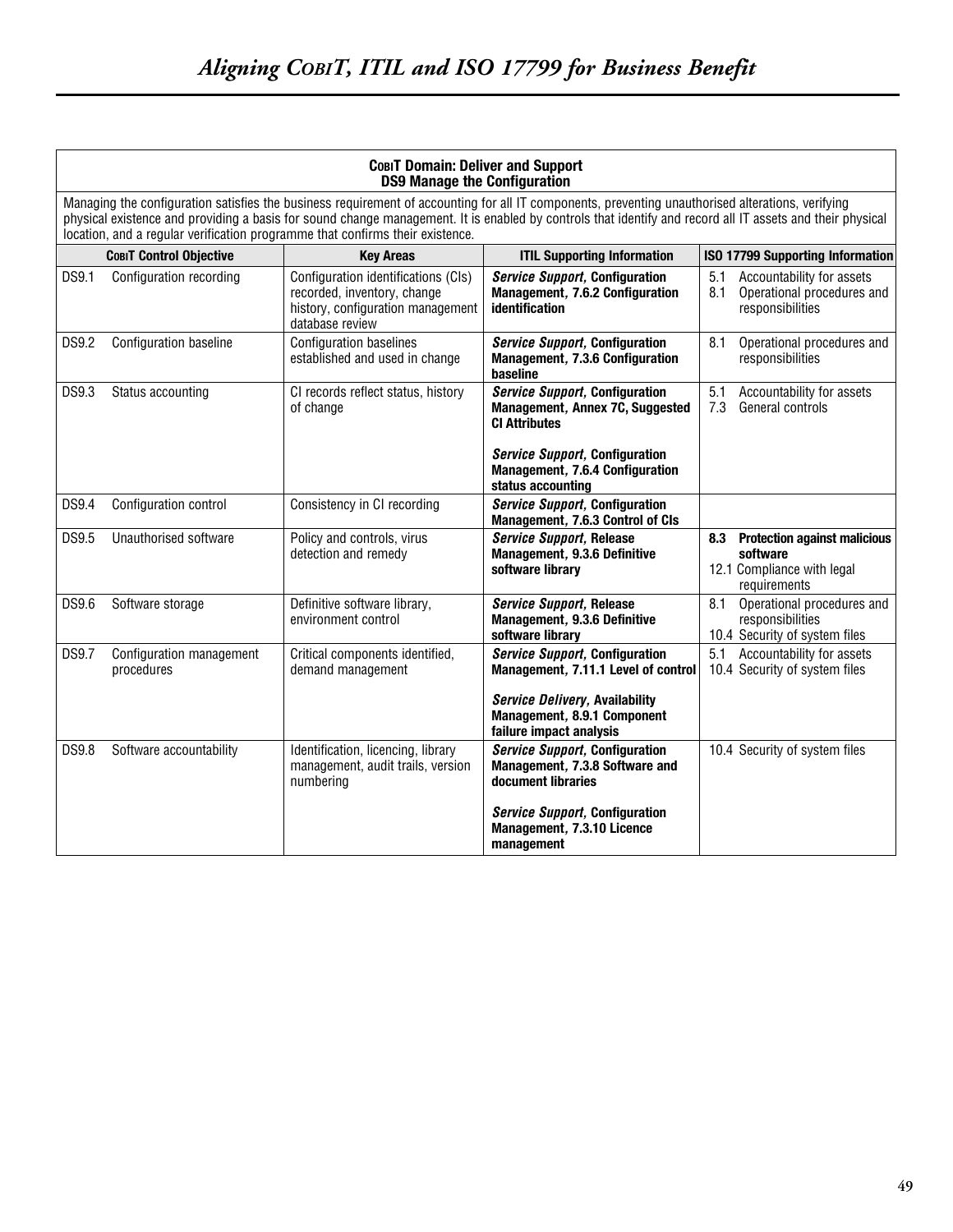| COBIT Domain: Deliver and Support<br><b>DS10 Manage Problems and Incidents</b>                                                                                                                                                                                                          |                                                                          |                                                                                                                                                                                                                                                                         |                                                                                                                                                                                                                          |  |  |
|-----------------------------------------------------------------------------------------------------------------------------------------------------------------------------------------------------------------------------------------------------------------------------------------|--------------------------------------------------------------------------|-------------------------------------------------------------------------------------------------------------------------------------------------------------------------------------------------------------------------------------------------------------------------|--------------------------------------------------------------------------------------------------------------------------------------------------------------------------------------------------------------------------|--|--|
| Managing problems and incidents satisfies the business requirement of ensuring that problems and incidents are resolved and the cause is investigated<br>to prevent any recurrence. It is enabled by a problem management system that records and traces the progress of all incidents. |                                                                          |                                                                                                                                                                                                                                                                         |                                                                                                                                                                                                                          |  |  |
| <b>СовіТ Control Objective</b>                                                                                                                                                                                                                                                          | <b>Key Areas</b>                                                         | <b>ITIL Supporting Information</b>                                                                                                                                                                                                                                      | ISO 17799 Supporting Information                                                                                                                                                                                         |  |  |
| DS10.1 Problem management system                                                                                                                                                                                                                                                        | Incidents, problems and errors<br>recorded, analysed and resolved        | Service Support, 4. The Service Desk<br>Service Support, 5. Incident<br><b>Management</b><br>Service Support, 6. Problem                                                                                                                                                | <b>Responding to security</b><br>6.3<br>incidents and malfunctions<br>8.1<br><b>Operational procedures</b><br>and responsibilities                                                                                       |  |  |
|                                                                                                                                                                                                                                                                                         |                                                                          | <b>Management</b><br>Service Support, Incident<br>Management, 5.3.5 Relationship<br>between incidents, problems and<br>known errors                                                                                                                                     |                                                                                                                                                                                                                          |  |  |
| DS10.2 Problem escalation                                                                                                                                                                                                                                                               | Prioritisation, escalation, IT<br>continuity                             | Service Support, The Service Desk,<br>4.4.4 Escalation management<br>Service Support, Incident<br>Management, 5.3.3 Functional<br>vs. hierarchical escalation<br>Service Support, Incident<br>Management, 5.6.6 Ownership,<br>monitoring, tracking and<br>communication | Information security<br>4.1<br>infrastructure<br>8.1<br>Operational procedures and<br>responsibilities<br>11.1 Aspects of business<br>continuity management                                                              |  |  |
| DS10.3 Problem tracking and audit trail                                                                                                                                                                                                                                                 | Audit trail, underlying cause,<br>problem resolution requiring<br>change | <b>Service Support, Problem</b><br>Management, 6.7.5 Problem/error<br>resolution monitoring                                                                                                                                                                             | Responding to security<br>6.3<br>incidents and malfunctions<br>7.2 Equipment security<br>Operational procedures and<br>8.1<br>responsibilities                                                                           |  |  |
| DS10.4 Emergency and temporary<br>access authorisations                                                                                                                                                                                                                                 | Documented approach,<br>security management                              |                                                                                                                                                                                                                                                                         | 4.2 Security of third-party<br>access<br>4.1 Information security<br>infrastructure<br>7.2 Equipment security<br>Operational procedures and<br>8.1<br>responsibilities<br>9.1 Business requirement for<br>access control |  |  |
| DS10.5<br><b>Emergency processing</b><br>priorities                                                                                                                                                                                                                                     | Management approval                                                      |                                                                                                                                                                                                                                                                         | 4.1<br>Information security<br>infrastructure<br>11.1 Aspects of business<br>continuity management                                                                                                                       |  |  |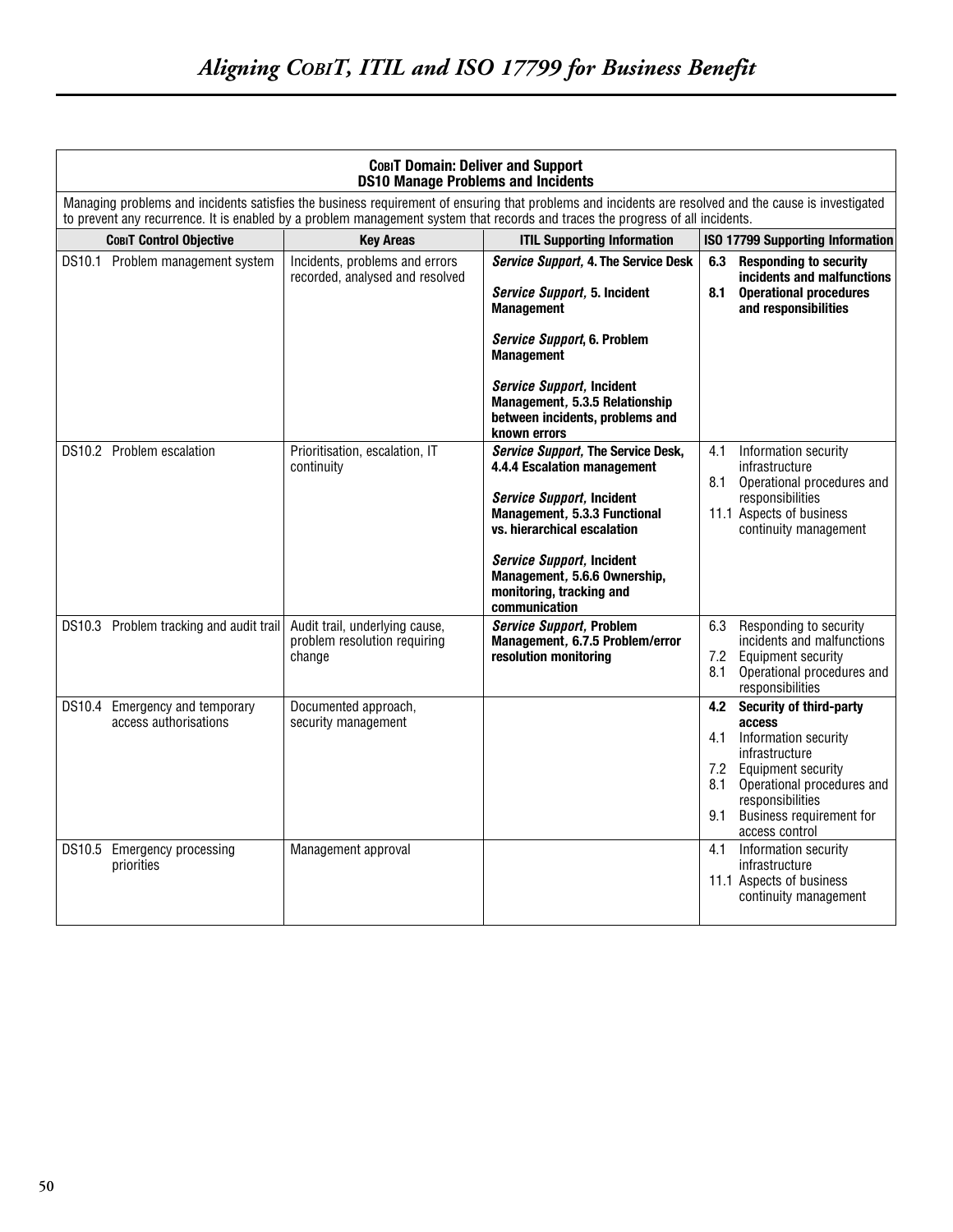| COBIT Domain: Deliver and Support<br><b>DS11 Manage Data</b>                                                                                                                                                                                                |                                                                                     |                                    |                                                                                                                                                                                                 |  |
|-------------------------------------------------------------------------------------------------------------------------------------------------------------------------------------------------------------------------------------------------------------|-------------------------------------------------------------------------------------|------------------------------------|-------------------------------------------------------------------------------------------------------------------------------------------------------------------------------------------------|--|
| Managing data satisfies the business requirement of ensuring that data remain complete, accurate and valid during their input, update and storage. It is<br>enabled by an effective combination of application and general controls over the IT operations. |                                                                                     |                                    |                                                                                                                                                                                                 |  |
| <b>COBIT Control Objective</b>                                                                                                                                                                                                                              | <b>Key Areas</b>                                                                    | <b>ITIL Supporting Information</b> | <b>ISO 17799 Supporting Information</b>                                                                                                                                                         |  |
| DS11.1 Data preparation procedures                                                                                                                                                                                                                          | Input form design, minimising<br>errors and omissions, error<br>handling procedures |                                    |                                                                                                                                                                                                 |  |
| DS11.2 Source document<br>authorisation procedures                                                                                                                                                                                                          | Document preparation,<br>segregation of duties                                      |                                    |                                                                                                                                                                                                 |  |
| DS11.3 Source document data<br>collection                                                                                                                                                                                                                   | Completeness and accuracy                                                           |                                    |                                                                                                                                                                                                 |  |
| DS11.4 Source document error<br>handling                                                                                                                                                                                                                    | Detection, reporting and<br>correction                                              |                                    |                                                                                                                                                                                                 |  |
| DS11.5 Source document retention                                                                                                                                                                                                                            | Legal requirements, retrieval and<br>reconstruction mechanisms                      |                                    | 12.1 Compliance with legal<br>requirements                                                                                                                                                      |  |
| DS11.6 Data input authorisation<br>procedures                                                                                                                                                                                                               | Data input by authorised staff                                                      |                                    | 9.6 Application access control<br>10.2 Security in application<br>systems<br>8.6 Media handling and security                                                                                    |  |
| DS11.7 Accuracy, completeness<br>and authorisation checks                                                                                                                                                                                                   | Data input validation                                                               |                                    | 8.6 Media handling and security<br>10.2 Security in application<br>systems                                                                                                                      |  |
| DS11.8 Data input error handling                                                                                                                                                                                                                            | Correction and resubmission of<br>erroneous data                                    |                                    | 10.2 Security in application<br>systems                                                                                                                                                         |  |
| DS11.9 Data processing integrity                                                                                                                                                                                                                            | Routine verification, update<br>controls                                            |                                    | 10.2 Security in application<br>systems                                                                                                                                                         |  |
| DS11.10 Data processing validation<br>and editing                                                                                                                                                                                                           | Vital decisions approved                                                            |                                    | 10.2 Security in application<br>systems                                                                                                                                                         |  |
| DS11.11 Data processing error<br>handling                                                                                                                                                                                                                   | Identification of erroneous<br>transactions                                         |                                    | Operational procedures and<br>8.1<br>responsibilities<br>10.2 Security in application<br>systems                                                                                                |  |
| DS11.12 Output handling and retention                                                                                                                                                                                                                       | Prevention of misuse                                                                |                                    | <b>Media handling and security</b><br>8.6<br>5.2 Information classification<br>Operational procedures and<br>8.1<br>responsibilities<br>9.6 Application access control                          |  |
| DS11.13 Output distribution                                                                                                                                                                                                                                 | Written procedures for distribution                                                 |                                    | Media handling and security<br>8.6<br>9.6 Application access control                                                                                                                            |  |
| DS11.14 Output balancing and<br>reconciliation                                                                                                                                                                                                              | Output routinely balanced against<br>relevant controls                              |                                    | 8.6 Media handling and security<br>10.2 Security in application<br>systems                                                                                                                      |  |
| DS11.15 Output review and error<br>handling                                                                                                                                                                                                                 | Procedures to assure accuracy<br>of output                                          |                                    | 10.2 Security in application<br>systems                                                                                                                                                         |  |
| DS11.16 Security provision for output<br>reports                                                                                                                                                                                                            | Security of output awaiting<br>distribution                                         |                                    | 8.6 Media handling and<br>security<br>5.2 Information classification<br>7.3 General controls<br>8.7 Exchanges of information<br>and software                                                    |  |
| DS11.17 Protection of sensitive<br>information during<br>transmission and transport                                                                                                                                                                         | Misaddressing, unauthorised<br>access                                               |                                    | 8.7 Exchanges of information<br>and software<br>Information security<br>4.1<br>infrastructure<br>4.2 Security of third-party access<br>5.2 Information classification<br>8.5 Network management |  |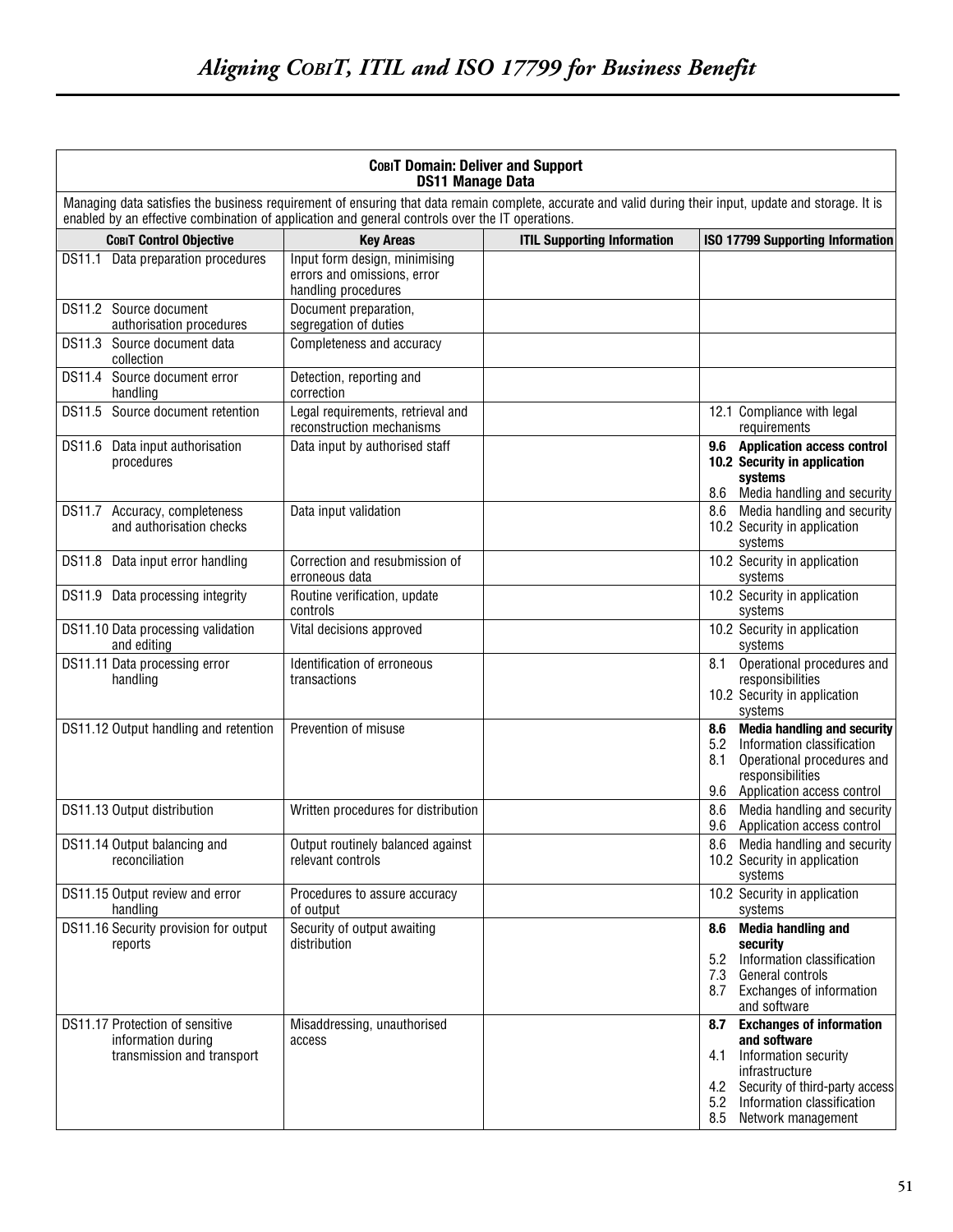|                                                         | DS11 Manage Data (cont.)                           |                                                                                                   |                                                                                                                                                                                                             |  |  |
|---------------------------------------------------------|----------------------------------------------------|---------------------------------------------------------------------------------------------------|-------------------------------------------------------------------------------------------------------------------------------------------------------------------------------------------------------------|--|--|
| <b>СовіТ Control Objective</b>                          | <b>Key Areas</b>                                   | <b>ITIL Supporting Information</b>                                                                | <b>ISO 17799 Supporting Information</b>                                                                                                                                                                     |  |  |
| DS11.18 Protection of disposed<br>sensitive information | Data marking, data cannot be<br>retrieved          |                                                                                                   | 7.2 Equipment security                                                                                                                                                                                      |  |  |
| DS11.19 Storage management                              | Data storage                                       | ICT Infrastructure Management,<br>Annex 4D, Back-up and Storage                                   | Information classification<br>5.2<br>8.6<br>Media handling and security                                                                                                                                     |  |  |
| DS11.20 Retention periods and<br>storage terms          | All documents, applications<br>and kevs            |                                                                                                   | Housekeeping<br>8.4<br>12.1 Compliance with legal<br>requirements                                                                                                                                           |  |  |
| DS11.21 Media library management<br>system              | Systematic inventory                               | ICT Infrastructure Management,<br>Operations, 4.5 The processes and<br>deliverables of operations | Information classification<br>5.2<br>Media handling and security<br>8.6                                                                                                                                     |  |  |
| DS11.22 Media library management<br>responsibilities    | Housekeeping procedures                            | ICT Infrastructure Management.<br>Operations, 4.5 The processes<br>and deliverables of operations | 5.2<br>Information classification<br>8.6 Media handling and security<br>Exchanges of information<br>8.7<br>and software                                                                                     |  |  |
| DS11.23 Backup and restoration                          | Backup and restoration strategy                    | ICT Infrastructure Management,<br>Annex 4D, Back-up and Storage                                   | Housekeeping<br>8.4                                                                                                                                                                                         |  |  |
| DS11.24 Backup jobs                                     | Usability of backups verified                      | ICT Infrastructure Management,<br>Annex 4D, Back-up and Storage                                   | Housekeeping<br>8.4                                                                                                                                                                                         |  |  |
| DS11.25 Backup storage                                  | Onsite and offsite storage                         | ICT Infrastructure Management,<br>Annex 4D, Back-up and Storage                                   | Housekeeping<br>8.4<br>12.1 Compliance with legal<br>requirements                                                                                                                                           |  |  |
| DS11.26 Archiving                                       | Archive meeting legal and<br>business requirements |                                                                                                   | 12.1 Compliance with legal<br>requirements                                                                                                                                                                  |  |  |
| DS11.27 Protection of sensitive<br>messages             | Data transmission                                  |                                                                                                   | <b>Exchanges of information</b><br>8.7<br>and software<br>10.3 Cryptographic controls<br>4.1 Information security<br>infrastructure<br>4.2 Security of third-party access<br>5.2 Information classification |  |  |
| DS11.28 Authentication and integrity                    | Authentication checks                              |                                                                                                   | 8.7<br><b>Exchanges of information</b><br>and software<br>10.3 Cryptographic controls<br>4.2 Security of third-party access<br>9.4 Network access control<br>10.2 Security in application<br>systems        |  |  |
| DS11.29 Electronic transaction<br>integrity             | Integrity and authenticity                         |                                                                                                   | 4.2 Security of third-party access<br>8.7 Exchanges of information<br>and software<br>10.2 Security in application<br>systems                                                                               |  |  |
| DS11.30 Continued integrity of<br>stored data           | Media checks, correctness of data                  |                                                                                                   | 8.4 Housekeeping<br>12.1 Compliance with legal<br>requirements                                                                                                                                              |  |  |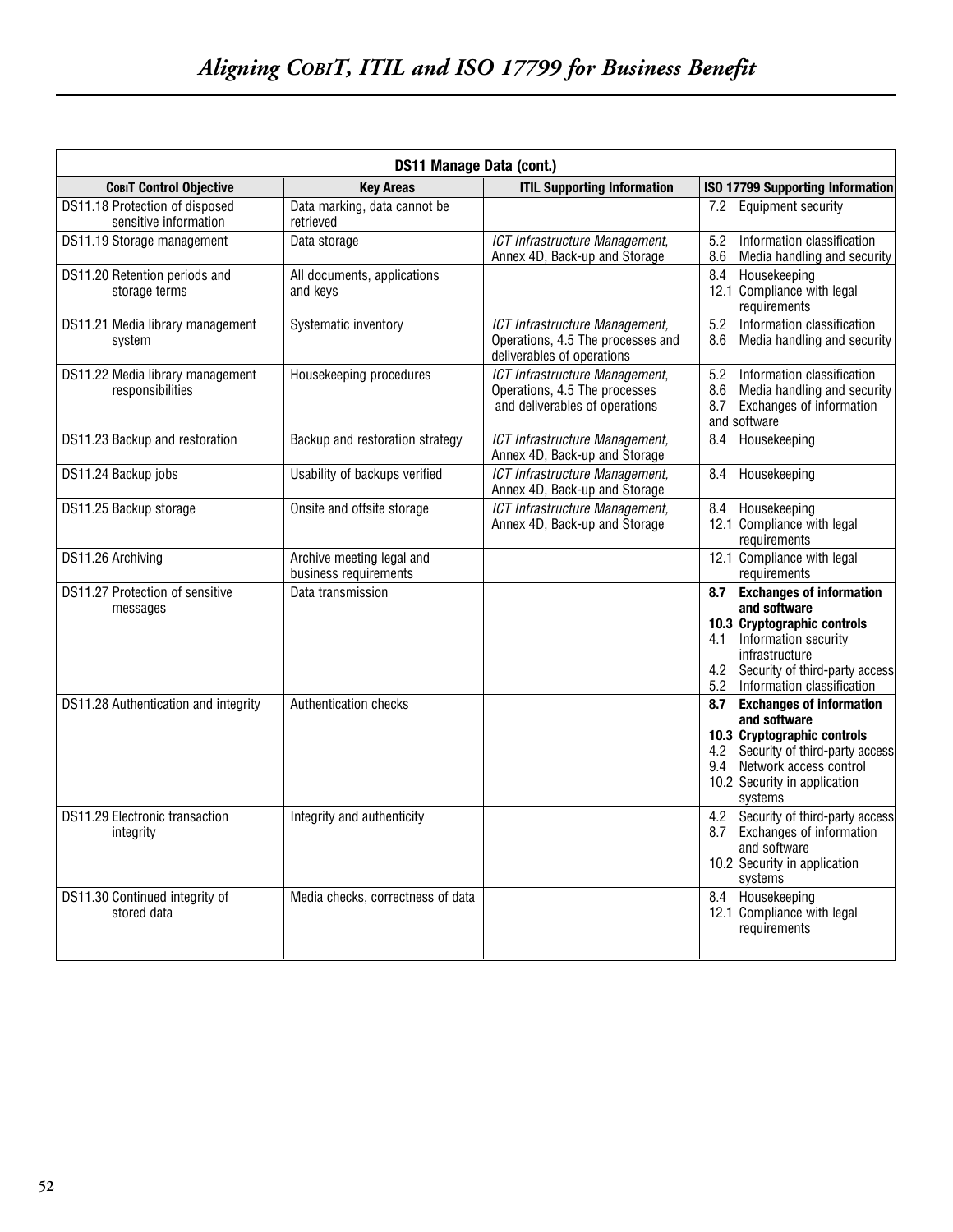| CobiT Domain: Deliver and Support |  |  |
|-----------------------------------|--|--|
| <b>DS12 Manage Facilities</b>     |  |  |

Managing facilities satisfies the business requirement of providing a suitable physical surrounding that protects the IT equipment and people against man-made and natural hazards. It is enabled by the installation of suitable environmental and physical controls, which are regularly reviewed for proper functioning.

|        | <b>СовіТ Control Objective</b>              | <b>Key Areas</b>                                                 | <b>ITIL Supporting Information</b>                                                                                                                             |                                                                    | ISO 17799 Supporting Information                                                                                                                                                                                                                                                                                                                            |
|--------|---------------------------------------------|------------------------------------------------------------------|----------------------------------------------------------------------------------------------------------------------------------------------------------------|--------------------------------------------------------------------|-------------------------------------------------------------------------------------------------------------------------------------------------------------------------------------------------------------------------------------------------------------------------------------------------------------------------------------------------------------|
| DS12.1 | Physical security                           | Access control, offsite storage,<br>backups, protection measures |                                                                                                                                                                | 7.1<br>7.2<br>7.3<br>8.5<br>8.6<br>4.1<br>4.2<br>6.1<br>8.1<br>9.3 | <b>Secure areas</b><br><b>Equipment security</b><br><b>General controls</b><br><b>Network management</b><br><b>Media handling and</b><br>security<br>Information security<br>infrastructure<br>Security of third-party<br>access<br>Security in job definition and<br>resourcing<br>Operational procedures and<br>responsibilities<br>User responsibilities |
| DS12.2 | Low profile of the IT site                  | Physical identification                                          |                                                                                                                                                                | 7.1                                                                | <b>Secure areas</b>                                                                                                                                                                                                                                                                                                                                         |
| DS12.3 | Visitor escort                              | Visitor logs                                                     |                                                                                                                                                                | 7.1                                                                | <b>Secure areas</b>                                                                                                                                                                                                                                                                                                                                         |
| DS12.4 | Personnel health and safety                 | Health and safety practice                                       |                                                                                                                                                                | 7.1<br>8.1                                                         | Secure areas<br>Operational procedures and<br>responsibilities                                                                                                                                                                                                                                                                                              |
| DS12.5 | Protection against<br>environmental factors | Monitor and control environment                                  |                                                                                                                                                                | 7.1<br>7.2                                                         | Secure areas<br><b>Equipment security</b>                                                                                                                                                                                                                                                                                                                   |
| DS12.6 | Uninterruptible power supply                | Criticality of applications, power<br>failure and fluctuations   | ICT Infrastructure Management,<br>Appendix D6, Office Environments<br>Service Delivery, Availability<br>Management, 8.3 The availability<br>management process | 7.2                                                                | <b>Equipment security</b>                                                                                                                                                                                                                                                                                                                                   |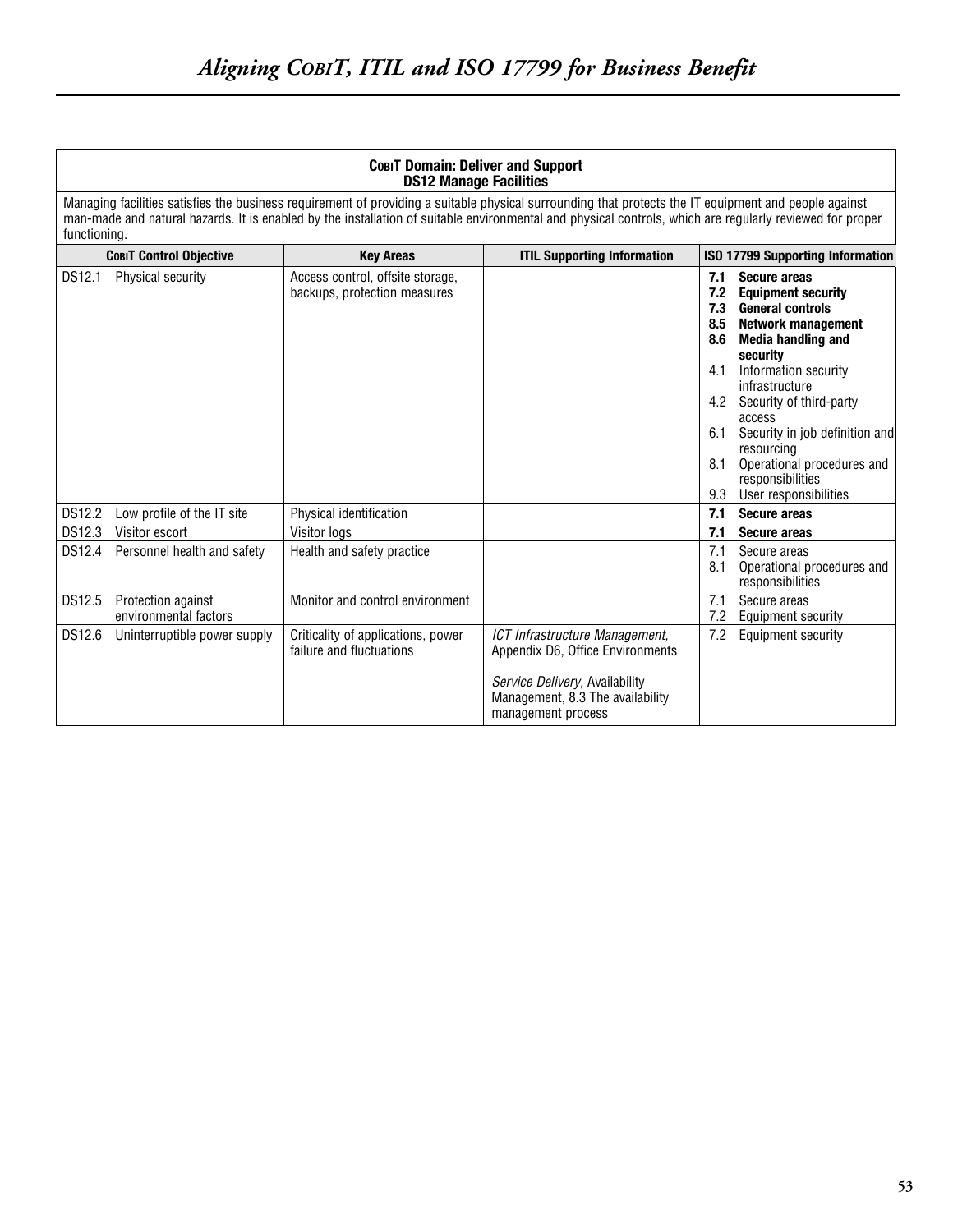| COBIT Domain: Deliver and Support<br><b>DS13 Manage Operations</b>                                                                                                                                                                                                                 |                                                                           |                                                                                              |                                                                                                                                    |                                         |                                                                                                                                                                                                |  |
|------------------------------------------------------------------------------------------------------------------------------------------------------------------------------------------------------------------------------------------------------------------------------------|---------------------------------------------------------------------------|----------------------------------------------------------------------------------------------|------------------------------------------------------------------------------------------------------------------------------------|-----------------------------------------|------------------------------------------------------------------------------------------------------------------------------------------------------------------------------------------------|--|
| Managing operations satisfies the business requirement of ensuring that important IT support functions are performed regularly and in an orderly<br>fashion. It is enabled by a schedule of support activities that recorded and cleared for the accomplishment of all activities. |                                                                           |                                                                                              |                                                                                                                                    |                                         |                                                                                                                                                                                                |  |
| <b>COBIT Control Objective</b><br><b>ITIL Supporting Information</b><br><b>Key Areas</b>                                                                                                                                                                                           |                                                                           |                                                                                              |                                                                                                                                    | <b>ISO 17799 Supporting Information</b> |                                                                                                                                                                                                |  |
|                                                                                                                                                                                                                                                                                    | DS13.1 Processing operations<br>procedures and instructions<br>manual     | IT solution and platform<br>operational effectiveness                                        | <b>ICT Infrastructure Management,</b><br><b>Technical Support, 5.4.1 The</b><br>technical support processes                        | 8.1                                     | Operational procedures and<br>responsibilities                                                                                                                                                 |  |
|                                                                                                                                                                                                                                                                                    | DS13.2 Start-up process and other<br>operations documentation             | Documentation, periodic testing,<br>awareness                                                | <b>ICT Infrastructure Management,</b><br>Operations, 4.4.6 Management of<br>the supporting operational processes                   | 8.1                                     | Operational procedures and<br>responsibilities                                                                                                                                                 |  |
|                                                                                                                                                                                                                                                                                    | DS13.3 Job scheduling                                                     | Maximising throughput and<br>utilisation to meet SLAs                                        | <b>ICT Infrastructure Management,</b><br>Operations, 4.6.2 The tools-<br>scheduling tools                                          | 8.1<br>8.4                              | Operational procedures and<br>responsibilities<br>Housekeeping                                                                                                                                 |  |
|                                                                                                                                                                                                                                                                                    |                                                                           |                                                                                              | ICT Infrastructure Management,<br>Operations, 4.4.3 Workload, output,<br>resilience testing management and<br>scheduling           |                                         |                                                                                                                                                                                                |  |
| DS13.4                                                                                                                                                                                                                                                                             | Departures from standard<br>job schedules                                 | Management approvals                                                                         |                                                                                                                                    | 6.3<br>7.2<br>8.1                       | <b>Responding to security</b><br>incidents and malfunctions<br><b>Equipment security</b><br>Operational procedures and<br>responsibilities                                                     |  |
|                                                                                                                                                                                                                                                                                    | DS13.5 Processing continuity                                              | Formal handover of activities,<br>status updates and reports                                 |                                                                                                                                    |                                         |                                                                                                                                                                                                |  |
|                                                                                                                                                                                                                                                                                    | DS13.6 Operations logs                                                    | Reconstruction, review of time<br>sequences, supporting processes                            | ICT Infrastructure Management,<br>Operations, 4.4.1 Management of<br>all ICT infrastructure events                                 | 8.1<br>8.4                              | Operational procedures and<br>responsibilities<br>Housekeeping                                                                                                                                 |  |
| DS13.7                                                                                                                                                                                                                                                                             | Safeguard special forms<br>and output devices<br>DS13.8 Remote operations | Physical safeguards, sensitive<br>devices, accounting, protection<br>Specific procedures for | <b>ICT Infrastructure Management,</b><br>Operations, 4.4.5 Management and<br>control of all aspects of ICT<br>operational security | 8.6<br>5.2<br>8.1<br>4.2                | <b>Media handling and</b><br>security<br>Information classification<br>Operational procedures and<br>responsibilities<br>12.1 Compliance with legal<br>requirements<br>Security of third-party |  |
|                                                                                                                                                                                                                                                                                    |                                                                           | connection/disconnection of links                                                            |                                                                                                                                    | 8.5<br>9.4                              | access<br>Network management<br>Network access control                                                                                                                                         |  |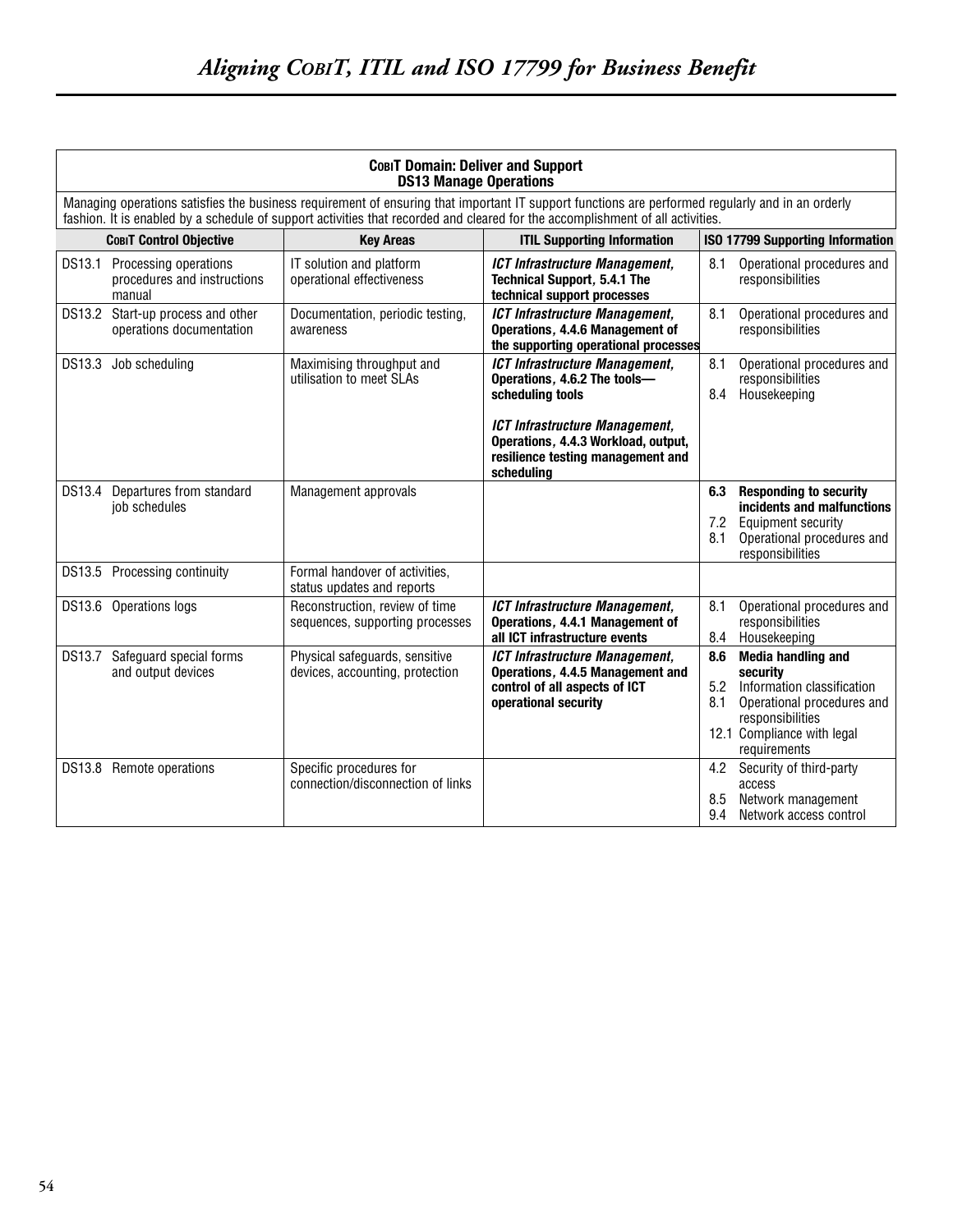|      | <b>СовіТ Domain: Monitor</b><br><b>M1 Monitor the Processes</b>                                                                                                                                                                                                                                            |                                                                                                                                                                                                                                                                                                                                                                                                                                                                                                                                    |                                    |                                            |  |  |
|------|------------------------------------------------------------------------------------------------------------------------------------------------------------------------------------------------------------------------------------------------------------------------------------------------------------|------------------------------------------------------------------------------------------------------------------------------------------------------------------------------------------------------------------------------------------------------------------------------------------------------------------------------------------------------------------------------------------------------------------------------------------------------------------------------------------------------------------------------------|------------------------------------|--------------------------------------------|--|--|
|      | Monitoring the process satisfies the business requirement of ensuring the achievement of the performance objectives set for the IT processes. It is<br>enabled by the definition of relevant performance indicators, the systematic and timely reporting of performance, and prompt acting upon deviation. |                                                                                                                                                                                                                                                                                                                                                                                                                                                                                                                                    |                                    |                                            |  |  |
|      | <b>СовіТ Control Objective</b>                                                                                                                                                                                                                                                                             | <b>Key Areas</b>                                                                                                                                                                                                                                                                                                                                                                                                                                                                                                                   | <b>ITIL Supporting Information</b> | <b>ISO 17799 Supporting Information</b>    |  |  |
| M1.1 | Collecting monitoring data<br>benchmarks, proprietary<br>nature and integrity of data                                                                                                                                                                                                                      | Relevant performance indicators,<br>Operations, 4.6.1 The techniques<br>Service Delivery, Service Level<br>Management, 4.4.7 Establish<br>monitoring capabilities                                                                                                                                                                                                                                                                                                                                                                  | ICT Infrastructure Management,     | 12.1 Compliance with legal<br>requirements |  |  |
| M1.2 | Assessing performance<br>targets, continual assessment<br>basis                                                                                                                                                                                                                                            | KPIs, CSFs, comparison with<br>Operations, 4.6.1 The techniques<br>The Business Perspective,<br>Business/IS Alignment, 4.5.2<br>Benchmarking<br>Planning to Implement, How Do<br>We Check our Milestones Have<br>Been Reached?, 6.1 Critical<br>success factors and key<br>performance indicators<br><i>Planning to Implement, How Do We</i><br>Keep the Momentum Going?,<br>7.4 Ongoing monitoring<br>and process reviews<br>Service Delivery, Service Level<br>Management, 4.3.3 Establish initial<br>perception of the services | ICT Infrastructure Management,     |                                            |  |  |
| M1.3 | Assessing customer<br>satisfaction service<br>shortfalls identified                                                                                                                                                                                                                                        | Customer satisfaction surveys,<br>4.4.8 Customer satisfaction analysis<br>and surveys<br>Service Delivery, Service Level<br>Management, 4.5.2 Service<br>review meetings                                                                                                                                                                                                                                                                                                                                                           | Service Support, The Service Desk, |                                            |  |  |
| M1.4 | Management reporting<br>reports, risk mitigation                                                                                                                                                                                                                                                           | Progress toward goals, status<br>the Provision of Service, 6.3 Service<br>reporting<br>Service Delivery, Service Level<br>Management, 4.4.9 Define reporting<br>and review procedures<br>Service Delivery, Service Level<br>Management, 4.5.1 Monitoring<br>and reporting                                                                                                                                                                                                                                                          | The Business Perspective, Managing |                                            |  |  |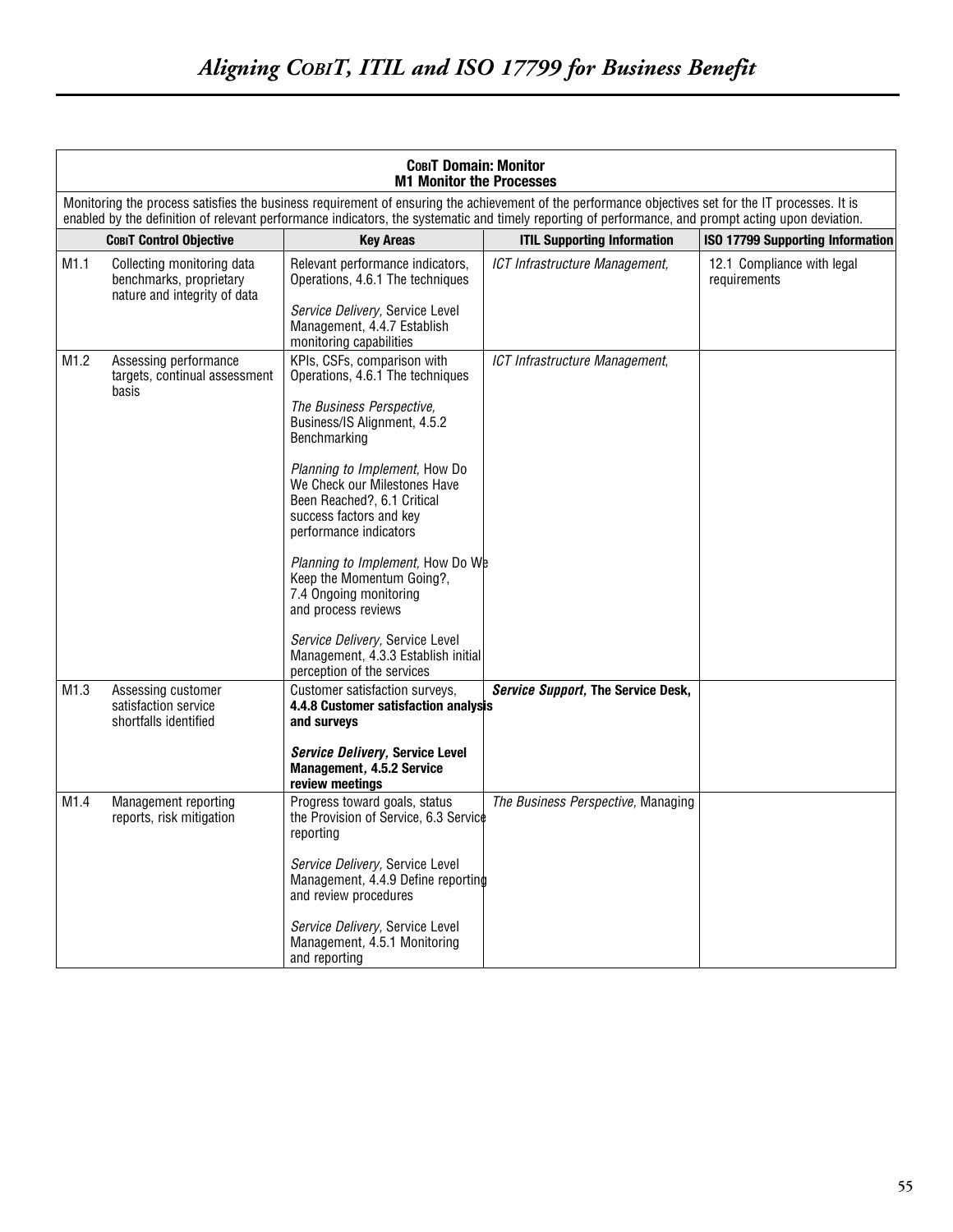| <b>COBIT Domain: Monitor</b><br><b>M2 Assess Internal Control Adequacy</b> |                                                        |                                                                                                               |                                                                                                                                                                                                                                                                                                             |                                                                                                                                                                                                                                          |
|----------------------------------------------------------------------------|--------------------------------------------------------|---------------------------------------------------------------------------------------------------------------|-------------------------------------------------------------------------------------------------------------------------------------------------------------------------------------------------------------------------------------------------------------------------------------------------------------|------------------------------------------------------------------------------------------------------------------------------------------------------------------------------------------------------------------------------------------|
|                                                                            |                                                        |                                                                                                               | Assessing internal control adequacy satisfies the business requirement of ensuring the achievement of the internal control objectives set for the IT<br>processes. It is enabled by the commitment to monitoring internal controls, assessing their effectiveness and reporting on them on a regular basis. |                                                                                                                                                                                                                                          |
|                                                                            | <b>COBIT Control Objective</b>                         | <b>Key Areas</b>                                                                                              | <b>ITIL Supporting Information</b>                                                                                                                                                                                                                                                                          | <b>ISO 17799 Supporting Information</b>                                                                                                                                                                                                  |
| M2.1                                                                       | Internal control monitoring                            | Comparisons, reconciliations,<br>deviation analysis and corrective<br>action, reporting and<br>communications |                                                                                                                                                                                                                                                                                                             | 8.1<br>Operational procedures and<br>responsibilities<br>Network management<br>8.5<br>12.1 Compliance with legal<br>requirements                                                                                                         |
| M2.2                                                                       | Timely operation of internal<br>controls               | Controls operate promptly,<br>highlighting errors and<br>inconsistencies                                      |                                                                                                                                                                                                                                                                                                             | 3.1<br>Information security policy<br>4.1<br>Information security<br>infrastructure<br>6.3<br>Responding to security<br>incidents and malfunctions<br>8.1<br>Operational procedures and<br>responsibilities<br>Network management<br>8.5 |
| M2.3                                                                       | Internal control level reporting                       | Exception reporting, reporting<br>needs analysis                                                              |                                                                                                                                                                                                                                                                                                             | Information security<br>4.1<br>infrastructure<br>6.3<br>Responding to security<br>incidents and malfunctions<br>8.1<br>Operational procedures and<br>responsibilities<br>Housekeeping<br>8.4                                             |
| M2.4                                                                       | Operational security and<br>internal control assurance | Self-assessment and independent<br>audit, identifying vulnerabilities<br>and security problems                |                                                                                                                                                                                                                                                                                                             | 3.1<br>Information security policy<br>Information security<br>4.1<br>infrastructure<br>6.3<br>Responding to security<br>incidents and malfunctions<br>8.4 Housekeeping<br>12.2 Reviews of security policy<br>and technical compliance    |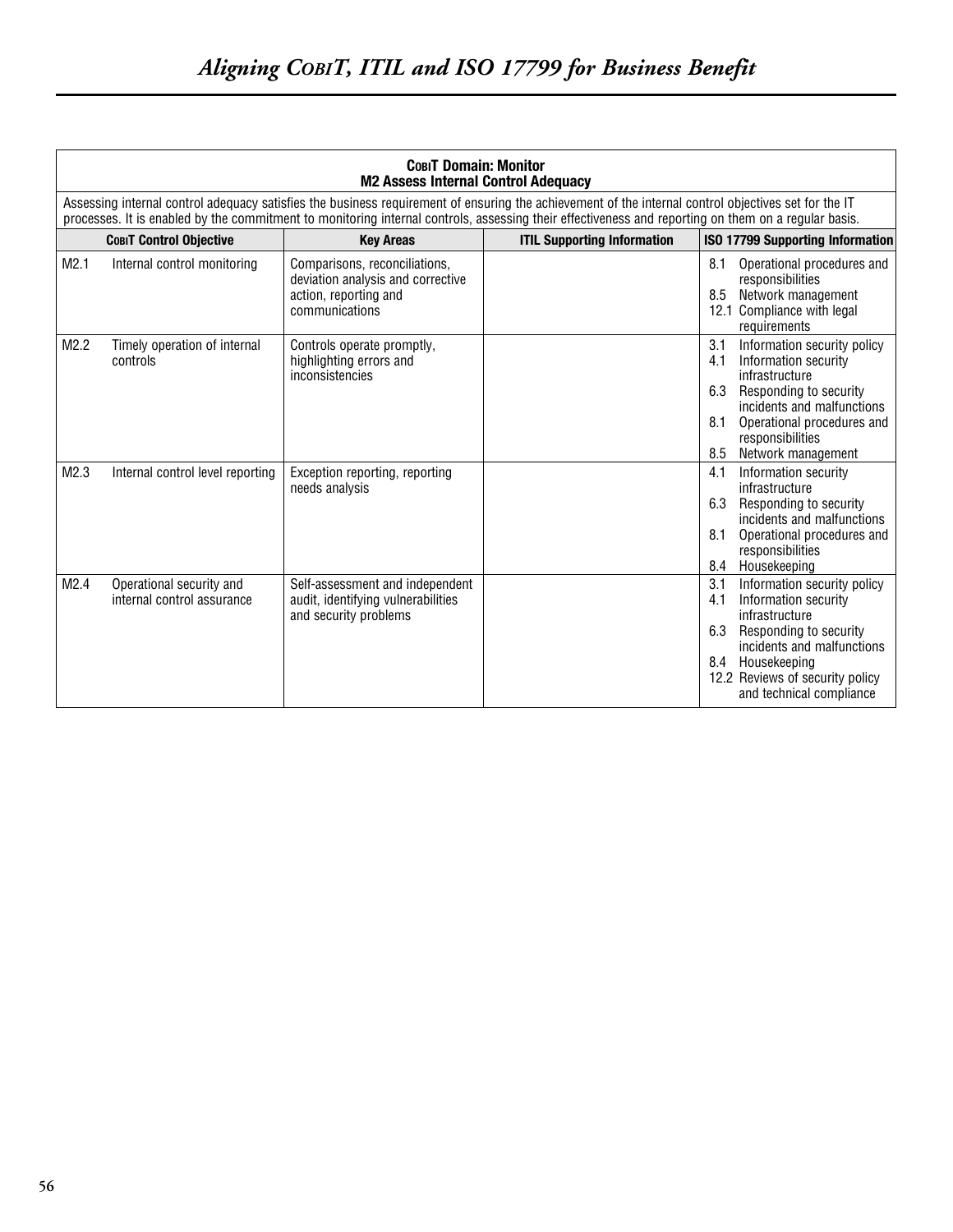| <b>COBIT Domain: Monitor</b><br><b>M3 Obtain Independent Assurance</b>                                                                                                                                                                                   |                                                                                                                                                    |                                                                      |                                    |                                                                                                                     |  |  |
|----------------------------------------------------------------------------------------------------------------------------------------------------------------------------------------------------------------------------------------------------------|----------------------------------------------------------------------------------------------------------------------------------------------------|----------------------------------------------------------------------|------------------------------------|---------------------------------------------------------------------------------------------------------------------|--|--|
| Obtaining independent assurance satisfies the business requirement of increasing confidence and trust amongst the organisation, customers and<br>third-party providers. It is enabled by independent assurance reviews carried out at regular intervals. |                                                                                                                                                    |                                                                      |                                    |                                                                                                                     |  |  |
|                                                                                                                                                                                                                                                          | <b>СовіТ Control Objective</b>                                                                                                                     | <b>Key Areas</b>                                                     | <b>ITIL Supporting Information</b> | ISO 17799 Supporting Information                                                                                    |  |  |
| M3.1                                                                                                                                                                                                                                                     | Independent security and<br>internal control (certification/<br>accreditation of IT services)                                                      | Security controls checked prior<br>to implementation                 |                                    | <b>Information security</b><br>4.1<br>infrastructure<br>12.2 Reviews of security policy<br>and technical compliance |  |  |
| M3.2                                                                                                                                                                                                                                                     | Independent security and<br>internal control (certification/<br>accreditation of third-party<br>service providers)                                 | Security controls of third parties<br>checked                        |                                    |                                                                                                                     |  |  |
| M3.3                                                                                                                                                                                                                                                     | Independent effectiveness<br>evaluation of IT services                                                                                             | Routine, independent checks of<br>effectiveness                      |                                    |                                                                                                                     |  |  |
| M3.4                                                                                                                                                                                                                                                     | Independent effectiveness<br>evaluation of third-party service<br>providers                                                                        | Routine, independent checks<br>of effectiveness                      |                                    |                                                                                                                     |  |  |
| M3.5                                                                                                                                                                                                                                                     | Independent assurance of<br>compliance with laws and<br>regulatory requirements and<br>contractual commitments                                     | Routine, independent compliance<br>checks                            |                                    | Information security<br>4.1<br>infrastructure                                                                       |  |  |
| M3.6                                                                                                                                                                                                                                                     | Independent assurance of<br>compliance with laws and<br>regulatory requirements and<br>contractual commitments by<br>third-party service providers | Routine, independent compliance<br>checks                            |                                    |                                                                                                                     |  |  |
| M3.7                                                                                                                                                                                                                                                     | Competence of independent<br>assurance function                                                                                                    | Technical competence, skills and<br>knowledge for reviews recognised |                                    | Information security<br>4.1<br>infrastructure<br>12.2 Reviews of security policy<br>and technical compliance        |  |  |
| M3.8                                                                                                                                                                                                                                                     | Proactive audit involvement                                                                                                                        | IT service solution audit<br>and review                              |                                    |                                                                                                                     |  |  |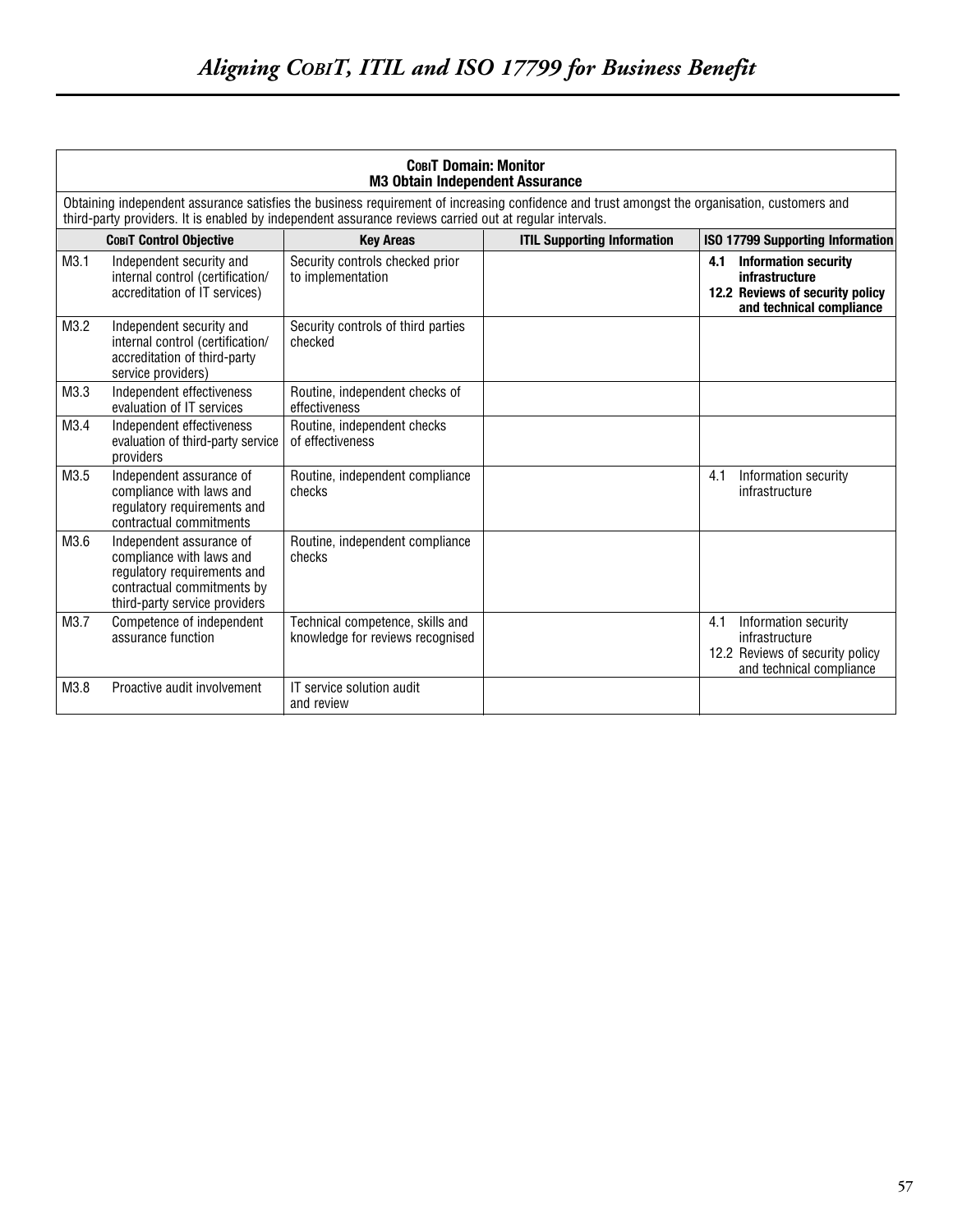| <b>COBIT Domain: Monitor</b><br><b>M4 Provide for Independent Audit</b>                                                                                                                                               |                                      |                                                                                                              |                                    |                                         |  |  |
|-----------------------------------------------------------------------------------------------------------------------------------------------------------------------------------------------------------------------|--------------------------------------|--------------------------------------------------------------------------------------------------------------|------------------------------------|-----------------------------------------|--|--|
| Providing for independent audit satisfies the business requirement of increasing confidence levels and benefiting from best practice advice. It is enabled<br>by independent audits carried out at regular intervals. |                                      |                                                                                                              |                                    |                                         |  |  |
|                                                                                                                                                                                                                       | <b>COBIT Control Objective</b>       | <b>Key Areas</b>                                                                                             | <b>ITIL Supporting Information</b> | <b>ISO 17799 Supporting Information</b> |  |  |
| M4.1                                                                                                                                                                                                                  | Audit charter                        | Audit function responsibilities,<br>charter review, accountability of<br>audit function                      |                                    | 12.3 System audit<br>considerations     |  |  |
| M4.2                                                                                                                                                                                                                  | Independence                         | Independence of audit function                                                                               |                                    |                                         |  |  |
| M4.3                                                                                                                                                                                                                  | Professional ethics and<br>standards | Professional codes, auditing<br>standards                                                                    |                                    |                                         |  |  |
| M4.4                                                                                                                                                                                                                  | Competence                           | Technical competence, skills and<br>knowledge, professional<br>development                                   |                                    |                                         |  |  |
| M4.5                                                                                                                                                                                                                  | Planning                             | Audit plan and priorities, audit<br>objectives                                                               |                                    |                                         |  |  |
| M4.6                                                                                                                                                                                                                  | Performance of audit work            | Audit objectives set and<br>achievement supervise,<br>appropriate analysis and<br>interpretation of evidence |                                    |                                         |  |  |
| M4.7                                                                                                                                                                                                                  | Reporting                            | Audit report with specified scope<br>and objectives; findings,<br>conclusion and recommendations             |                                    |                                         |  |  |
| M4.8                                                                                                                                                                                                                  | Follow-up activities                 | Resolution of audit comments,<br>action plan and implementation                                              |                                    |                                         |  |  |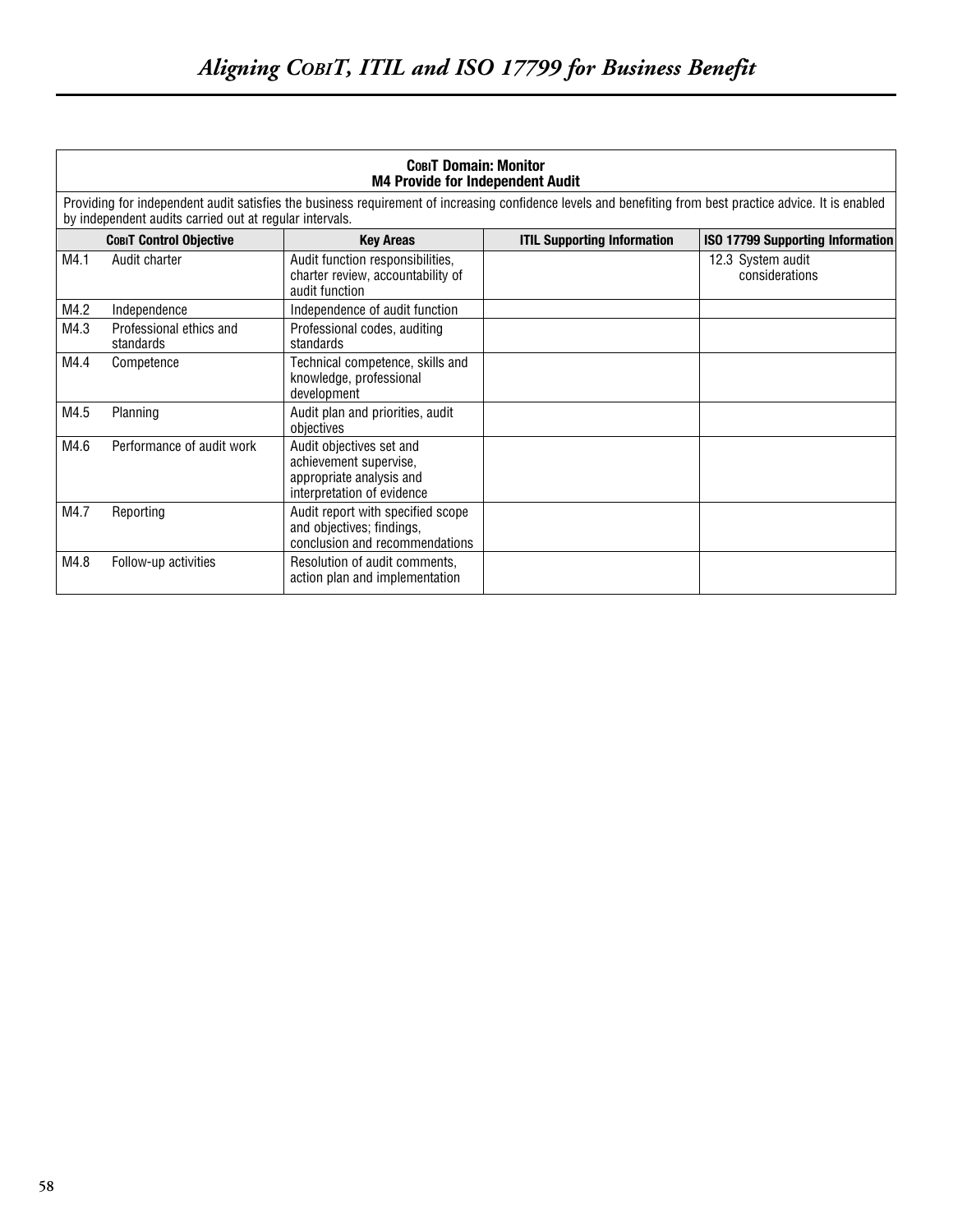# **Appendix II—Mapping COBIT Control Objectives to ITIL**

This mapping shows the reverse relationship between the sections of ITIL and the COBIT control objectives. It is hopeful that this mapping will make COBIT more accessable to ITIL practioners.

Note that for the purposes of this mapping the primary control objective(s) in COBIT has been identified although there may be other objectives in COBIT that can be related. In most cases one objective has been selected, but in some cases more have been chosen where they are considered helpful.

This mapping is not intended to be definitive or prescriptive; it is only a guide. Links are shown only at the high level, pointing to the relevant section in the other documents.

ITGI is carrying out detailed research into the mapping between COBIT and other standards and best practices. More information can be found at www.isaca.org/research.

As part of the current ITIL refresh project, OGC and its partners will be examining the relationship between ITIL and other best practices and standards, and intends to make supporting material available online during the next 18 months. For up-to-date information on the progress of the ITIL refresh project, please see www.*itil.co.uk.* 

| <b>Mapping ITIL to COBIT</b>                                                  |                                    |              |                                                                 |  |
|-------------------------------------------------------------------------------|------------------------------------|--------------|-----------------------------------------------------------------|--|
| <b>ITIL</b>                                                                   | <b>COBIT</b>                       |              |                                                                 |  |
| <b>Process</b><br><b>Process</b>                                              |                                    |              | <b>Detailed Control Objective</b>                               |  |
| 1. Business Perspective                                                       |                                    |              |                                                                 |  |
| Understand business context (value chain and governance<br>framework)         | P06                                | P06.1        | Positive information control environment                        |  |
| Develop business relationships and establish communications plan              | P06                                | P06.3        | Communication of organisational policies                        |  |
| Establish service portfolio                                                   | DS1                                | <b>DS1.1</b> | Service level agreement framework                               |  |
| Analyse business requirements and ascertain future business direction         | P01                                | P01.3        | IT long-range planning approach and structure                   |  |
| Develop IS strategy                                                           | P01                                | P01.2        | IT long-range plan                                              |  |
| Review business and IS strategic alignment                                    | P01                                | P01.2        | IT long-range plan                                              |  |
| Develop service plans                                                         | AI1                                | AI1.1        | Definition of information requirements                          |  |
| Formalise supplier relationships                                              | DS <sub>2</sub>                    | <b>DS2.1</b> | Supplier interfaces                                             |  |
| Manage service provision                                                      | AI <sub>1</sub>                    | AI1.4        | Third-party service requirements                                |  |
| Manage contracts                                                              | DS <sub>2</sub>                    | <b>DS2.3</b> | Third-party contracts                                           |  |
| Establish service reporting policy                                            | P04                                | P04.3        | Review of organisational achievements                           |  |
| Manage performance and realise business benefits                              | M <sub>1</sub>                     | M1.2         | Assessing performance                                           |  |
| 2. Planning to Implement Service Management                                   |                                    |              |                                                                 |  |
| Analyse business needs                                                        | P06                                | P06.1        | Positive information control environment                        |  |
| Create a service management vision                                            | DS <sub>1</sub><br>DS <sub>2</sub> | All<br>All   | Define and manage service levels<br>Manage third-party services |  |
| Establish appropriate policies and standards                                  | P <sub>06</sub>                    | P06.3        | Communication of organisation policies                          |  |
| Evaluate current organisational position-benchmarking/<br>maturity assessment | M <sub>1</sub>                     | M1.2         | Assessing performance                                           |  |
| Undertake gap analysis and determine action plans                             | M1                                 | M1.2         | Assessing performance                                           |  |
| Determine CSFs and KPIs                                                       | M <sub>1</sub>                     | M1.2         | Assessing performance                                           |  |
| Manage organisational change                                                  | P04                                | P04.4        | Roles and responsibilities                                      |  |
| Report on delivery-progress monitoring and process improvements               |                                    | M1.4         | Management reporting                                            |  |
| Review benefits and revise service improvement plans                          | DS <sub>1</sub>                    | <b>DS1.7</b> | Service improvement programme                                   |  |
| 3. ICT Infrastructure Management                                              |                                    |              |                                                                 |  |
| Maintain ICT business plans                                                   | P01                                | P01.4        | IT long-range plan changes                                      |  |
| Review current position and determine ICT strategies                          | P <sub>0</sub> 3                   | P03.1        | Technological infrastructure planning                           |  |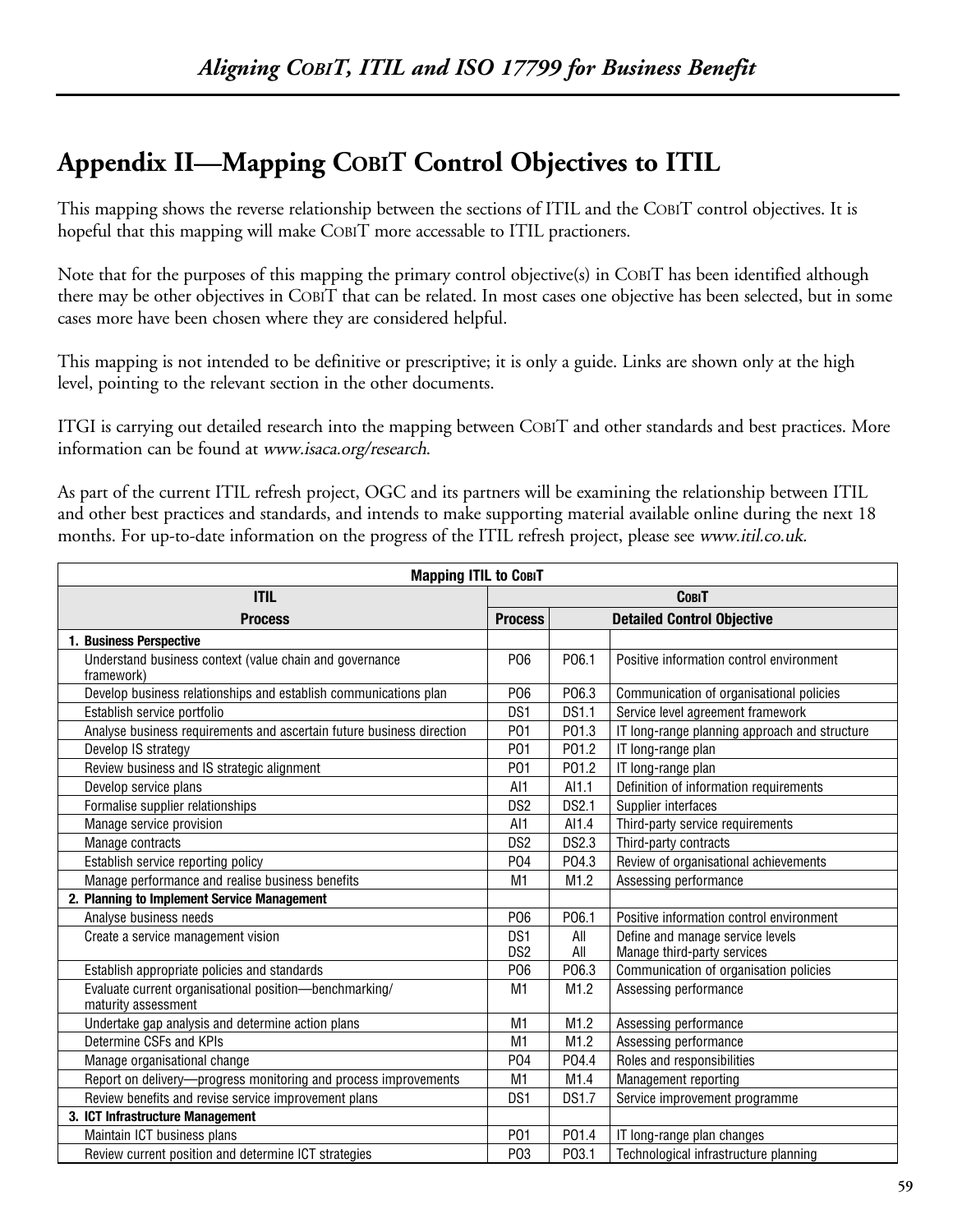| <b>Mapping ITIL to COBIT</b>                                                  |                    |              |                                                              |  |
|-------------------------------------------------------------------------------|--------------------|--------------|--------------------------------------------------------------|--|
| <b>ITIL</b>                                                                   | <b>COBIT</b>       |              |                                                              |  |
| <b>Process</b>                                                                |                    |              | <b>Detailed Control Objective</b>                            |  |
| 3. ICT Infrastructure Management cont.                                        | <b>Process</b>     |              |                                                              |  |
| Establish ICT standards and policies                                          | P <sub>0</sub> 3   | P03.5        | Technology standards                                         |  |
| Maintain ICT architectural blueprints                                         | P03                | P03.1        | Technological infrastructure planning                        |  |
| Design and implement technical migration plans                                | P <sub>0</sub> 3   | P03.1        | Technological infrastructure planning                        |  |
| Review programme against strategy and business plans                          | P04                | P04.1        | IT planning or steering committee                            |  |
| Develop and ratify ICT solutions                                              | AI                 | All          | Acquire and implement                                        |  |
| Build appropriate working environments                                        | AI <sub>5</sub>    | AI5.12       | Promotion to production                                      |  |
| <b>Test ICT solutions</b>                                                     | AI <sub>5</sub>    | AI5.6        | Testing strategies and plans                                 |  |
| Define appropriate roll-out strategy                                          | AI <sub>5</sub>    | AI5.3        | Implementation plan                                          |  |
| Roll-out ICT solutions                                                        | AI <sub>5</sub>    | AI5.12       | Promotion to production                                      |  |
| Undertake post-project evaluation and reviews                                 | AI <sub>5</sub>    | AI5.14       | Management's post-implementation review                      |  |
| Establish operational controls and management of services                     | <b>DS13</b>        | DS13.1       | Processing operations procedures and                         |  |
|                                                                               |                    |              | instructions manual                                          |  |
| Manage ICT infrastructure events                                              | <b>DS13</b>        | All          | Manage operations                                            |  |
| Workload management and scheduling                                            | <b>DS13</b>        | DS13.3       | Job scheduling                                               |  |
| Manage storage, backup, and recovery operations                               | <b>DS12</b>        | DS12.1       | Physical security                                            |  |
| Maintain operation documentation and procedures                               | <b>DS13</b>        | DS13.1       | Processing operations procedures and<br>instructions manual  |  |
| Manage and control operational security                                       | M <sub>2</sub>     | M2.4         | Operational security and internal control assurance          |  |
| Undertake ICT research studies and evaluations                                | P03                | P03.2        | Monitor future trends and regulations                        |  |
| Create and maintain working environments                                      | AI <sub>5</sub>    | AI5.12       | Promotion to production                                      |  |
| Provide technical guidance and specialist support                             | DS8<br><b>DS10</b> | All<br>All   | Assist and advise customers<br>Manage problems and incidents |  |
| 4. Application Management                                                     |                    |              |                                                              |  |
| Develop models that demonstrate business and IS strategic alignment           | P <sub>02</sub>    | P02.1        | Information architecture model                               |  |
| Assess IT capabilities                                                        | P06                | P06.4        | Policy implementation resources                              |  |
| Ascertain the delivery strategy                                               | AI1                | AI1.2        | Formulation of alternative courses of action                 |  |
| Align delivery strategy with business drivers and organisational capabilities | AI1                | AI1.3        | Formulation of acquisition strategy                          |  |
| Prepare to deliver                                                            | AI1                | AI1.13       | Procurement control                                          |  |
| Determine application life cycle                                              | AI <sub>2</sub>    | Al2.1        | Design methods                                               |  |
| Align application management and service management                           | AI <sub>2</sub>    | AI2.13       | Availability as a key design factor                          |  |
| Plan deployment                                                               | AI <sub>5</sub>    | AI5.3        | Implementation plan                                          |  |
| Plan handover and support                                                     | AI <sub>5</sub>    | AI5.3        | Implementation plan                                          |  |
| Review application portfolio                                                  | AI <sub>2</sub>    | AI2.17       | Reassessment of system design                                |  |
| 5. Service Level Management                                                   |                    |              |                                                              |  |
| Undertake service planning                                                    | DS1                | <b>DS1.2</b> | Aspects of service level agreements                          |  |
| Produce service catalogue                                                     | DS1                | <b>DS1.1</b> | Service level agreement framework                            |  |
| Establish service level requirements                                          | DS1                | <b>DS1.2</b> | Aspects of service level agreements                          |  |
| <b>Negotiate SLAs</b>                                                         | DS1                | DS1.1        | Service level agreement framework                            |  |
| Manage customer expectations                                                  | DS8                | <b>DS8.1</b> | Help desk                                                    |  |
| Establish service monitoring capability                                       | DS1                | <b>DS1.4</b> | Monitoring and reporting                                     |  |
| Review underpinning contracts and OLAs                                        | DS1                | DS1.5        | Review of service level agreements and contracts             |  |
| Raise awareness and determine reporting needs                                 | DS1                | <b>DS1.4</b> | Monitoring and reporting                                     |  |
| Schedule service reviews                                                      | DS1                | DS1.5        | Review of service level agreements and contracts             |  |
| Initiate and manage service improvement programme                             | DS1                | <b>DS1.7</b> | Service improvement programme                                |  |
| 6. Financial Management for IT Services                                       |                    |              |                                                              |  |
| Prepare budgets to support strategic and tactical plans                       | P05                | P05.1        | Annual IT operating budget                                   |  |
| Negotiate expenditure plans and agree investment programmes                   | P05                | P05.1        | Annual IT operating budget                                   |  |
| Develop an IT accounting system                                               | DS6                | DS6.2        | Costing procedures                                           |  |
| Undertake investment appraisals                                               | Al1                | Al1.6        | Economic feasibility study                                   |  |
| Develop a charging system                                                     | DS6                | DS6.1        | Chargeable items                                             |  |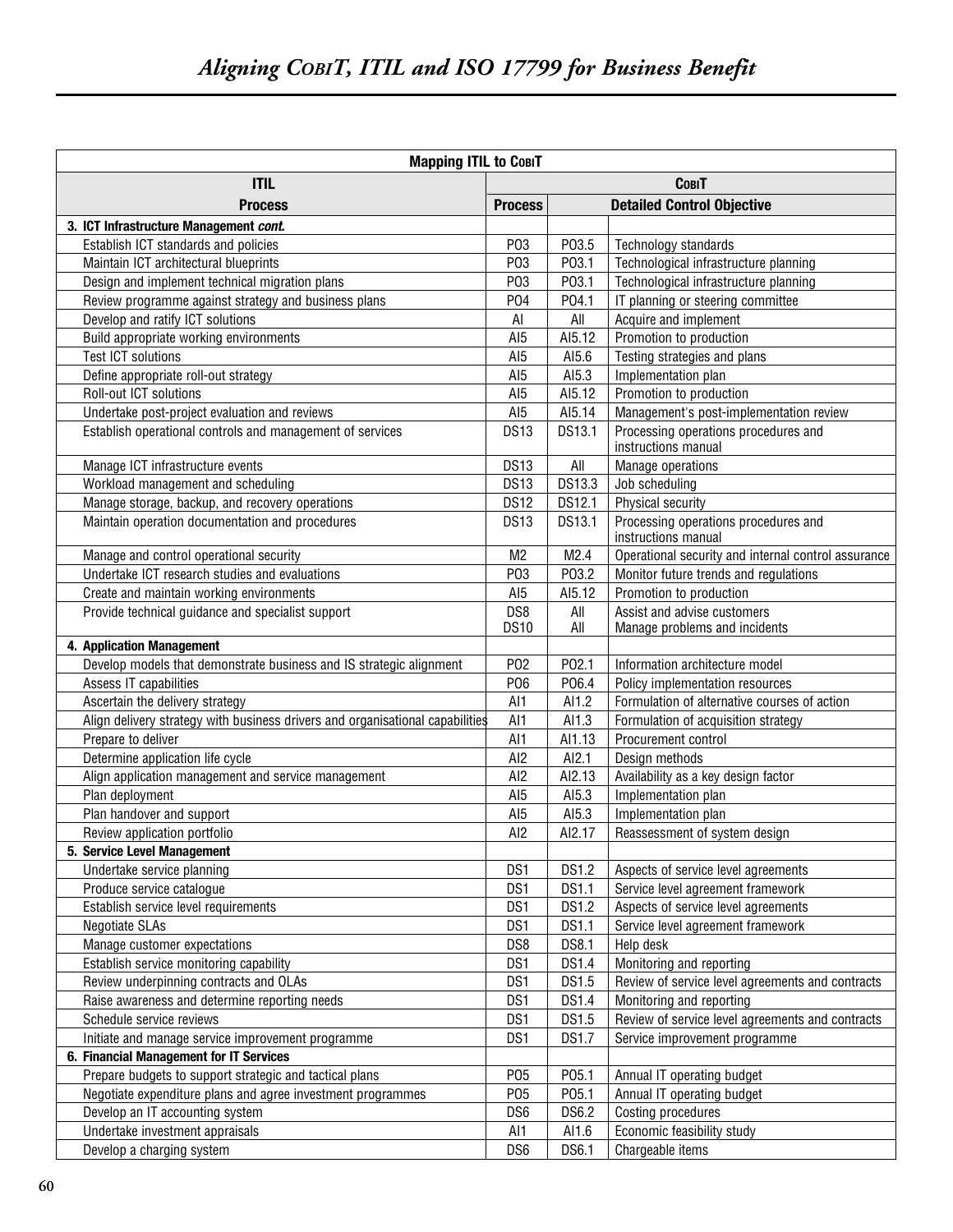| <b>Mapping ITIL to COBIT</b>                                     |                 |                       |                                                                                                             |  |  |
|------------------------------------------------------------------|-----------------|-----------------------|-------------------------------------------------------------------------------------------------------------|--|--|
| <b>ITIL</b>                                                      |                 |                       | <b>COBIT</b>                                                                                                |  |  |
| <b>Process</b>                                                   |                 |                       | <b>Detailed Control Objective</b>                                                                           |  |  |
| 6. Financial Management for IT Services cont.                    | <b>Process</b>  |                       |                                                                                                             |  |  |
| Implement IT accounting and charging systems                     | DS <sub>6</sub> | <b>DS6.2</b>          | Costing procedures                                                                                          |  |  |
| Study variances                                                  | P05             | P05.1                 | Annual IT operating budget                                                                                  |  |  |
| Liaise with change management and service level management       | P05             |                       | Not specifically covered                                                                                    |  |  |
| Produce management reports                                       | DS <sub>6</sub> | <b>DS6.2</b>          | Costing procedures                                                                                          |  |  |
| Audit and review IT accounting and charging systems              | M <sub>3</sub>  | M3.5                  | Independent assurance of compliance with laws<br>and regulatory requirements and contractual<br>commitments |  |  |
| 7. Capacity Management                                           |                 |                       |                                                                                                             |  |  |
| Identify and agree service level requirements                    | DS3             | <b>DS3.1</b>          | Availability and performance requirements                                                                   |  |  |
| Design, procure and modify configuration                         | DS9             | All                   | Manage the configuration                                                                                    |  |  |
| Maintain CMDB and CDB                                            | DS3             | DS3.4                 | Modeling tools                                                                                              |  |  |
| Understand resource usage and workflow                           | DS3             | DS3.4                 | <b>Modeling tools</b>                                                                                       |  |  |
| Prepare and maintain capacity plan                               | DS3             | DS3.6                 | Workload forecasting                                                                                        |  |  |
| Balance supply and demand, assuring SLAs are not compromised     | DS3             | DS3.5                 | Proactive performance management                                                                            |  |  |
| Monitor and optimise resource utilisation                        | DS3             | DS3.9                 | Resources schedule                                                                                          |  |  |
| Review capacity management effectiveness and efficiency          | DS3             | <b>DS3.7</b>          | Capacity management of resources                                                                            |  |  |
| 8. IT Service Continuity Management                              |                 |                       |                                                                                                             |  |  |
| Determine scope of ITSCM                                         | DS4             | DS4.1                 | IT continuity framework                                                                                     |  |  |
| Establish roles and responsibilities                             | DS4             | DS4.1                 | IT continuity framework                                                                                     |  |  |
| Undertake risk assessment and business impact analysis           | P09             | P09.1                 | Business risk assessment                                                                                    |  |  |
| Develop business continuity strategy                             | DS4             | DS4.2                 | IT continuity plan strategy and philosophy                                                                  |  |  |
| Develop and test ITSCM plans                                     | DS4             | DS4.6                 | Testing the IT continuity plan                                                                              |  |  |
| 9. Availability Management                                       |                 |                       |                                                                                                             |  |  |
| Determine availability requirements from the business            | DS3<br>DS4      | DS3.1<br><b>DS4.2</b> | Availability and performance requirements<br>IT continuity plan strategy and philosophy                     |  |  |
| Formulate availability and recovery design criteria              | DS4             | DS4.3                 | IT continuity plan contents                                                                                 |  |  |
| Maintain availability plan                                       | DS3             | <b>DS3.2</b>          | Availability plan                                                                                           |  |  |
| Define targets for availability, reliability and maintainability | DS3             | <b>DS3.1</b>          | Availability and performance requirements                                                                   |  |  |
| Establish measures that reflect stakeholder perspectives         | DS4             | <b>DS4.4</b>          | Minimising IT continuity requirements                                                                       |  |  |
| Monitor availability and report on trends                        | DS3             | DS3.3                 | Monitoring and reporting                                                                                    |  |  |
| Review IT service and component availability                     | DS3             | <b>DS3.4</b>          | Modeling tools                                                                                              |  |  |
| Consider security requirements                                   | DS <sub>5</sub> | All                   | Ensure systems security                                                                                     |  |  |
| Improve availability within cost constraints                     | DS4             | All                   | Ensure continuous service                                                                                   |  |  |
| 10. The Service Desk                                             |                 |                       |                                                                                                             |  |  |
| Understand business and customer service criteria                | AI1             | AI1.1                 | Definition of information requirements                                                                      |  |  |
| Plan and design service desk infrastructure                      | DS8             | <b>DS8.1</b>          | Help desk                                                                                                   |  |  |
| Specify targets and effectiveness metrics                        | DS8             | DS8.5                 | Trend analysis and reporting                                                                                |  |  |
| Determine service desk functions                                 | DS8             | <b>DS8.1</b>          | Help desk                                                                                                   |  |  |
| Resource and manage service desk effectively                     | DS8             | <b>DS8.1</b>          | Help desk                                                                                                   |  |  |
| Define responsibilities and resolution pathways                  | DS8             | DS8.3                 | Customer query escalation                                                                                   |  |  |
| Monitor workload                                                 | DS8             | <b>DS8.4</b>          | Monitoring of clearance                                                                                     |  |  |
| Undertake customer/user satisfaction surveys                     | P08             | P08.1                 | External requirements review                                                                                |  |  |
| Produce management reports                                       | DS8             | DS8.5                 | Trend analysis and reporting                                                                                |  |  |
| Facilitate service management reviews                            | M <sub>2</sub>  | M2.3                  | Internal control level reporting                                                                            |  |  |
| 11. Incident Management                                          |                 |                       |                                                                                                             |  |  |
| Record incidents                                                 | DS8             | <b>DS8.2</b>          | Registration of customer queries                                                                            |  |  |
| Incident investigation and diagnosis                             | <b>DS10</b>     | DS10.1                | Problem management system                                                                                   |  |  |
| Assign ownership                                                 | <b>DS10</b>     | DS10.1                | Problem management system                                                                                   |  |  |
| Incident resolution and recovery                                 | <b>DS10</b>     | DS10.1                | Problem management system                                                                                   |  |  |
| Incident closure                                                 | <b>DS10</b>     | DS10.1                | Problem management system                                                                                   |  |  |